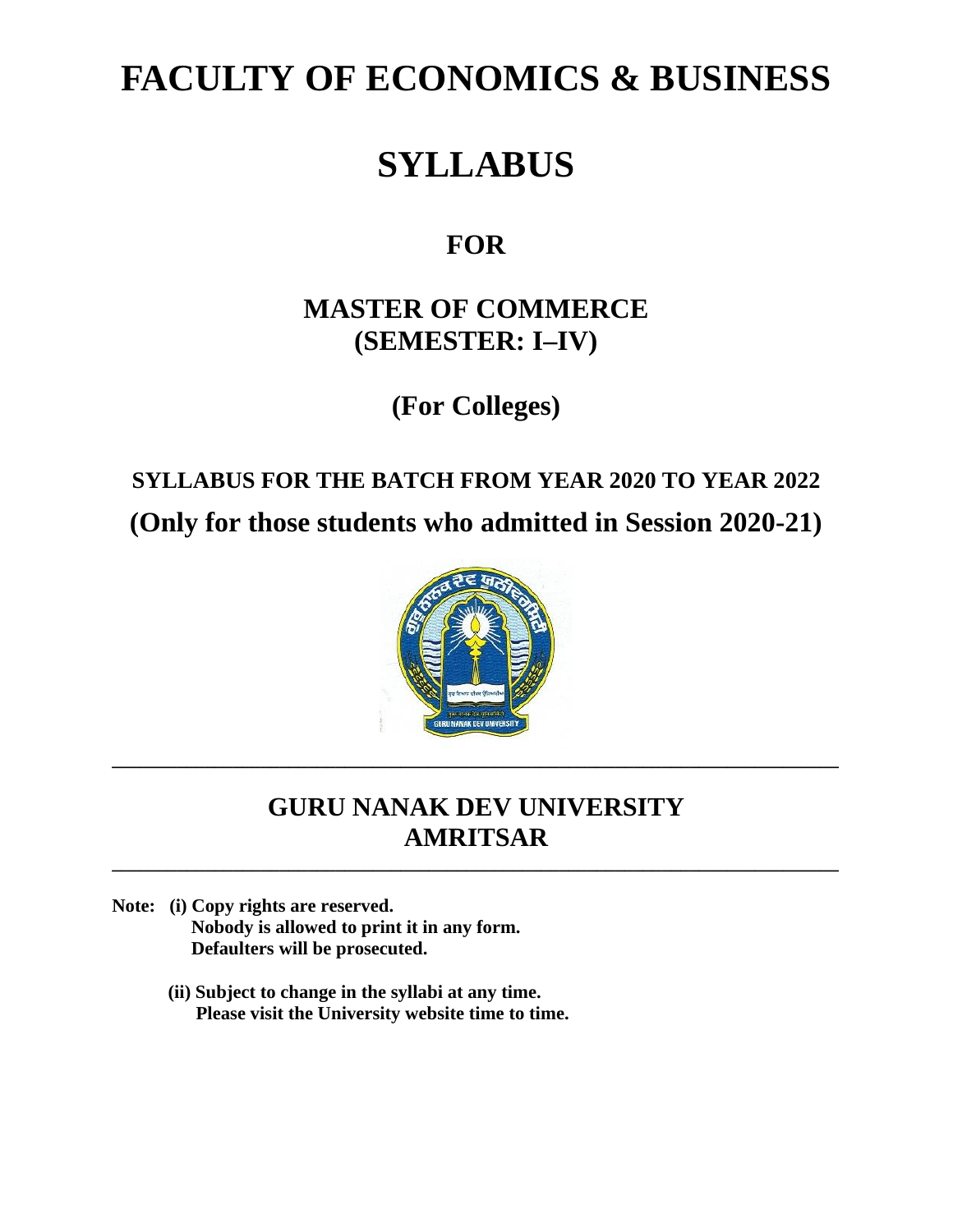# 1

# MASTER OF COMMERCE (SEMESTER SYSTEM) Syllabus for the Batch From Year 2020 To Year 2022

# **SCHEME OF COURSES**

# **SEMESTER-I:**

| Course No. | <b>Course Title</b>                              | Th. | Pr. | <b>Marks</b> |
|------------|--------------------------------------------------|-----|-----|--------------|
|            |                                                  |     |     |              |
| $MC -101$  | <b>Managerial Economics</b>                      |     |     | 100          |
| $MC - 102$ | <b>Statistical Analysis for Business</b>         | 60  | 40  | 100          |
| $MC - 103$ | Management Principles and Organization Behaviour |     |     | 100          |
| $MC - 104$ | <b>Business Environment</b>                      |     |     | 100          |
| $MC - 105$ | Management Accounting and Control Systems        |     |     | 100          |
| $MC - 106$ | Seminar                                          |     |     | 50           |

# **SEMESTER-II:**

| Course No. | <b>Course Title</b>                         | Th. | Pr. | <b>Marks</b> |
|------------|---------------------------------------------|-----|-----|--------------|
|            |                                             |     |     |              |
| $MC-201$   | Corporate Financial Accounting and Auditing |     |     | 100          |
| $MC-202$   | <b>Financial Management</b>                 |     |     | 100          |
| $MC - 203$ | <b>Research Methodology</b>                 | 60  | 40  | 100          |
| $MC - 204$ | <b>Marketing Management</b>                 |     |     | 100          |
| $MC - 205$ | Human Resource Management                   |     |     | 100          |
| $MC - 206$ | Viva voce                                   |     |     | 50           |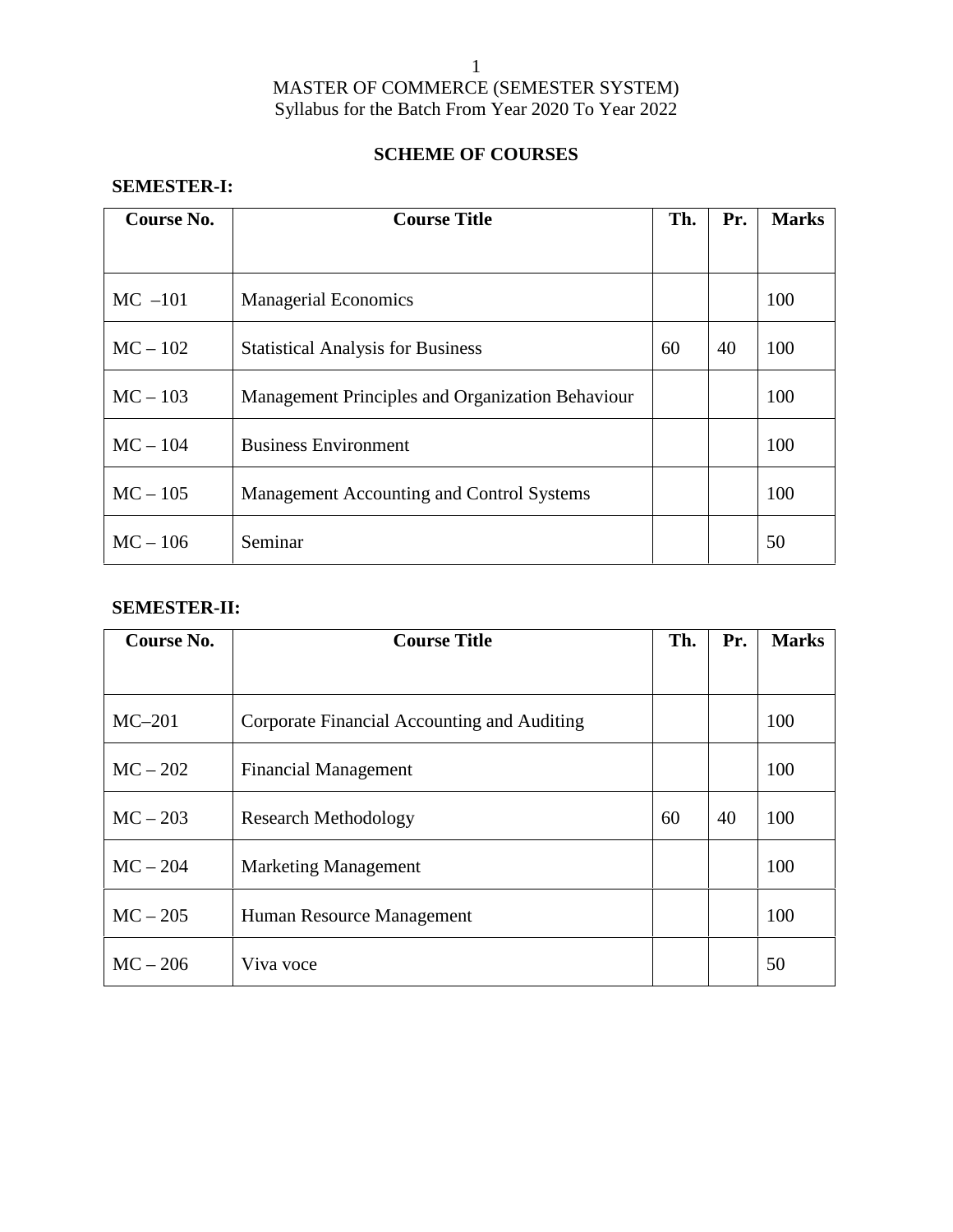| <b>SEMESTER</b>      | <b>Course Title</b>                   | <b>Marks</b> |
|----------------------|---------------------------------------|--------------|
| <b>IIICourse No.</b> |                                       |              |
| $MC - 301$           | <b>Banking and Insurance Services</b> | 100          |
| $MC - 302$           | Seminar                               | 50           |

# **Note: Any two of the following groups, each having two papers**

# **Group A: Accounting and Finance**

| $MC-311$ | Security Analysis and Portfolio Management | 100 |
|----------|--------------------------------------------|-----|
| $MC-312$ | <b>Contemporary Accounting</b>             | 100 |

# **Group B: Business Studies**

| $MC - 321$ | Strategic Management              | 100 |
|------------|-----------------------------------|-----|
| $MC - 322$ | <b>Security Market Operations</b> | 100 |

# **Group C: International Business**

| $MC-331$   | International Economics Organizations           | 100 |
|------------|-------------------------------------------------|-----|
| $MC - 332$ | Management of International Business Operations | 100 |

# **Group D : Marketing**

| $MC - 351$ | Consumer Behaviour       | 100 |
|------------|--------------------------|-----|
| $MC - 352$ | <b>Retail Management</b> | 100 |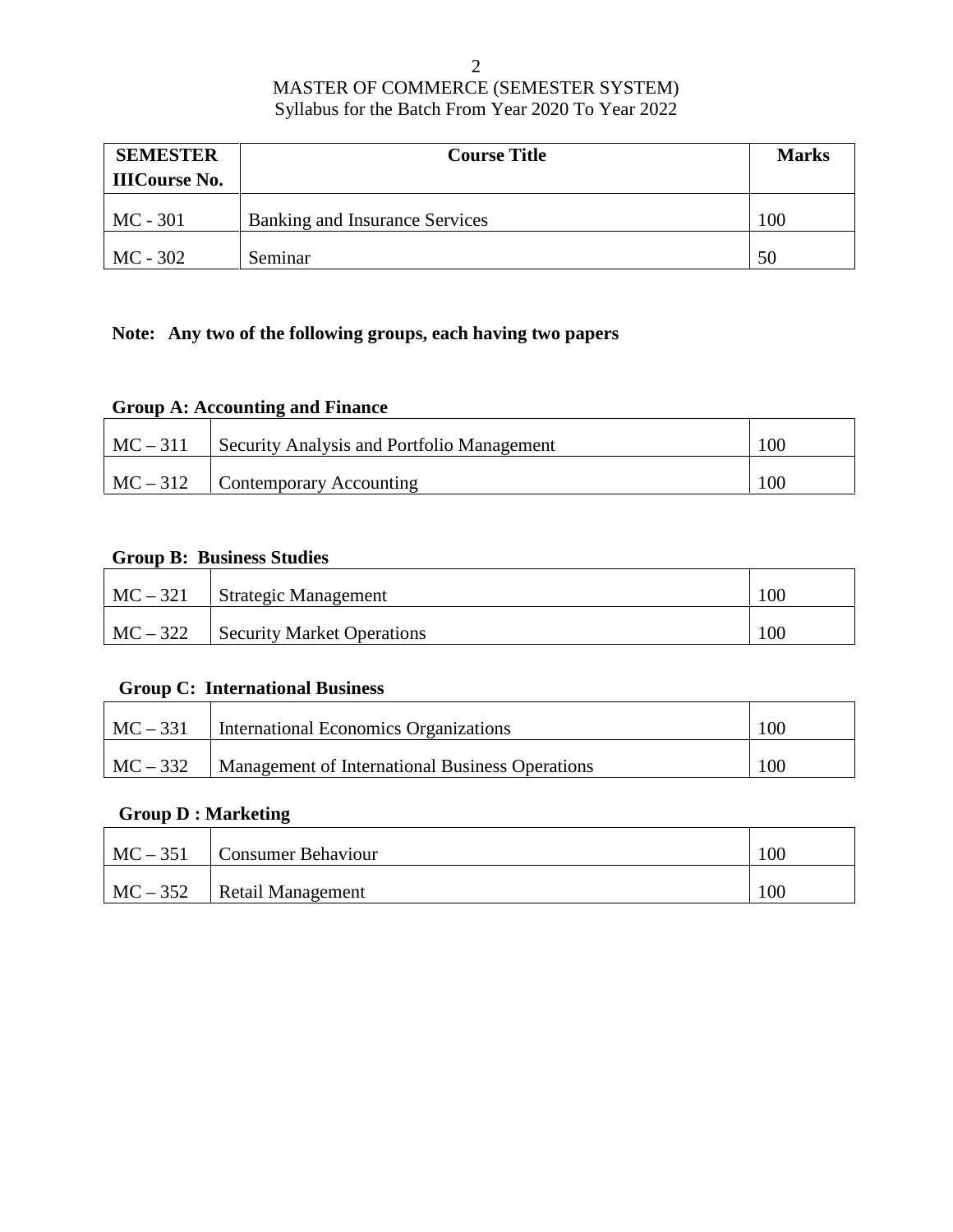## **SEMESTER – IV:**

| Course No. | <b>Course Title</b>      | <b>Marks</b> |
|------------|--------------------------|--------------|
| $MC-401$   | International Accounting | 100          |
| $MC-402$   | E-Commerce               | 100          |
| $MC-403$   | Viva voce                | 50           |

**\*Note: Any one of the following groups, each having three papers.**

# **Group A: Accounting and Finance**

| $MC-411$ | <b>International Financial Management</b>       | 100 |
|----------|-------------------------------------------------|-----|
| $MC-412$ | <b>Financial Markets and Financial Services</b> | 100 |
| $MC-413$ | Corporate Tax Law and Planning                  | 100 |

# **Group B: Business Studies**

| $MC-421$   | Goods & Services Tax (GST)                                 | 100 |
|------------|------------------------------------------------------------|-----|
| $MC-422$   | <b>Entrepreneurship Development and Project Management</b> | 100 |
| $MC - 423$ | Business Ethics & Environment Management                   | 100 |

# **Group C: International Business**

| $MC - 431$ | International Financial Markets and Foreign Exchange | 100 |
|------------|------------------------------------------------------|-----|
| $MC - 432$ | <b>International Financial Management</b>            | 100 |
| $MC - 433$ | <b>International Marketing</b>                       | 100 |

# **Group D: Marketing Management**

| $MC - 451$ | Advertising and Sales Management         | 100 |
|------------|------------------------------------------|-----|
| $MC - 452$ | <b>Brand and Distribution Management</b> | 100 |
| $MC - 453$ | <b>Services Marketing</b>                | 100 |

**Total Marks: 2200**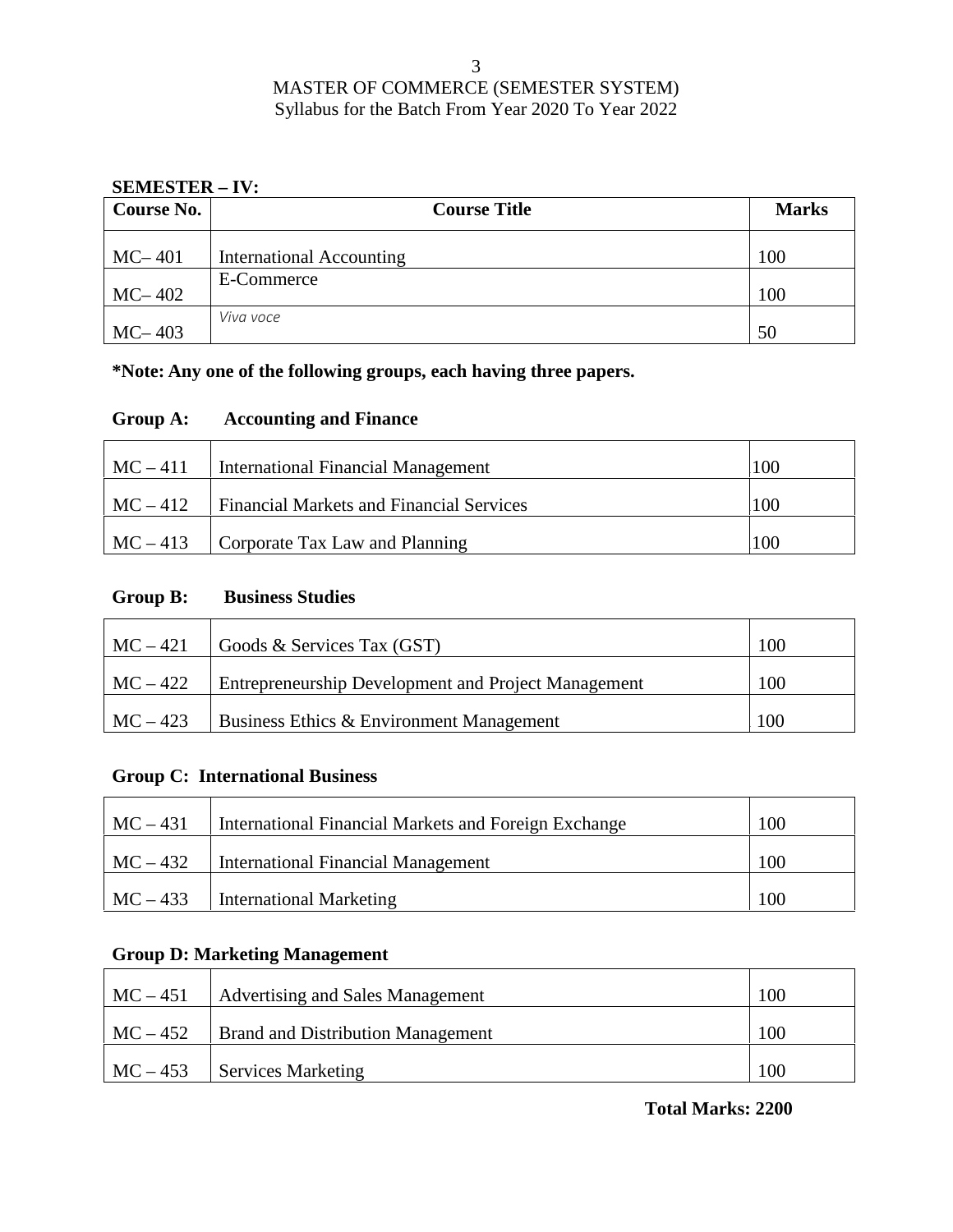### **MC–101: MANAGERIAL ECONOMICS**

**Time: 3 Hours Max. Marks: 100** 

## **Instructions for the Paper Setters**

Eight questions of equal marks (Specified in the syllabus) are to be set, two in each of the four Sections (A-D). Questions may be subdivided into parts (not exceeding four). Candidates are required to attempt five questions, selecting at least one question from each Section. The fifth question may be attempted from any Section.

#### **SECTION-A**

- Managerial Economics: Meaning, Nature, Scope and Concepts
- Law of Demand: Meaning, Determinants, Exceptions, Kinds of Demand, Change in Demand and Importance.
- Elasticity of Demand: Meaning, Types and Degrees of Elasticity of Demand, Methods of Measuring Price Elasticity of Demand, Factors Determining Elasticity of Demand, Importance.

#### **SECTION-B**

- Marginal Analysis: Law of Diminishing Marginal Utility, Law of Equimarginal Utility
- Indifference Curve Analysis: Meaning, Assumptions, Properties, Consumer Equilibrium, Importance.
- Production Function: Meaning, Types: Short Run and Long Run Production Function, Economies and Diseconomies of Scale.

#### **SECTION-C**

- Theory of Costs: Types of Costs, Traditional Theory: Long Run & Short Run, Modern Theory: Long Run & Short Run.
- Managerial Theories: Profit maximization and Sales Maximization.
- Market Structure: Meaning, Assumptions and Equilibrium of Perfect Competition, Monopoly, Monopolistic Competition.
- Oligopoly: Sweezy Model.

#### **SECTION-D**

- National Income: Conceptual Framework, Measures of National Income, Methods of Measurement, Limitations of National Income.
- Consumption Function: Meaning, and Nature, Determinants and Measures to Raise Propensity to Consume. Keynes Psychological Law of Consumption – Meaning, Properties and Implications.
- Inflation: Meaning, Types, Theories, Causes, Effects and Control. Unemployment rade off, WPI, CPI.

- 1. Thomas, Christopher R. and Maurice, S. Charles, "*Managerial Economics – Concepts and Applications"*, 8th Edition (2006), Tata McGraw Hills, New Delhi.
- 2. Mehta, P L, "*Managerial Economics – Analysis, Problems and Cases*", 13th Edition (2007), Sultan Chand & Sons, Delhi.
- 3. Peterson and Lewis, "*Managerial Economics*", 4th Edition, Prentice Hall of India Pvt. Ltd. New Delhi.
- 4. Joel, Dean, "*Managerial Economics*", Prentice Hall of India, Pvt. Ltd., New Delhi. 5. Hirschey, M. "Fundamental of Managerial Economics", 9<sup>th</sup> Edition (2009), South Western Cengage Learning.
- 6. Koutsyannis A., "*Modern Microeconomics*", 2nd Edition (1977), Macmillan
- 7. Dwivedi, D.N., "*Managerial Economics*", 7th Edition, Vikas Publication.
- 8. Ahuja, H. L., "*Modern Micro Economics*", (2009), Sultan Chand and Co.
- 9. Deepashree, "*Principles of Micro Economics*", 2nd Edition, Ane Books Pvt. Ltd.
- 10. Mithani, D.M., "*Managerial Economics*", 5th Edition (2009), Himalaya Publishing House, New Delhi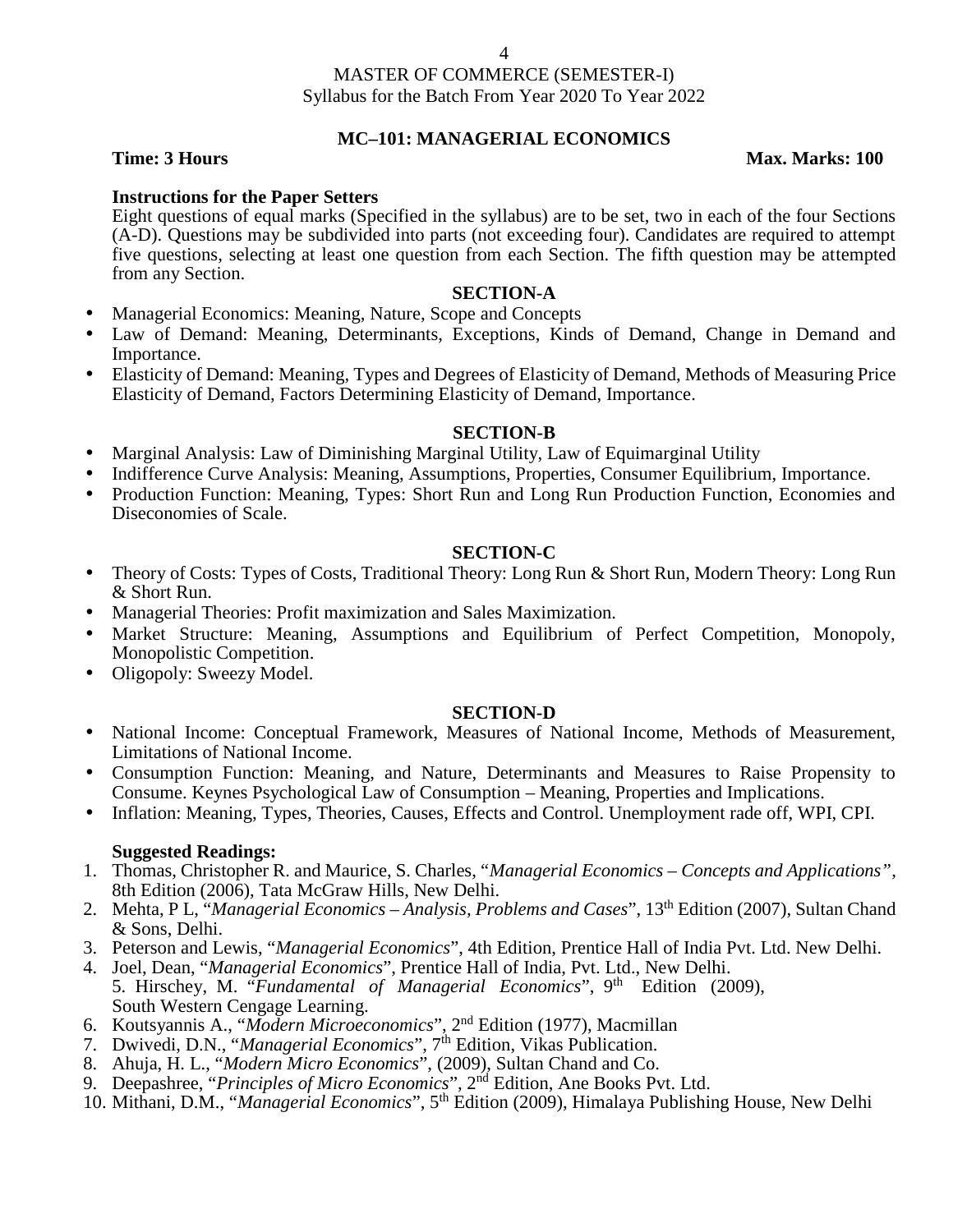# **MC – 102:STATISTICAL ANALYSIS FOR BUSINESS**

**Time: 3 Hours Max. Marks: 100 Theory: 60 Practical: 40**

# **Instructions for the Paper Setters**

Eight questions of equal marks (Specified in the syllabus) are to be set, two in each of the four Sections (A-D). Questions may be subdivided into parts (not exceeding four). Candidates are required to attempt five questions, selecting at least one question from each Section. The fifth question may be attempted from any Section.

### **SECTION-A**

- Probability Theory: Probability–classical, relative, and subjective probability; Addition and multiplication probability models.
- Probability Distributions: Binomial. Poisson, and normal distributions; Their characteristics and applications.

### **SECTION-B**

- Sampling and Data Collection: Sampling and sampling (probability and non probability) methods; Sampling and non–sampling errors.
- Primary data collection techniques; Survey and Observation methods: Secondary data sources; Commercial (Syndicated) and Non–commercial sources.

# **SECTION-C**

Questionnaire design.

Hypotheses testing; Null and alternative hypothesis, type I and type II error.

#### **SECTION-D**

- Large and small sampling tests–Z tests, T tests, and F tests. (ANOVA one–way and two– way), (Chi– square test.)
- Correlation: Simple, partial and multiple correlation coefficients;

# **Practical Through SPSS:**

The students will be trained in the following techniques of data analysis using latest version of SPSS software. At the end of the semester, external examiner will be appointed by the University to conduct the practical by examining the students in the lab and award marks.

**Topics:** Z tests, T tests, and F tests. (ANOVA one–way and two–way), Chi–square test, correlation.

- 1. Sharma, J.K., "*Business Statistics*", 2nd edition (2007), Dorling Kindersley (India) Pvt Ltd.
- 2. Hooda, R.P, "*Statistics for Business and Economics*", 2003, Macmillan, New Delhi.
- 3. Heinz, Kohler, "*Statistics for Business & Economics*",( 2002), South-Western/Thomson Learning.
- 4. Hien, L.W, "*Quantitative Approach to Managerial Decisions*", Prentice Hall, New Jesery,
- 5. McClave, J. T.; Benson, P.G. and Sincich, T., "*Statistics for Business & Economics*", 11th edition (2011), Pearson.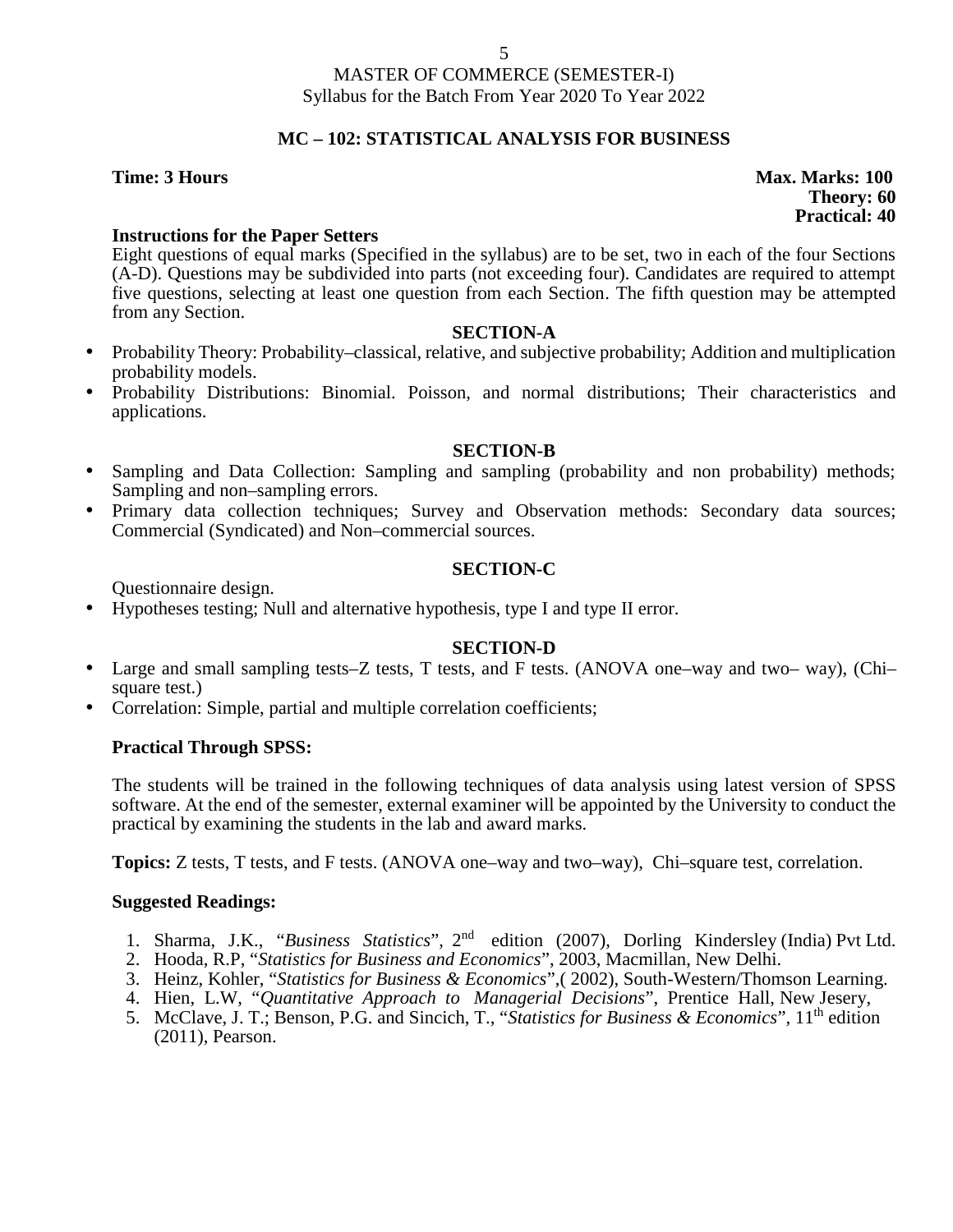# **MC–103: MANAGEMENT PRINCIPLES AND ORGANIZATION BEHAVIOUR**

### **Time: 3 Hours Max. Marks: 100**

## **Instructions for the Paper Setters**

Eight questions of equal marks (Specified in the syllabus) are to be set, two in each of the four Sections (A-D). Questions may be subdivided into parts (not exceeding four). Candidates are required to attempt five questions, selecting at least one question from each Section. The fifth question may be attempted from any Section.

#### **SECTION-A**

- Management: Definition, Nature and Purpose; Functions of Managers, Managerial Skills and Roles.
- Planning: Concept and Importance, Types, Steps in Planning, Limitations of Planning and Planning Premises. Management by Objectives (MBO): Concept, Objective setting process, Benefits and Weaknesses of MBO.
- Organizing: Nature and Types of Organizations; Departmentation; Span of Management; Centralization and Decentralization; Line and Staff Authority; Authority and Responsibility; Committees: Nature, Advantages and Disadvantage of Committees.

#### **SECTION-B**

- Motivation: Concept and various theories of Motivation: McGregor's theory X and theory Y, Maslow's Hierarchy of Needs theory, Alderfer's ERG theory, Herzber's Motivation–Hygiene theory, McCelelland's Needs theory of Motivation, Adam's Equity theory, Vroom's Expectancy theory and Porter and Lawler's Model of Motivation.
- Leadership: Concept and various theories of Leadership: The Michigan Studies, The Ohio State Leadership Studies, Tannenbaum and Schmidt's Leadership Pattern, Fiedler's Contingency theory, Path–Goal theory, Likert's System four, The Managerial Grid, Charismatic Leadership, Transactional and Transformational Leadership.

#### **SECTION-C**

- Organisational Behaviour (OB): Meaning, Importance, Challenges and Opportunities for OB.
- 
- Attitudes: Sources and types, Cognitive dissonance theory

#### **SECTION-D**

- Emotions: Nature and Types, Sources of Emotions, Managing Emotions at work, Emotional Intelligence: concept and Dimensions.
- Perception: Nature and significance of perception, Factors influencing perception, perceptual process, Perceptual Distortions and Improving Perception.

- 1. Harold Koontz and Heinz Weihrich, "*Essentials of Management: An International Perspective*", 7th edition (2007), McGraw–Hill, New Delhi.
- 2. Richard L Daft, "*The New Era of Management*", 2<sup>nd</sup> edition (2008), Thomson, New Delhi.<br>3. Stephen P Robbins, David A. Decanzo, "*Fundamentals of Management*", 6<sup>th</sup> edition (2007).
- 3. Stephen P Robbins, David A. Decanzo, "*Fundamentals of Management*", 6th edition (2007), Pearson Education, New Delhi.
- 4. Stephen P. Robbins, Timothy A. Judge, Seema Sanghi, "*Organisational Behaviour*", 14<sup>th</sup> edition, Pearson Education, New Delhi.
- 5. K. Aswathappa, "*Organisational Behaviour, Text, Cases and Games*", 10<sup>th</sup> edition (2012), Himalaya Publishing.
- 6. Sekaran, Uma, "*Organizational Behaviour: Text and Cases*", 2007, Tata McGraw Hill, New Delhi.
- 7. McShane, Steven L.; Glinow, Mary Ann Von and Sharma, Radha R, "*Organisational Behaviour*", 5 th edition (2008), Tata McGraw Hill, New Delhi.
- 8. Philip Sadler, "*Leadership*", 2nd edition (2005), Viva Books Private Limited.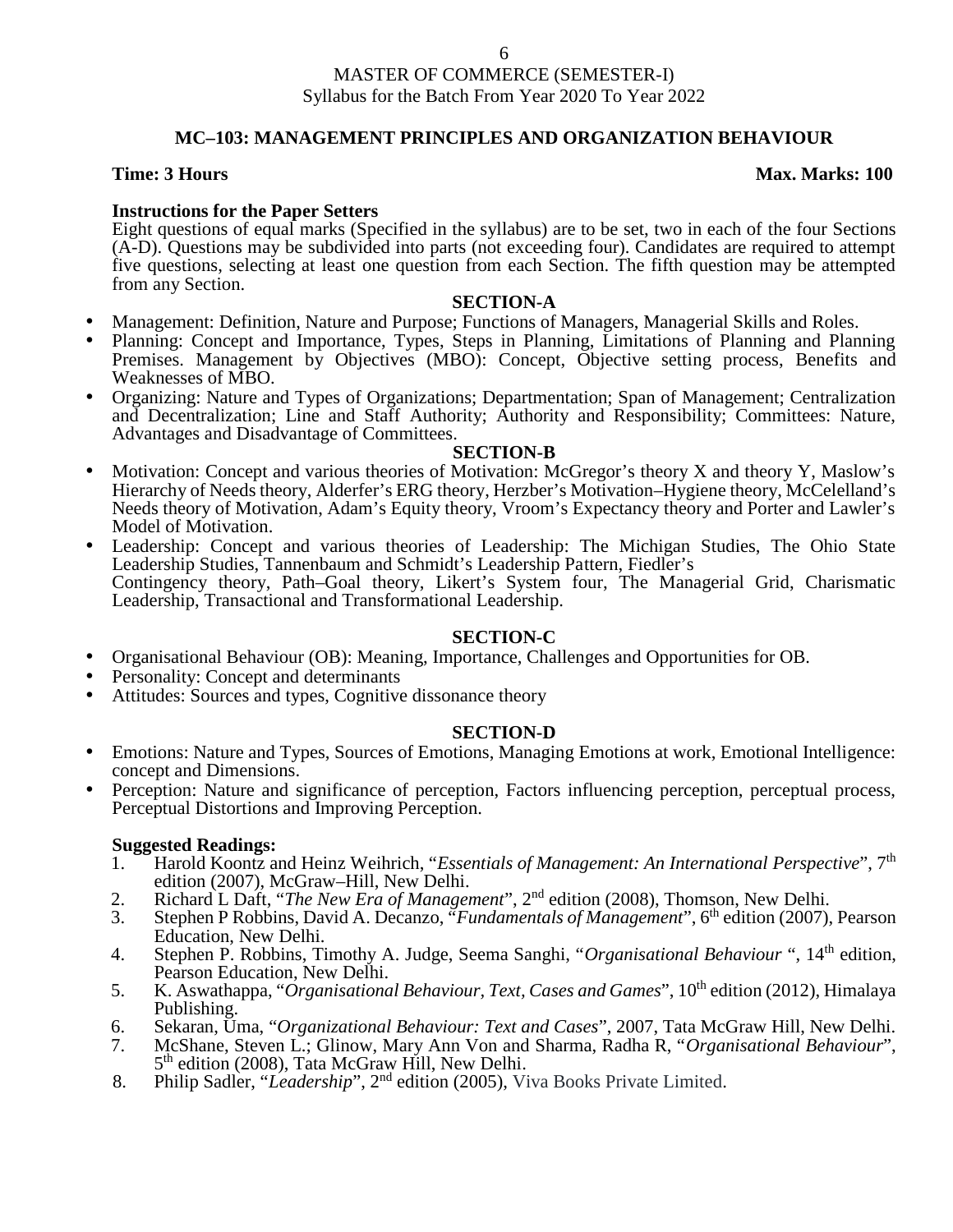# **MC–104: BUSINESS ENVIRONMENT**

### **Time: 3 Hours Max. Marks: 100 Instructions for the Paper Setters**

Eight questions of equal marks (Specified in the syllabus) are to be set, two in each of the four Sections (A-D). Questions may be subdivided into parts (not exceeding four). Candidates are required to attempt five questions, selecting at least one question from each Section. The fifth question may be attempted from any Section.

#### **SECTION-A**

- Salient features of Economic Systems: Capitalist system/Market economy; Socialist system and Mixed Economy, Basic Features of Indian Economy, Government Business Relationship.
- Business Environment: Meaning, Types: Internal Environment; External Environment; Micro and Macro Environment.
- Aspects of Economic Reforms: Liberalisation; Privatisation; Globalisation and its Implications for India.

#### **SECTION-B**

- NITI Aayog: objectives, functions & role in economic planning.
- Economic Planning in India: objectives, Strategies and Evaluation of Xth plan and Strategy and priorities of XIth plan
- Social Responsibility of Business: Concept, rationale, dimensions models of social responsibility and barriers of SR; The Environment Protection Act, 1986.

### **SECTION-C**

- Deficit Financing and its implications for the Indian Economy; Analysis of current year Annual Budget.
- Disinvestment of Public Enterprises: Rationale; Objectives and Implications.
- Evaluation of various regulatory policies of Government: Industrial Policy changes during the post Reforms; Fiscal and Monetary policy changes in India, Salient Features of FEMA.

#### **SECTION-D**

- Consumer Rights and Consumerism: Role of Consumer Groups with special reference to India; Consumer Protection Act, 1986 with latest amendments.
- Foreign Trade: concept of balance–of–payments; balance–of–trade; currency convertibility; Foreign trade policy 2004–09 and 2009–14; Exim Policy during the post reforms in India
- Demonetisation: concept & its impact on the Indian economy.

#### **Suggested Readings:**

- 1. Cherunilam, Francis, "*Business Environment*", 2011, Himalaya Publishing House, New Delhi.
- 2. K Ashwathappa, "Legal Environment of Business", Himalaya Publishing House, New Delhi.
- 3. M. Adhikary, "*Economic Environment for Business*", Sultan Chand & Sons, New Delhi.
- 4. K. Ashwathappa, "*Essentials of Business Environment*", 11<sup>th</sup> edition (2011), Himalya Publishing House, New Delhi.
- 5. Paul Justin, "*Business Environment – Text and Cases*", 2006, Tata McGraw Hills Publishing
- 6. Ruddar Dutt and KPM Sundaram, "*Indian Economy*", 53rd edition, S. Chand and Company Ltd., New Delhi.
- 7. Govt. of India, Five Years Plan documents.
- 8. Govt. of India, Various issues of Annual Economic survey of India.

### **Note: It is Mandatory for the students to consult Economic Times, Financial Express, Annual Budget and Economic Survey to understand this paper.**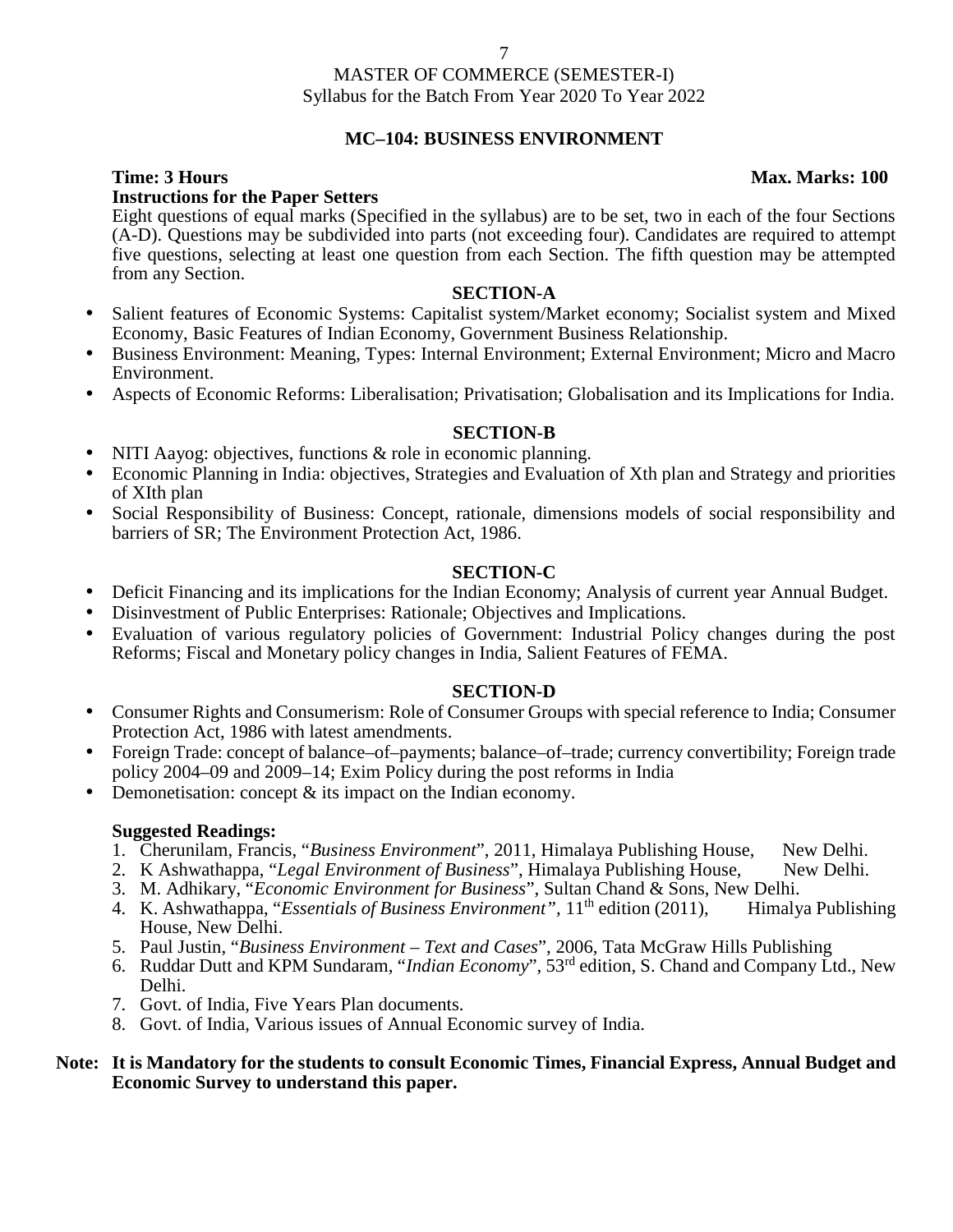# **MC – 105: MANAGEMENT ACCOUNTING AND CONTROL SYSTEMS**

#### **Time: 3 Hours Max. Marks: 100**

# **Instructions for the Paper Setters**

Eight questions of equal marks (Specified in the syllabus) are to be set, two in each of the four Sections (A-D). Questions may be subdivided into parts (not exceeding four). Candidates are required to attempt five questions, selecting at least one question from each Section. The fifth question may be attempted from any Section.

### **SECTION-A**

- **Introduction to Accounting:** Accounting as a management information system; Users of accounting information; generally accepted accounting principles and concepts; understanding the annual reports of companies.
- **Management Accounting and Managerial Decisions**: Management accountant's position, role and responsibilities.
- **Management Control System**: Meaning, nature and scope. Relationship between management control, strategic planning and operational control.

# **SECTION-B**

- **Managerial Behaviour and Control Process:** Goal congruence, functions of the controller. Understanding various forms of organizational structure and their relevance to the management control systems.
- **Management Control Structure:** Various forms of responsibility centers. Responsibility Accounting, Intra–company transfer pricing.
- **Management Control Process:** Budgeting process, Preparation of fixed and flexible budgets, Zero Base Budgeting, Activity Based Budgeting, performance budgeting and participative budgeting.

# **SECTION-C**

- **Standard Costing and Variance Analysis:** Standard costing as a control technique; Setting of standards and their revision; Variance analysis –meaning and importance, kinds of variances and their uses–material, labour variances; Relevance of variance analysis to budgeting and standard costing.
- **Marginal Costing and Break–even Analysis**: Concept of marginal cost; Marginal costing and absorption costing; Marginal costing versus direct costing; Cost–volumeprofit analysis; Break–even analysis; Assumptions and practical applications of breakeven– analysis; Decisions regarding sales–mix, make or buy decisions and discontinuation of a product line etc.

# **SECTION-D**

- **Segment Performance Evaluation:** Traditional measures of evaluation. Economic Value Added, Balanced Score Card.
- **Analyzing Financial Statements:** Horizontal, vertical and ratio analyses.
- **Contemporary Issues in Management Accounting:** Value chain analysis; Activity based costing; Quality costing; Target Costing.
- **Reporting to Management**: Objectives of reporting, reporting needs at different managerial levels; Types of reports, modes of reporting, reporting at different levels of management.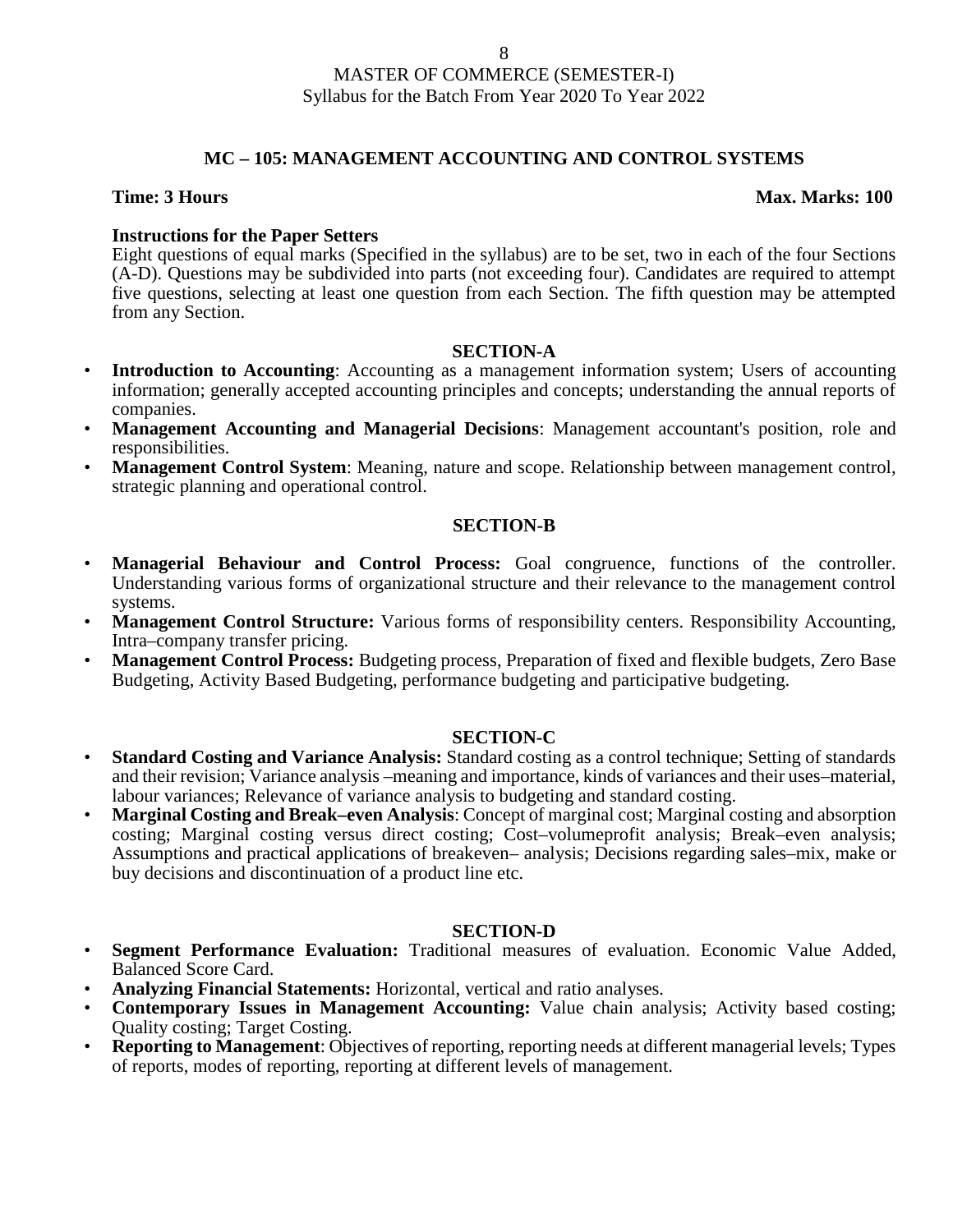- 1. Anthony, Robert N., and Govindrajan, Vijay, "*Management Control System*", 12th Edition, McGraw Hill
- 2. Anthony, Robert, " *Management Accounting*", 5th edition (2007), Tarapore–wala, Mumbai,
- 3. Horngren, C.T., Gray L. Sundem and William O. Stratton, " *Introduction to Management Accounting*", 13<sup>th</sup> Edition, Prentice Hall, Delhi
- 4. Horngren, C. T.; Datar, S.M.; Foster, G.M.; Rajan, M.V. and Ittner, C.D. "*Cost Accounting",* 13th Edition (2009), Pearson , Delhi
- 5. Merchant, Kenneth A., "Modern Management Control Systems: Text and Cases",1st Edition (2004), Pearson Education Asia.
- 6. Pandey, I.M, "Management Accounting", 3rd Edition, Vikas Publication, Delhi
- 7. Kaplan, Atkinson, Matsumara and Young, "*Management Accounting*", 5th Edition (2007), Pearson Education
- 8. Kaplan and Atkinson, "*Advanced Management Accounting*", 3rd Edition, Pearson Learning
- 9. Vij, Madhu, "*Management Accounting*," 1st Edition (2009), Macmillan Publishers India Ltd.
- 10. Horngren, C.T. ; Sundem, Gary L.; Schatzberg, Jeff; Burgstahler, Dave and Stratton, W.O., "I*ntroduction to Management Accounting*", 2010, Pearson
- 11. Drury, Colin, "*Management and Cost Accounting*," 6th Edition (2004), Thomson Learning
- 12. Bhimani, Alnoor, "Contemporary Issues in Management Accounting", Illustrated Edition (2006), OUP Oxford.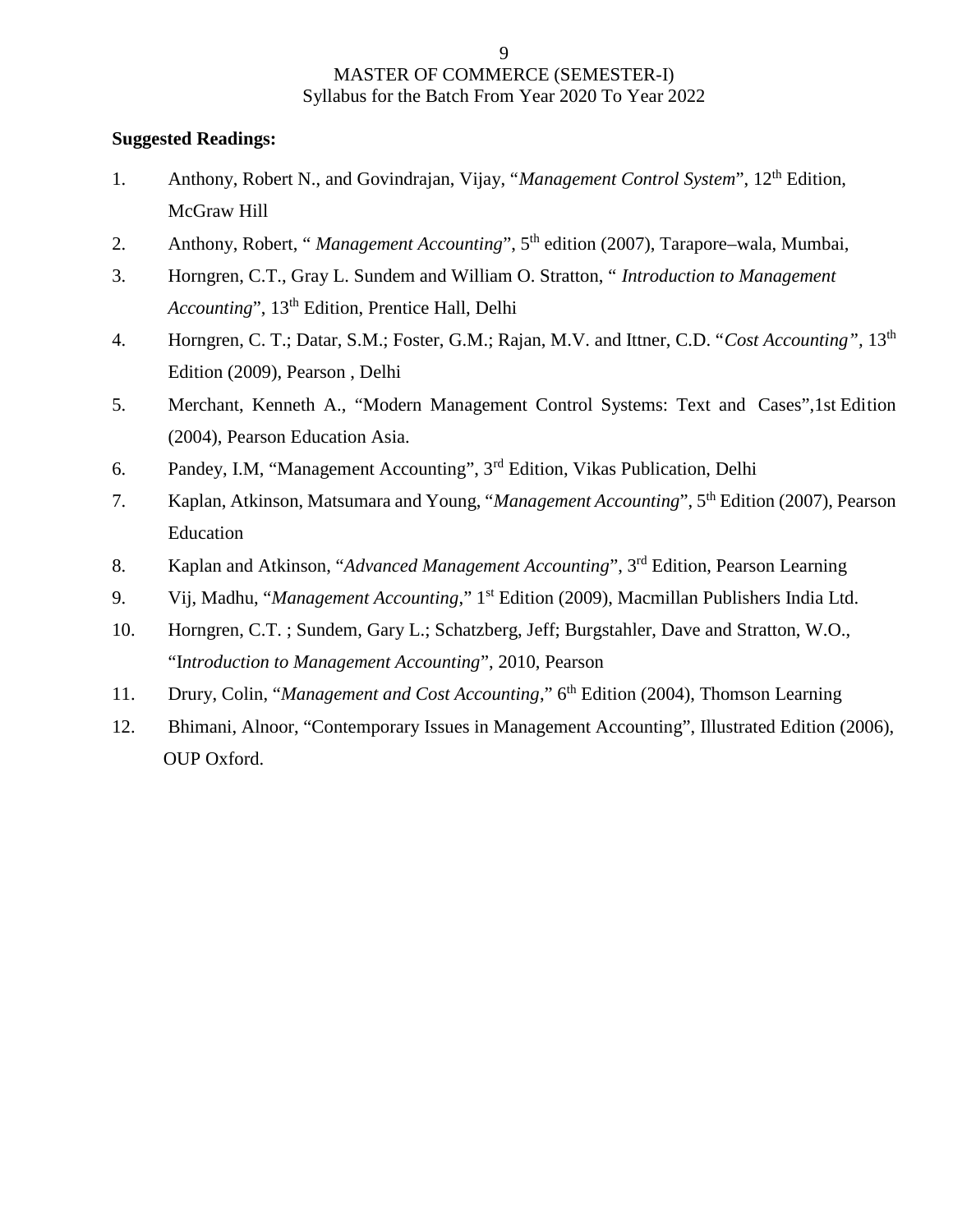# **MC-106: SEMINAR**

**Max. Marks: 50**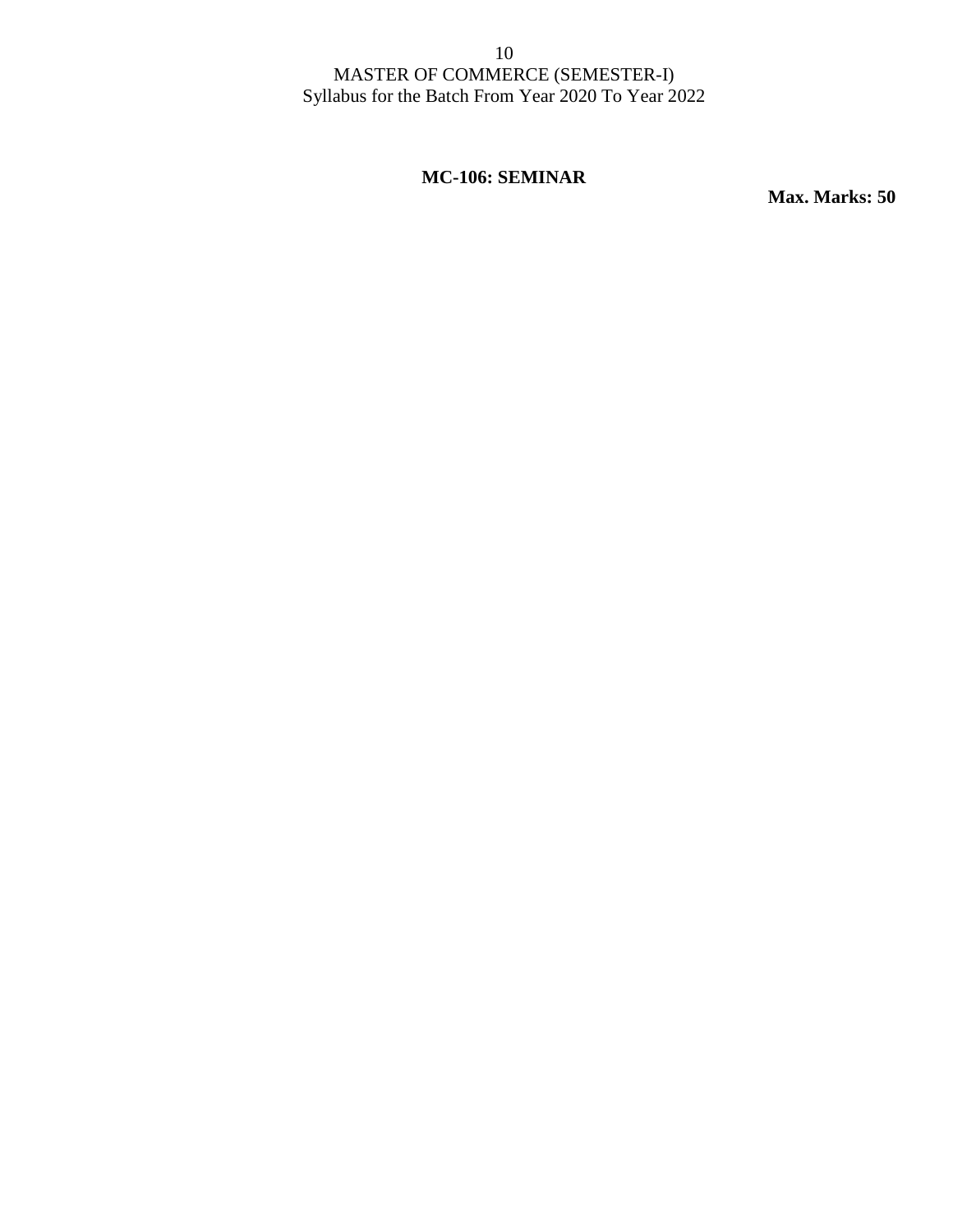#### 11

### MASTER OF COMMERCE (SEMESTER-II) Syllabus for the Batch From Year 2020 To Year 2022

# **MC–201: CORPORATE FINANCIAL ACCOUNTING AND AUDITING**

# **Time: 3 Hours Max. Marks: 100**

# **Instructions for the Paper Setters**

Eight questions of equal marks (Specified in the syllabus) are to be set, two in each of the four Sections (A-D). Questions may be subdivided into parts (not exceeding four). Candidates are required to attempt five questions, selecting at least one question from each Section. The fifth question may be attempted from any Section.

### **SECTION-A**

- Company Final Accounts–Requirements of Companies Act, 2013.
- Form and contents of Profit and loss account statement and balance sheet.
- Managerial remuneration. Meaning of profit. Divisible profits.

### **SECTION-B**

- Valuation of goodwill, different approaches such as super profit, annuity and capitalization approach.
- Valuation of shares; different approaches such as book value and earnings approach.

### **SECTION-C**

- Understanding the concept and rationale of Financial Audit, Cost Audit, Management Audit, Internal Audit, Proprietary Audit, Efficiency Audit and Audit by C. and A.G.,
- Statutory Auditor–Appointment qualifications, removal. Duties and liabilities of auditor. Code of conduct and ethics, professional misconduct of statutory auditor.

#### **SECTION-D**

- Meaning, Objectives and scope of cost audit. Cost Auditor, his appointment, duties liabilities. Cost audit report; Meaning, objectives and scope of management audit. Appointment and qualifications of management Auditor.
- Audit of management functions such as planning, organising and control. Audit of functional areas–production, personnel marketing finance and accounting.

- 1. Khan, M.Y. and Jain, P.K., "*Financial Management*", 5th edition, Himalaya Publishing, New Delhi
- 2. Pandey I.M., "*Financial Management*", 9<sup>th</sup> edition (2009), Vikas Publishing House.<br>3. Gupta, Kamal. "*Contemporary Auditing*", 6<sup>th</sup> edition. Tata McGraw Hill.
- 3. Gupta, Kamal, "*Contemporary Auditing*", 6<sup>th</sup> edition, Tata McGraw Hill.<br>4. Sehgal, Ashok and Sehgal, Deepak, "*Advanced Accounting*", 3<sup>rd</sup> edition,
- 4. Sehgal, Ashok and Sehgal, Deepak, "*Advanced Accounting",* 3 rd edition, Taxman, New Delhi.
- 5. Maheshwari, S.N. and Maheshwari, S.K., "*Corporate Accounting", 5th* edition (2009), Vikas Publication, New Delhi
- 6. Mukherjee and Hanif, "*Corporate Accounting",* 2005, Tata McGraw Hill, New Delhi.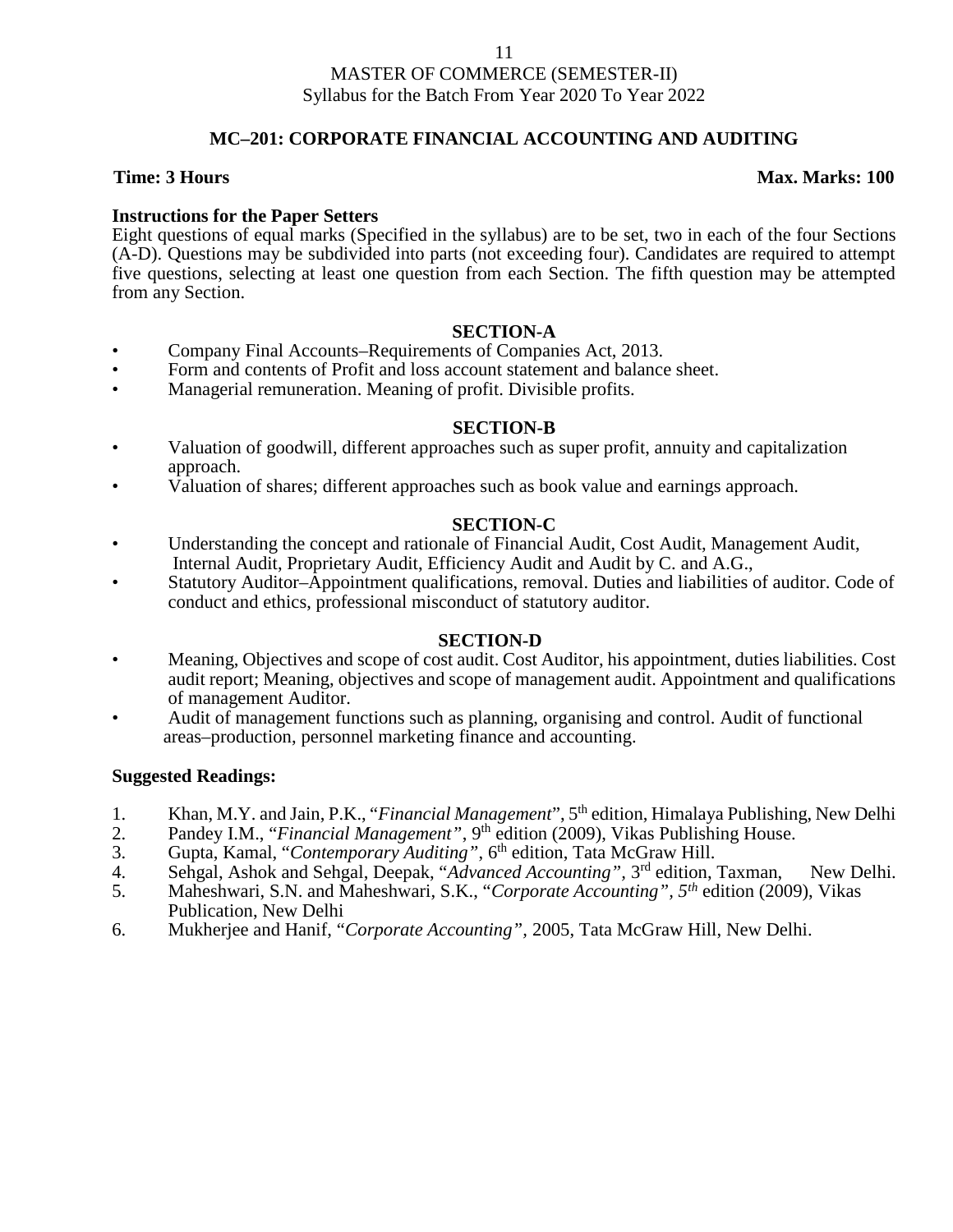# **MC – 202: FINANCIAL MANAGEMENT**

## **Time: 3 Hours Max.** Marks: 100

# **Instructions for the Paper Setters**

Eight questions of equal marks (Specified in the syllabus) are to be set, two in each of the four Sections (A-D). Questions may be subdivided into parts (not exceeding four). Candidates are required to attempt five questions, selecting at least one question from each Section. The fifth question may be attempted from any Section.

#### **SECTION-A**

- **Financial Management:** Meaning and nature; Financial goal–profit vs. wealth maximization; Finance functions–investment, financing, liquidity and dividend decisions. Financial planning– Financies of capitalization.<br>• **Capital Structure Theories:** Conceptual framework. Determinants. Net income approach, Net
- operating income approach, Intermediary approach and M.M. Hypotheses with special reference to the
- Cost of Capital: Meaning and significance of cost of capital; Calculation of cost of debt, preference capital, equity capital and retained earnings; Combined cost of' capital (weighted).

- **SECTION-B**<br>Instruments of Finance: Long term and short term.
- **Capital Budgeting:** Nature of investment decisions; Investment evaluation criterianon– discounted cash flow criteria, discounted cash flow criteria; Risk analysis in capital budgeting (practicals through excel). • **Dividend Policies:** Issues in dividend decisions. Forms of dividends; Theories of relevance and
- irrelevance of dividends.

#### **SECTION-C**

- **Operating and Financial Leverage:** Measurement of leverages; Analyzing Alternate Financial Plans; Financial and Operating leverage, Combined leverage. EBIT and EPS analysis
- **Management of Working Capital:** Meaning, Significance and Types of Working Capital; Approaches of Working Capital; Calculating Operating Cycle Period and Estimation of Working Capital Requirements.

#### **SECTION-D**

- **Management of Cash:** Strategies, Baumol's, Miller–Orr's and Beranek's models of Cash Management.
- **Management of Receivables:** Credit Policy, Credit Terms and Collection Efforts.

- 1. Berk, Jonathan and DeMarzo, Peter, "*Financial Management*", 2nd Edition (2010), Pearson Education, Dorling Kindersley (India) Pvt Ltd.
- 2. Bhattacharya, Hrishikes, "*Working Capital Management: Strategies and Techniques*", 2<sup>nd</sup> Edition (2009), Prentice Hall, New Delhi.
- 3. Brealey, Richard A; Stewart, C. Myers and Allen, F. "*Principles of Corporate Finance*", 8th Edition (2006), McGraw Hill, New York.
- 4. Chandra, Prasanna, "*Financial Management*", 7th Edition (2008), Tata McGraw Hill, Delhi
- 5. Pandey I.M., "*Financial Management*", 9<sup>th</sup> Edition (2009), Vikas Publishing House
- 6. Van Horne. J.G. and J.M. Wachowicz Jr., "*Fundamentals of Financial Management",* 13<sup>th</sup> Edition (2009), Prentice Hall, Delhi.
- 7. Van Horne, James G, *"Financial Management and Policy*", 12th Edition (2002), Prentice Hall, Delhi
- 8. Khan, MY, Jain, PK, "*Financial Management*", 6<sup>th</sup> Edition (2011), Tata McGraw Hill, New Delhi.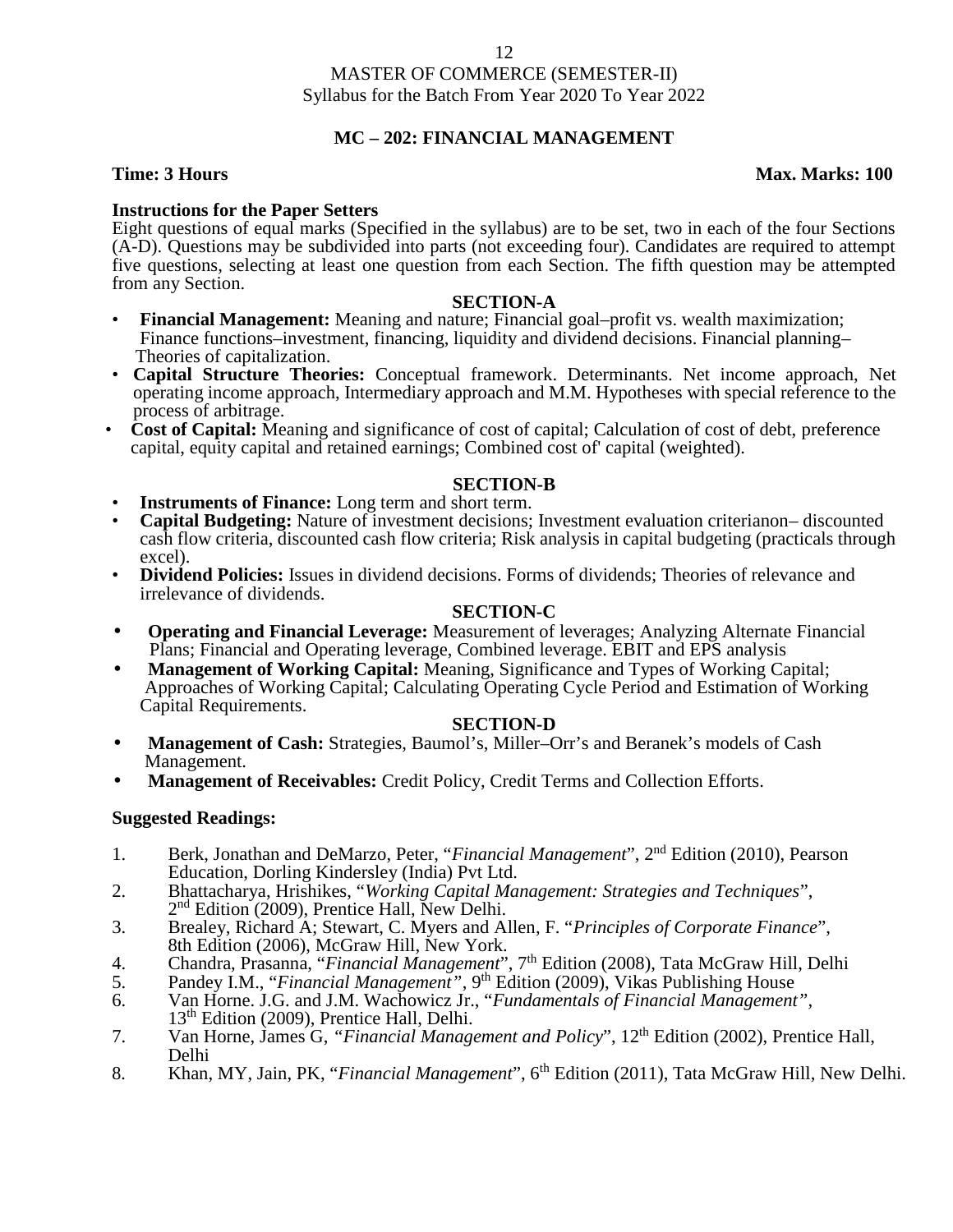#### 13

# MASTER OF COMMERCE (SEMESTER-II) Syllabus for the Batch From Year 2020 To Year 2022

# **MC – 203: RESEARCH METHODOLOGY**

**Instructions for the Paper Setters**

Eight questions of equal marks (Specified in the syllabus) are to be set, two in each of the four Sections (A-D). Questions may be subdivided into parts (not exceeding four). Candidates are required to attempt five questions, selecting at least one question from each Section. The fifth question may be attempted from any Section.

### **SECTION-A**

- Research methodology: Nature and scope; problem formulation and statement of research objectives. Research process.
- Choose a Research Topic.

# **SECTION-B**

- Review of Literature
	- o Goals of a Literature Review.
	- o Types of Reviews
	- o Sources of Research Literature.
- o Writing of Review.
- Research designs: Exploratory, descriptive and Causal designs (Basic designs—After only, Before After, After along with control group, Before after with control group, Time series designs).

# **SECTION-C**

- Measurement concept, Levels of measurement—Nominal, Ordinal, Interval and Ratio.
- Attitude Measurement: Comparative and Non–comparative scaling techniques, Tabulation and cross– tabulation of data.

# **SECTION-D**

Data Preparation, Analysis, and Interpretation.

o Data preparation o Data screening o Transforming data

- o Data Analysis and Interpretation.
- Data analysis techniques: Multiple regression analysis, Logistic regression analysis, Discriminant analysis and Factor analysis.

# **PRACTICALS THROUGH SPSS:**

The students will be trained in the following techniques of data analysis using latest version of SPSS software. At the end of the semester, external examiner will be appointed by the University to conduct the practical by examining the students in the lab and award marks.

Topics: Data preparation, Data screening, Transforming data, Data Analysis and Interpretation, Multiple regression analysis, Logistic regression analysis, Discriminant analysis and Factor analysis

**Time: 3 Hours Max. Marks: 100 Theory: 60 Practical: 40**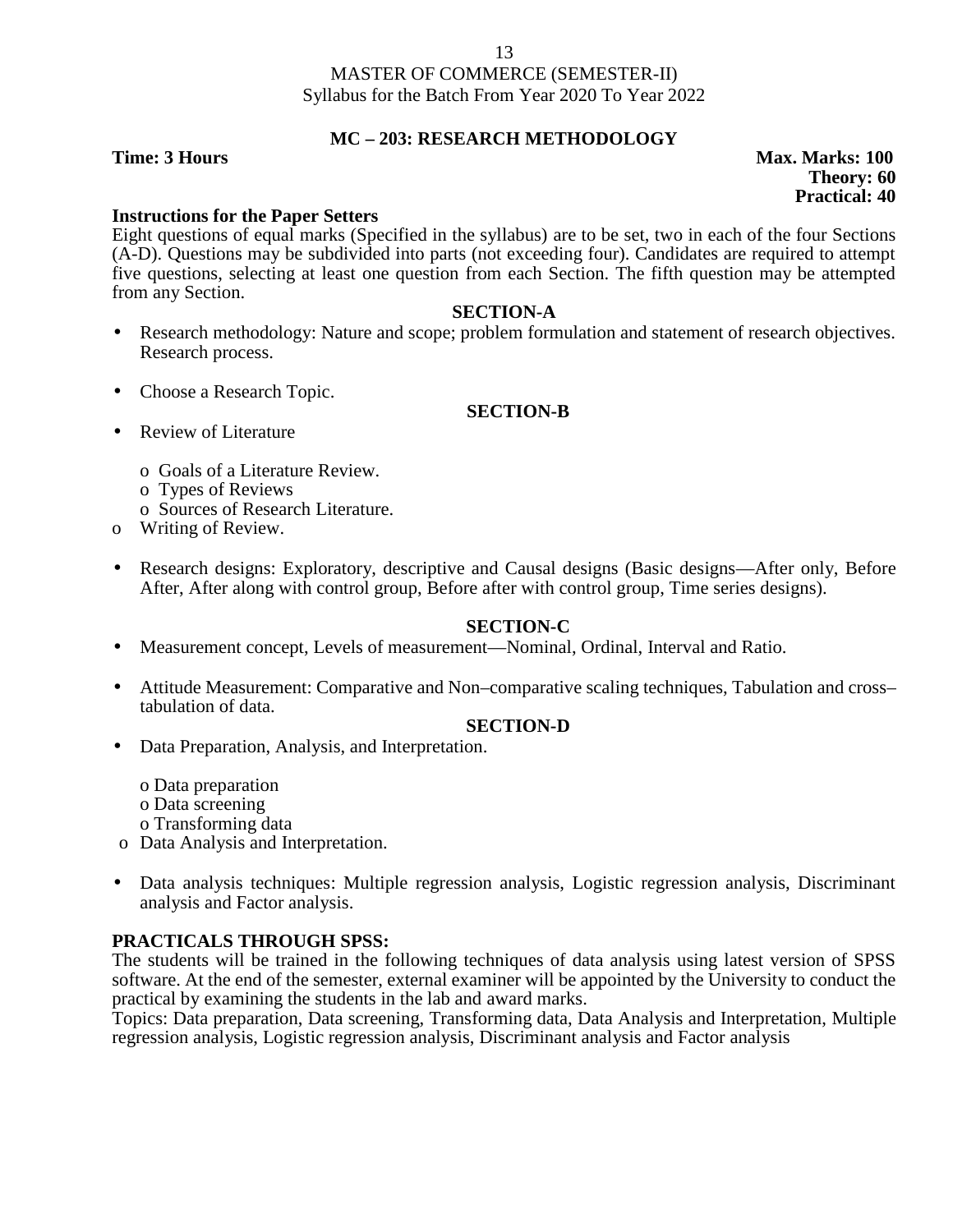- 1. Cooper, D. R. and Schindler, P.S., "*Business Research Methods*", 9th Edition, Tata McGraw Hill, New Delhi.
- 2. Levine, D.M., Krehbiel T.C. and Berenson M.L., "*Business Statistics*", 12th Edition (2012), Pearson Education, New Delhi.
- 3. Kothari, C. R., "*Research Methodology*", 2nd Edition (2008), New Age International.
- 4. Anderson, D.R.; Sweeney, D.J. and Williams, T.A., "*Statistics for Business and Economics*", 2nd Edition (2011), Thompson, New Delhi.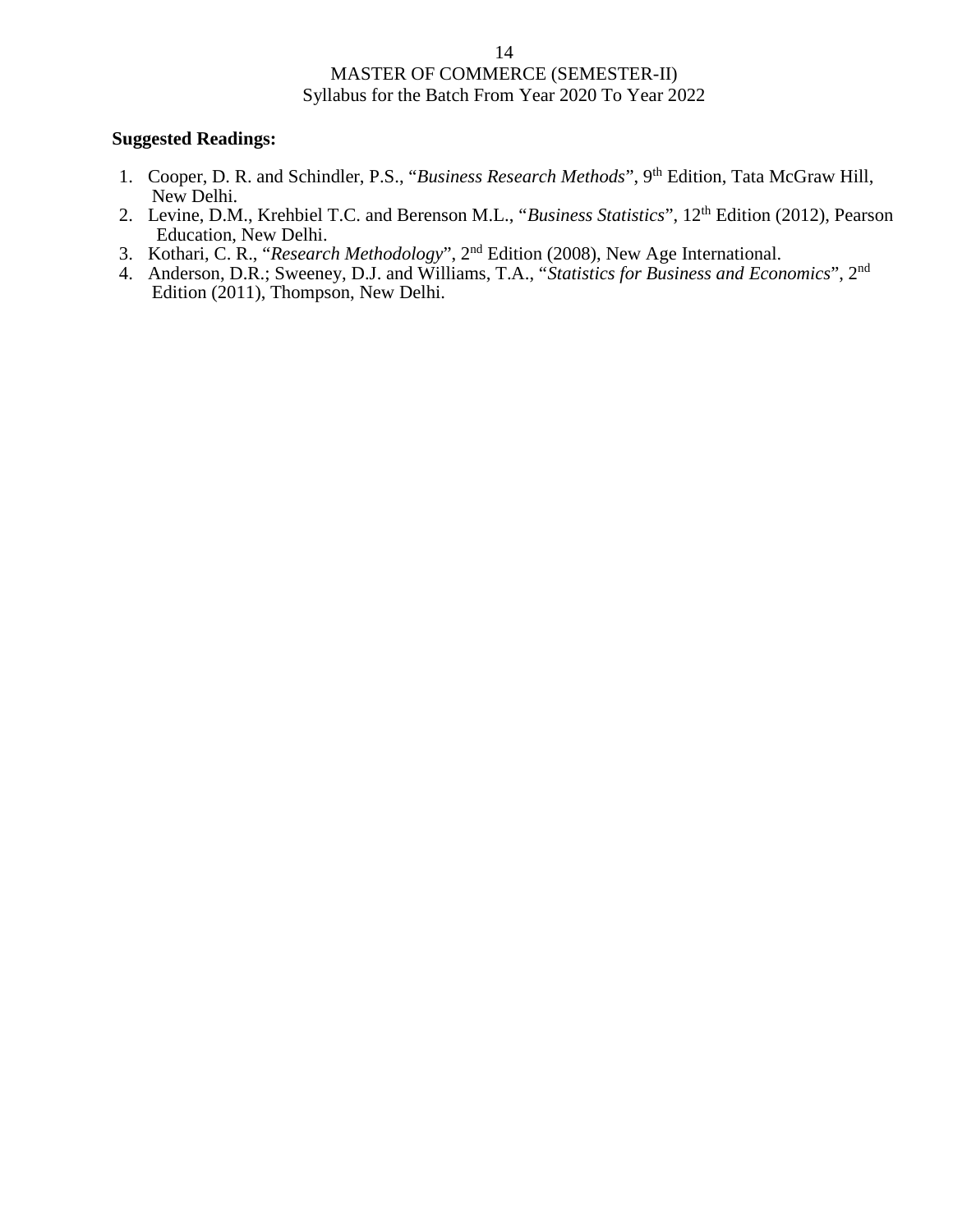# **MC–204: MARKETING MANAGEMENT**

### **Time: 3 Hours Max. Marks: 100**

## **Instructions for the Paper Setters:-**

Eight questions of equal marks (Specified in the syllabus) are to be set, two in each of the four Sections (A-D). Questions may be subdivided into parts (not exceeding four). Candidates are required to attempt five questions, selecting at least one question from each Section. The fifth question may be attempted from any Section.

### **SECTION-A**

- Marketing Concepts and Philosophies, Importance of marketing, Building customer satisfaction and value, Concepts of customer retention, Holistic marketing and its components.
- Gathering information and scanning the marketing environment; Marketing research process: An overview.

### **SECTION-B**

- Consumer markets and Buyer behaviour, Business markets and Business Buying behaviour.
- Market segmentation: Importance and bases of segmentation. Targeting strategies, Positioning: concept and strategies.

### **SECTION-C**

- Product Decisions: Product classification and differentiation, New Product development process, Product life cycle and marketing strategies, Managing brands and Brand equity, Packaging decisions.
- Pricing Decisions: Pricing objectives, Factors influencing pricing, Pricing methods and strategies.

### **SECTION-D**

- Distribution Decisions: Patterns of Channels and types of intermediaries.
- Promotion Decisions: Promotion mix and its components, factors affecting promotion mix.
- Socially Responsible Marketing: Cause-related marketing and Social Marketing, Internal Marketing, E Commerce Marketing practices.

- 1. Kotler, Philip; Keller, Kevin; Koshey, Abraham; and Jha, Mithileshwar, "*Marketing Management*", 13th Edition (2009). Pearson Education New Delhi.
- 2. Ramaswamy, V.S. and Namakumari, S., "*Marketing Management: Global Perspective, Indian Context",* 4th edition, MacMillan.
- 3. Kurtz, David L. and Boone, Louis E., "*Principles of Marketing*", 12th edition, Thomson South- Western.
- 4. Saxena, Rajan, "*Marketing Management*", 2006, Tata McGraw-Hill, New Delhi.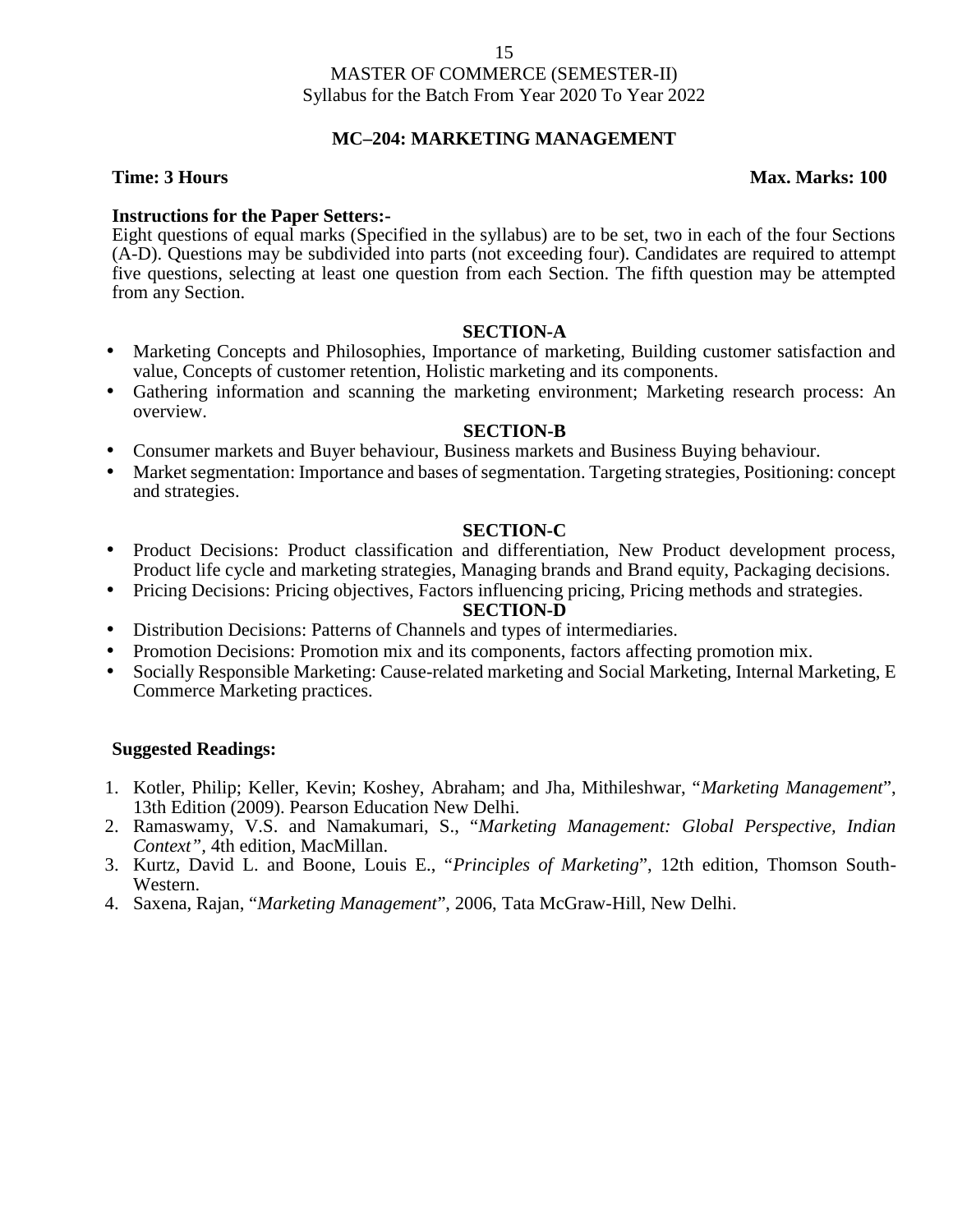# **MC–205: HUMAN RESOURCE MANAGEMENT**

## **Time: 3 Hours Max. Marks: 100**

# **Instructions for the Paper Setters**

Eight questions of equal marks (Specified in the syllabus) are to be set, two in each of the four Sections (A-D). Questions may be subdivided into parts (not exceeding four). Candidates are required to attempt five questions, selecting at least one question from each Section. The fifth question may be attempted from any Section.

# **SECTION-A**

- **Human Resource Management (HRM)**: Nature, Scope, Objectives and Functions of HRM, Evolution of HRM, Changing Trends in HRM.
- **Human Resource Planning (HRP)**: Concept, Need and Importance of HRP, Factors affecting HRP, Human Resource Planning Process.
- **Job Analysis**: Meaning and Objective, Process, Methods of Collecting job data, Uses of Job Analysis, Problems of Job Analysis.

### **SECTION-B**

- **Recruitment and Selection**: Meaning and Factors governing Recruitment, Recruitment Sources and Techniques. Meaning and Process of Selection, Problems associated with Recruitment and Selection.
- **HR Training and Development**: Concept and Need, Process of Training and Development Programme:- Identification of Training and Development Needs, Objectives, Strategy & Designing of Training and Development, Implementation and Methods of Training Programme and Levels of Training Evaluation, Impediments to Effective Training.

## **SECTION-C**

- **Performance Appraisal**: Meaning, Purpose, Essentials of Effective Performance Appraisal System, Various Components of Performance Appraisal, Methods and Techniques of Performance Appraisal.
- **Managing Compensation and Employee Remuneration**: Concept, Objectives, Components of Employee Remuneration, Factors Influencing Employee Remuneration, Challenges of Remuneration.

# **SECTION-D**

- **Job Evaluation**: Meaning, Process and Methods of Job Evaluation.
- **Incentives**: Concept, Importance and Process of Incentive
- **Grievance Handling**: Meaning, Process, Grievance handling machinery.
- **Discipline**: Meaning, reasons of indiscipline, consequences of indiscipline and approach to maintain discipline.

- 1) Dessler, Gary, "Human Resource Management", New Delhi, Pearson Education Asia.<br>2) Durai, Pravin, "Human Resource Management," New Delhi, Pearson.
- 2) Durai, Pravin, "Human Resource Management," New Delhi, Pearson.
- 3) Noe, Raymond A., Hollenbeck, John R, Gerhart, Barry, Wright, Patrick M., "Human Resource Management: Gaining a Competitive Advantage," New Delhi, McGraw-Hill.
- 4) Mathis, Robert L. and Jackson, John H., "Human Resource Management," New Delhi, Thomson.<br>5) Gomez, Meja, Balkin, Cardy, "Managing Human Resources," New Delhi, Pearson Education.
- 5) Gomez, Meja, Balkin, Cardy, "Managing Human Resources," New Delhi, Pearson Education.
- 6) Aswathappa, K., "Human Resource Management", Text and Cases. New Delhi, Tata McGraw Hill.
- 7) Snell, Scott, and Bohlander, George, "Human Resource Management," New Delhi, Cengage Learning.
- 8) Mamoria and Rao, "Personnel Management", New Delhi, Himalaya Publishing House.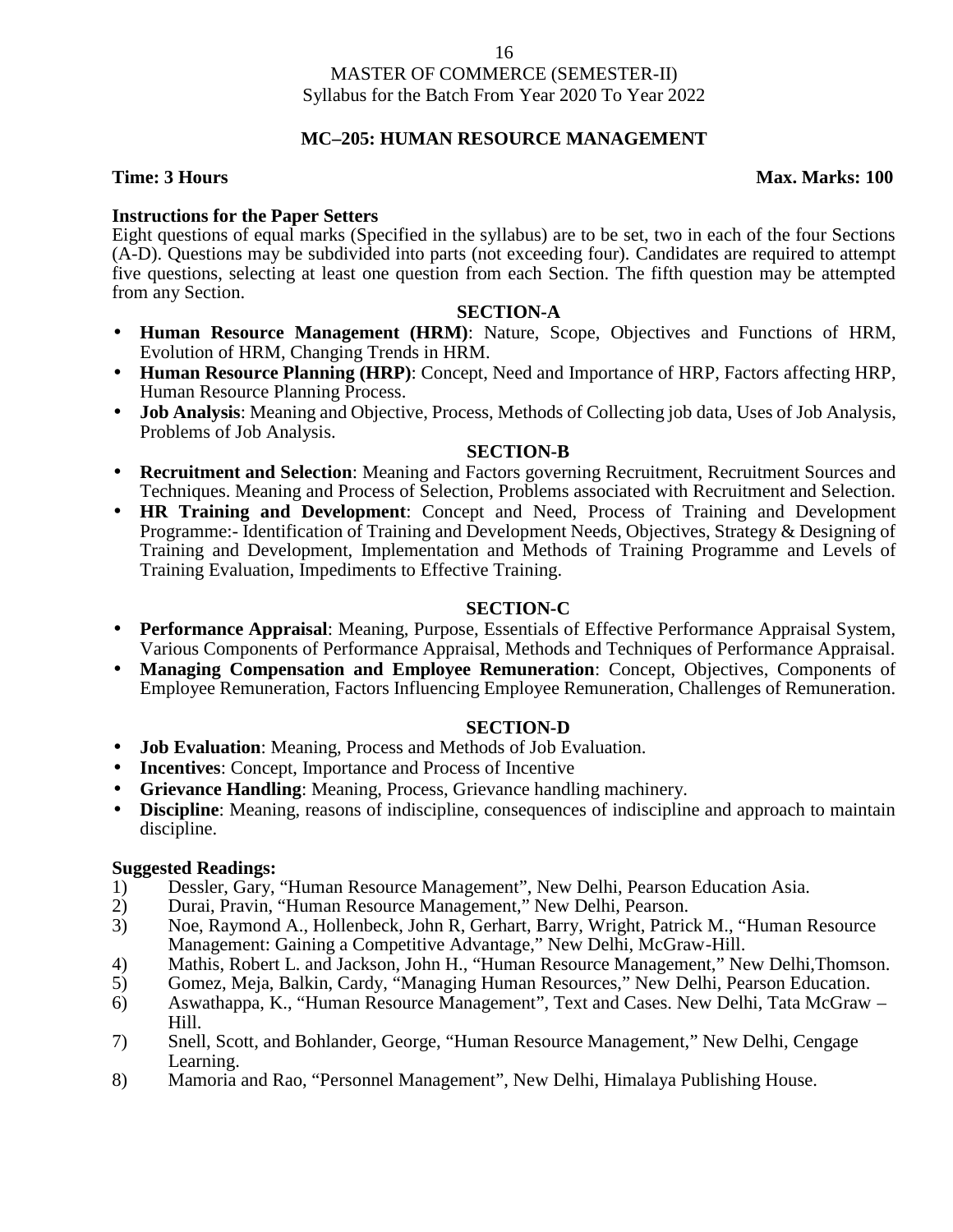# **MC-206 : VIVA-VOCE**

**Max. Marks: 50**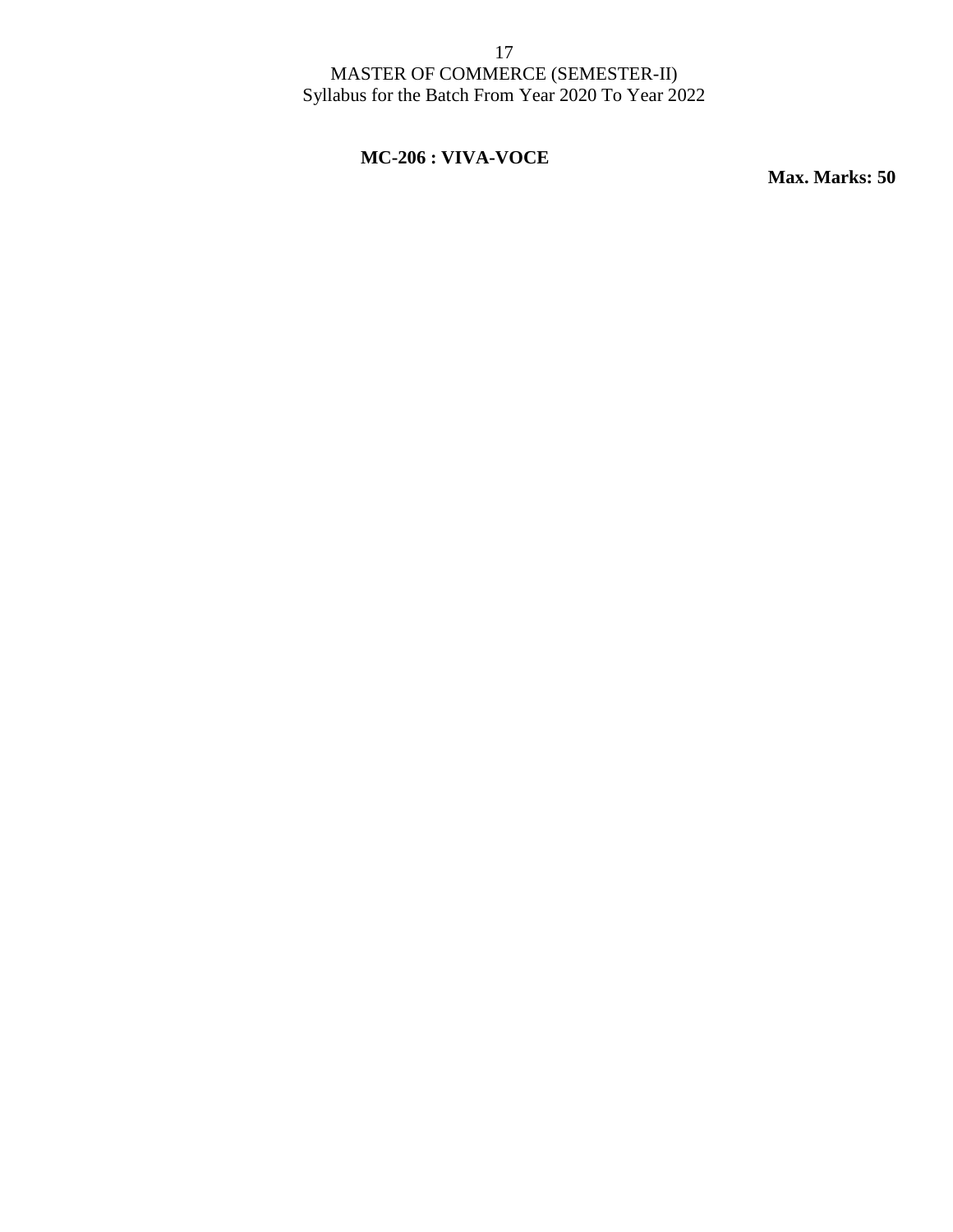# **MC – 301:BANKING AND INSURANCE SERVICES**

#### **Time: 3 Hours Max. Marks: 100**

### **Instructions for the Paper Setters:-**

Eight questions of equal marks (Specified in the syllabus) are to be set, two in each of the four Sections (A-D). Questions may be subdivided into parts (not exceeding four). Candidates are required to attempt five questions, selecting at least one question from each Section. The fifth question may be attempted from any Section.

### **SECTION-A**

Banking**:** Brief History and Present Structure of Commercial Banking (CB) in India Management of CB in India Management of Commercial Banks in India: Liquidity Management, Security Investments and Income Management, Assets and Liabilities Management.

Liberalization of Banking Sector in India: Narsimham Committee Report Part I and II. Regulation of Banking Sector in India**:** Role of RBI, CRR, SLR, CRAR and Prudential norms.

### **SECTION-B**

Risk Management**:** Concept, Nature, Causes, Types and Methods of Risk Management. BASEL Norms**:** Introduction to BASEL Norms, Regulatory framework, Significance and Difficulties. BASEL III –An itroduction Innovations in Banking: Internet banking, Phone Banking, Mobile Banking Wholesale and Retail banking, Universal and Narrow Banking, Off Shore Banking and Multi national banking.

Social Banking: Need, Challenges, policy initiatives: Priority Sector Lending, Service area approach, genesis of Microfinance.

#### **SECTION-C**

**Insurance:** Introduction to Insurance; Purpose and need/role of Insurance; Insurance industry in India- Evolution, Liberalisation in Insurance Sector: Malhotra Committee Report and its status of Implementation Legislative Insurance Framework

- Insurance Act, 1938
- $\bullet$  LIC Act, 1956
- $\bullet$  IRDA Act, 1999

#### **SECTION-D**

Financial planning and Taxation: Saving and Investment Policies of Insurance Companies in India, Tax benefits under insurance policies.

Insurance pricing: Computation of Premium, rider premium, Bonuses, Surrender Value and Paid up Value

Insurance Documents: Proposal forms, First Premium Receipt/Renewal Premium Receipt, Policy Contract, Endorsements, Renewal Notice/Bonus Notices, Other Insurance Documents Concepts of reinsurance, Bancassurance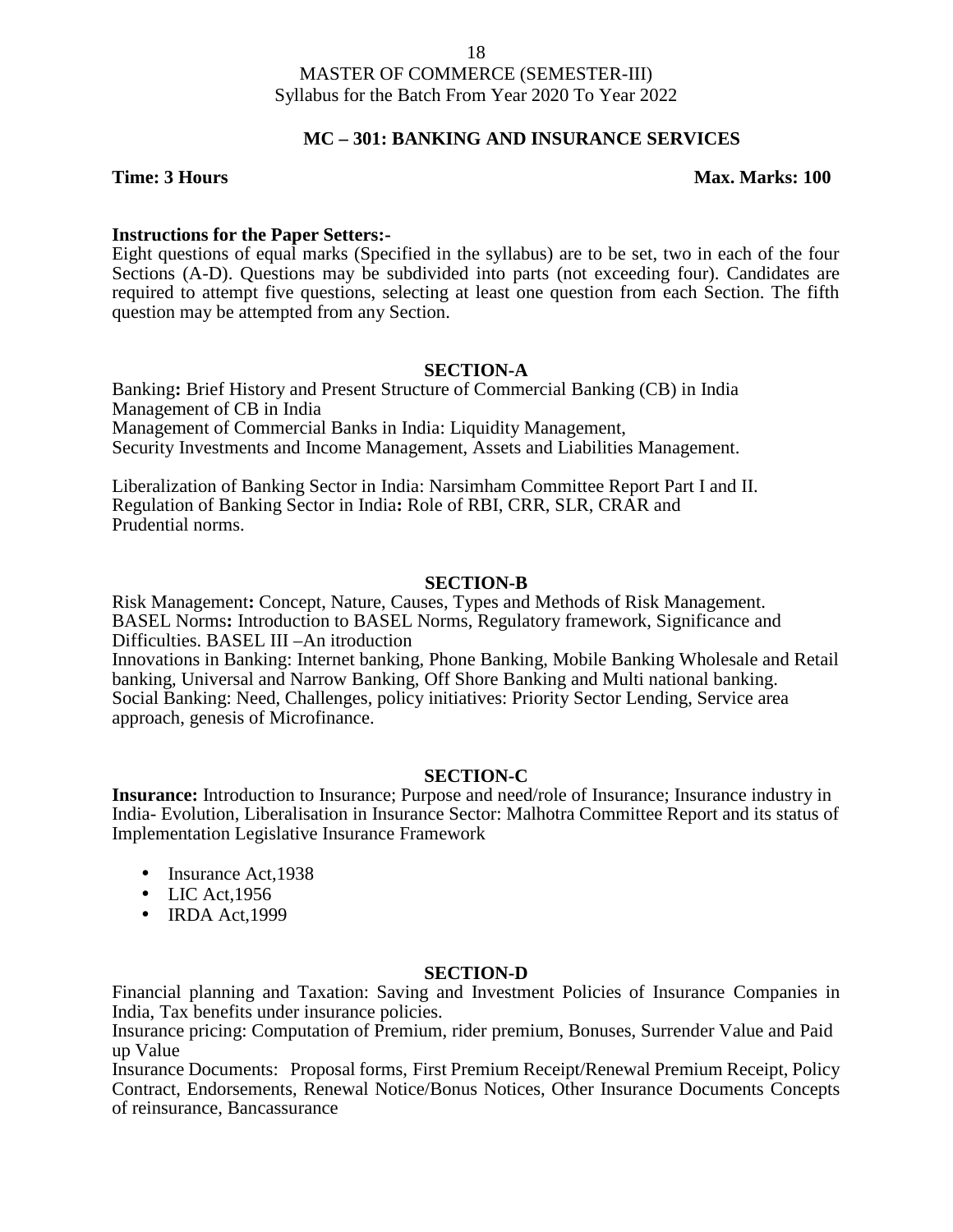- 1. Banking Theory Law and Practice, Sundaram and Varshney, Sultan Chand and Sons Pub1isher, year: 2004 Edition
- 2. Managing Indian Banks: Challenging Ahead, Vasant C Joshi & Vinay V Joshi, Sage Pub1ications, 2e.
- 3. Money Banking and Internationa1 Trade, KPM Sundharam, Sultan Chand and Sons, 2002.
- 4. Financia1 Institutions and Markets, LM Bhole Tata McGraw Hi1l, 2004, 4th Edition
- 5. Niehaus, Harrington (2007), Risk Management and Insurance, Tata McGraw-Hill
- 6. Financial Institutions and Markets, Meir Kohn Tata McGraw Hill, 1996.
- 7. Management of Indian Financia1 Institutions, R M Srivastava Himalaya Publishing.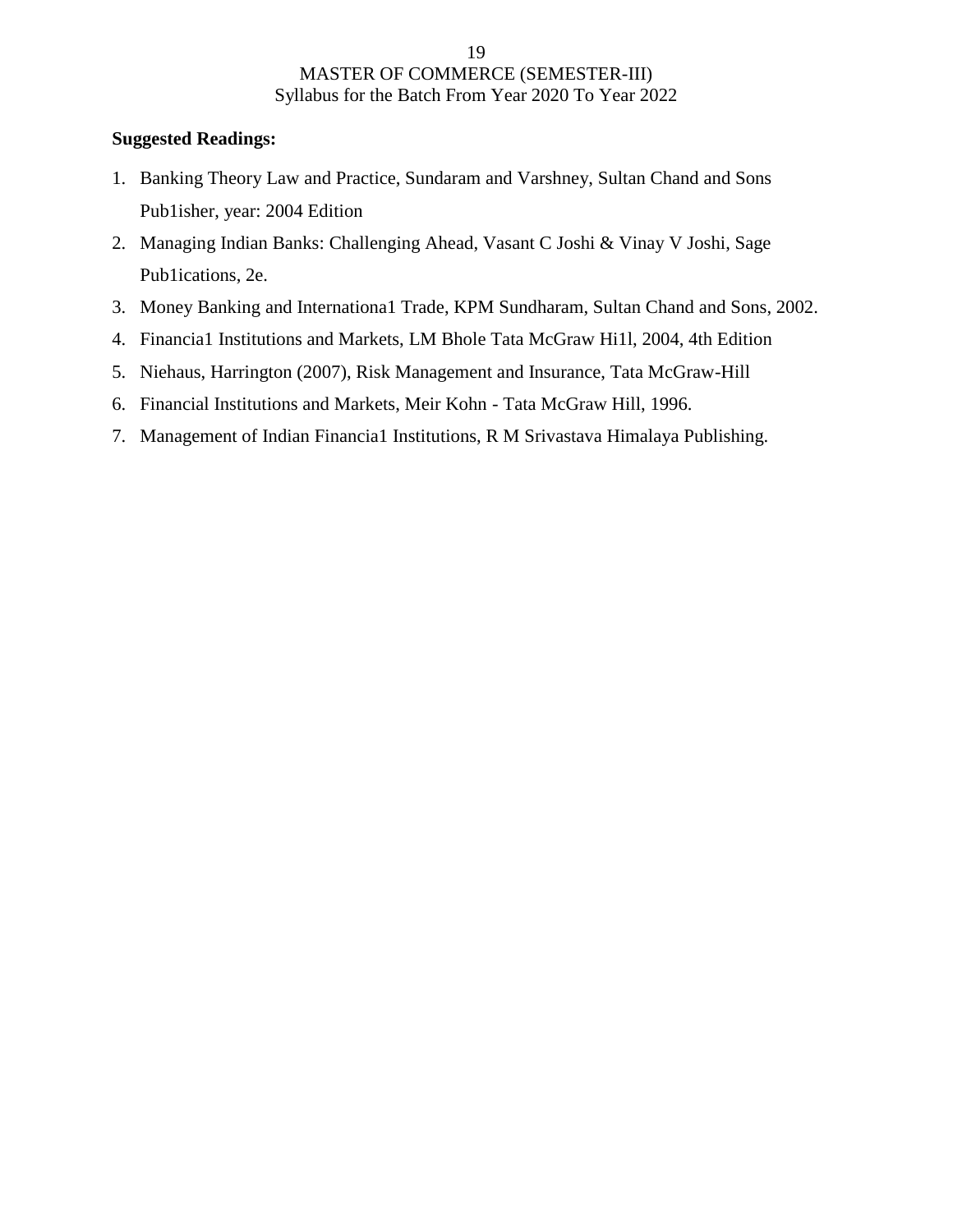# **MC – 302: SEMINAR**

**Max. Marks: 50**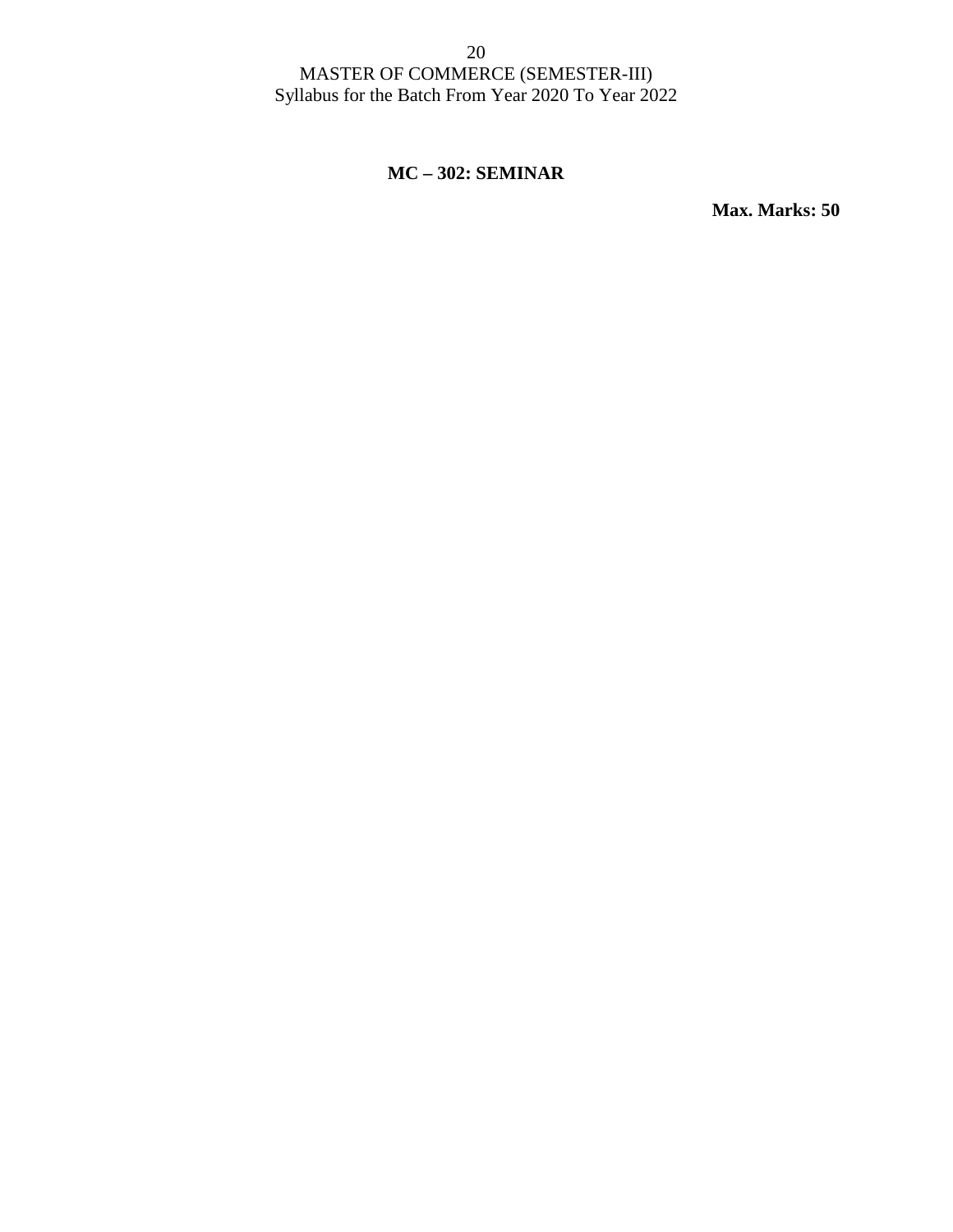## **GROUP 'A': ACCOUNTING & FINANCE MC – 311: SECURITY ANALYSIS AND PORTFOLIO MANAGEMENT**

## **Time: 3 Hours Max. Marks: 100**

# **Instructions for the Paper Setters:-**

Eight questions of equal marks (Specified in the syllabus) are to be set, two in each of the four Sections (A-D). Questions may be subdivided into parts (not exceeding four). Candidates are required to attempt five questions, selecting at least one question from each Section. The fifth question may be attempted from any Section.

# **SECTION-A**

- Nature and Scope of Investment analysis, Elements of Investment, Avenues of Investment, Approaches to Investment Analysis, Concept of Risk and Return, Security return and risk analysis, Measurement of return and risk.
- Financial Assets : Type and their characteristics, Sources of financial Information
- Capital Market: Meaning, Importance, Participants, Instruments, Recent changes in Capital Market.
- Evaluation of Securities: Bonds, Debentures, Preference Shares and Equity Shares.

# **SECTION-B**

- Fundamental Analysis : Concept  $\&$  significance of economic analysis, industry analysis : introduction, need for industry analysis : alternative classification of industry, industry life cycle analysis, economic factors & industry analysis, SWOT analysis for industries, Company analysis-nature and style of management, key role of financial analysis, ratio analysis.
- Technical Analysis: Different techniques of analysis, DOW theory, volume indicators, market sentiment indicators, confidence indicators, points & figure charting, bar charting.

# **SECTION-C**

- Efficient Market Theory: Random Walk: weak form, semi-strong, strong form of market. Empirical tests. Comparison of random walk, technical & fundamental analysis.
- Portfolio Management : Meaning, importance, objectives and various issues in portfolio construction, revision of portfolio and evaluation
- Portfolio Analysis : Estimating rate of return and standard deviation of portfolio returns ; effects of combining securities ; Markowitz risk-return optimization

# **SECTION-D**

- Single Index model, Multifactor models
- Derivatives: Forward, Future, Options & swaps.
- Portfolio Performance Evaluation: Measure of return, risk adjusted measures of performance evaluation, market timing, evaluation criteria and procedures.

- 1. Fischer & Jordan: Security Analysis & Portfolio Management
- 2. Robert Haugen: Modern Investment Theory
- 3. V.K.Bhalla: World Economy in Ninety's –A Portfolio Approach
- 4. "Modern Portfolio Theory and Investment Analysis" by E.J. Elton and M.J. Gmber, Publishers: John Wiley & Sons, New York.
- 5. "Investment, Analysis and Management" by J.C.Francis, Publishers: McGraw Hill, New York.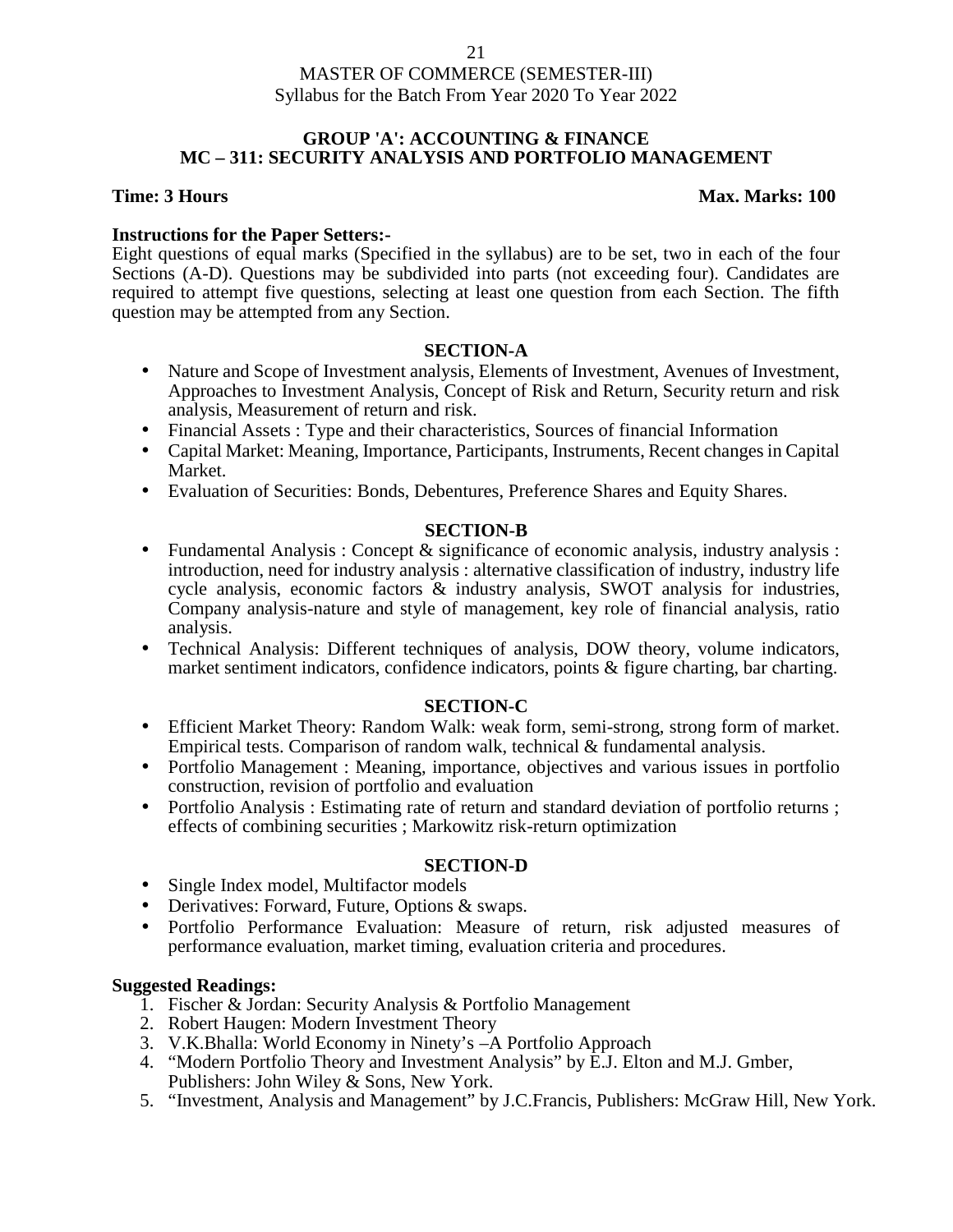# **GROUP 'A': ACCOUNTING & FINANCE MC – 312: CONTEMPORARY ACCOUNTING**

**Time: 3 Hours Max. Marks: 100** 

#### **Instructions for the Paper Setters:-**

Eight questions of equal marks (Specified in the syllabus) are to be set, two in each of the four Sections (A-D). Questions may be subdivided into parts (not exceeding four). Candidates are required to attempt five questions, selecting at least one question from each Section. The fifth question may be attempted from any Section.

#### **SECTION-A**

Emergence of contemporary issues in accounting – influence of other disciplines on accounting and changing environment.

Human Resource Accounting: Meaning and Scope, Human Resource Cost Accounting – Capitalization, Write off and Amortization Procedure. Human Resource Valuation Accounting – Appraisal of Various Human Resource Valuation Models. Use of Human Resource Accounting in Managerial Decisions. Human Resource Accounting in India.

### **SECTION-B**

Price Level Accounting – Methods, Utility and Corporate Practices Corporate Social Reporting: Areas of Corporate Social Performance, Approaches to Corporate Social Accounting and Reporting. Corporate Social Reporting in India.

Corporate Reporting: Concept of Disclosure in relation to Published Accounts, Issues in Corporate Disclosure, Corporate Disclosure Environment, Conceptual framework of corporate reporting.

#### **SECTION-C**

Recent Trends in the Presentation of Published Accounts. Reporting by Diversified Companies Value Added Reporting: Preparation and Disclosure of Value Added Statements, Economic Value Added, EVA Disclosure in India.

# **SECTION-D**

Corporate Reporting through Web.

Accounting Standards in India. Significance and formulation of Accounting Standards. Accounting Standards relating to Interim Reporting. Accounting for Leases, Earning Per Share and Accounting for Intangibles.

#### **Suggested Readings:**

- 1. Lal, Jawahar and Lele, R.K., "Contemporary Accounting Issues", Himalaya Publishers.
- 2. Porwal, L.S., "Accounting Theory", Tata McGraw Hill.<br>3. Lal. Jawahar. "Corporate Financial Reporting". Taxman.
- Lal, Jawahar, "Corporate Financial Reporting", Taxman.
- 4. Arora, J.S., "Price Level Accounting", Deep and Deep Publishers.<br>5. Chander, Subhash. "Corporate Reporting Practices". Deep and Dee
- 5. Chander, Subhash, "Corporate Reporting Practices", Deep and Deep Publishers.

#### **Suggested Websites:**

- 1. www.icai.org
- 2. <u>www.fasb.org</u><br>3. www.sebi.gov.
- www.sebi.gov.in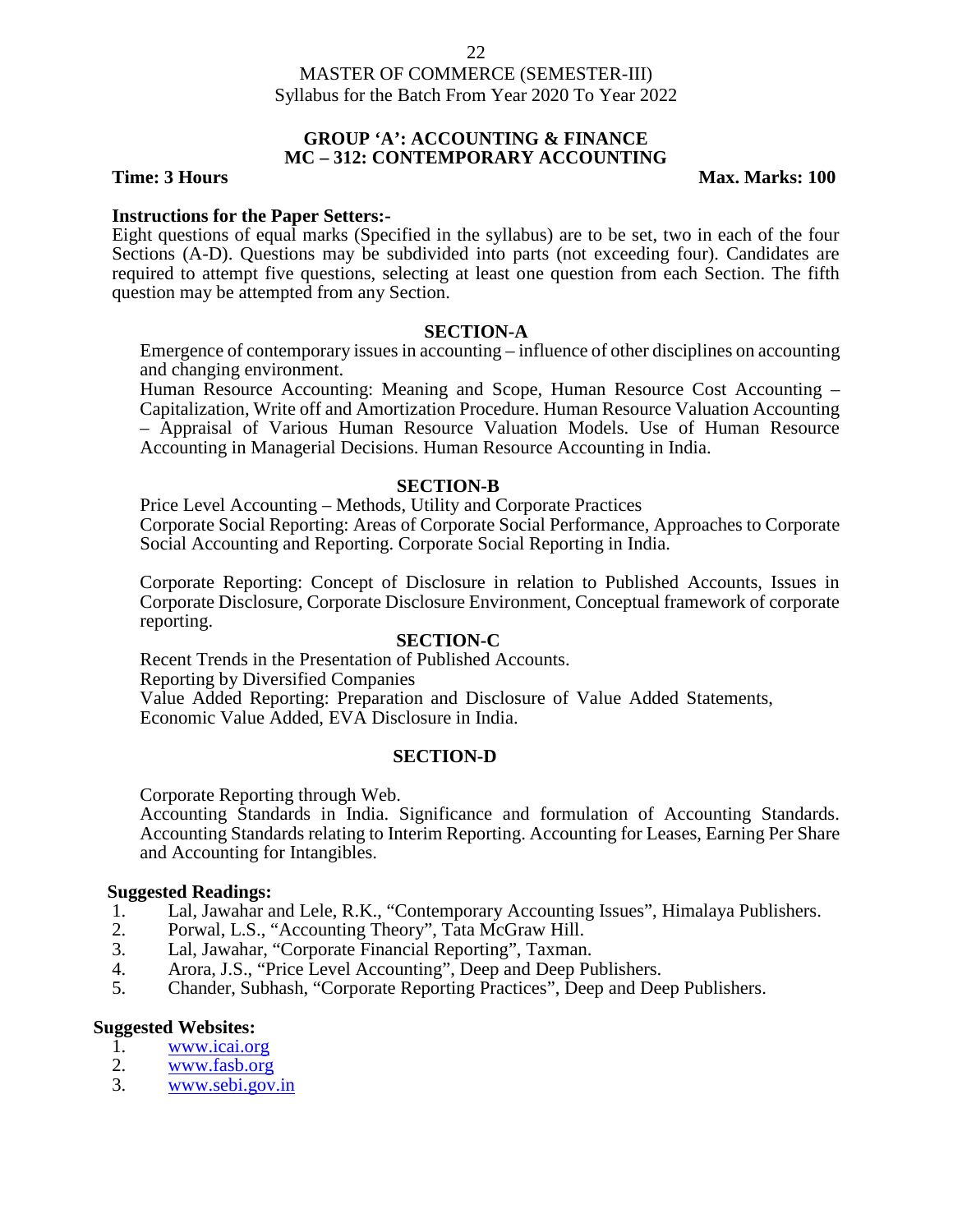# **GROUP 'B': BUSINESS STUDIES MC – 321: STRATEGIC MANAGEMENT**

**Time: 3 Hours Max. Marks: 100** 

## **Instructions for the Paper Setters**

Eight questions of equal marks (Specified in the syllabus) are to be set, two in each of the four Sections (A-D). Questions may be subdivided into parts (not exceeding four). Candidates are required to attempt five questions, selecting at least one question from each Section. The fifth question may be attempted from any Section.

# **SECTION-A**

Understanding strategy and strategic management. Strategic management process. Strategic decision making. Levels of strategy. The secret of success of successful companies( Mckinsey's 7 S model)

Defining strategic intent: Vision, Mission Goals and Objectives. Characteristics of a good mission statement. Designing and evaluating a mission statement.

### **SECTION-B**

External environment analysis – Strategically relevant components of external environment. Industry analysis – Porter's five forces model; Strategic group mapping; industry driving forces; key success factors. External Factor Evaluation matrix.

Internal environment analysis – Resource based view of an organization: VRIO framework; Value chain analysis; Competitive advantage and Core competency. Internal Factor Evaluation Matrix. Environmental scanning techniques – ETOP and SWOT analysis

# **SECTION-C**

Business level strategies – Porter's framework of competitive strategies : Cost leadership, Differentiation and Focused strategies.

Corporate level strategies – Growth strategies – horizontal and vertical integration; strategic out sourcing; related and un-related diversification; international entry options; harvesting and retrenchment strategies.

Portfolio strategies – BCG Model, G E Business Planning Matrix, Shell's Directional Policy Matrix, Product Life Cycle matrix.

### **SECTION-D**

Strategy implementation – Strategy-structure fit: developing and modifying organizational structure. Leadership and organization culture.

Corporate governance and social responsibilities of business.

Strategy Evaluation and Control – Nature of strategy evaluation; Strategy evaluation framework; The balanced Score Card.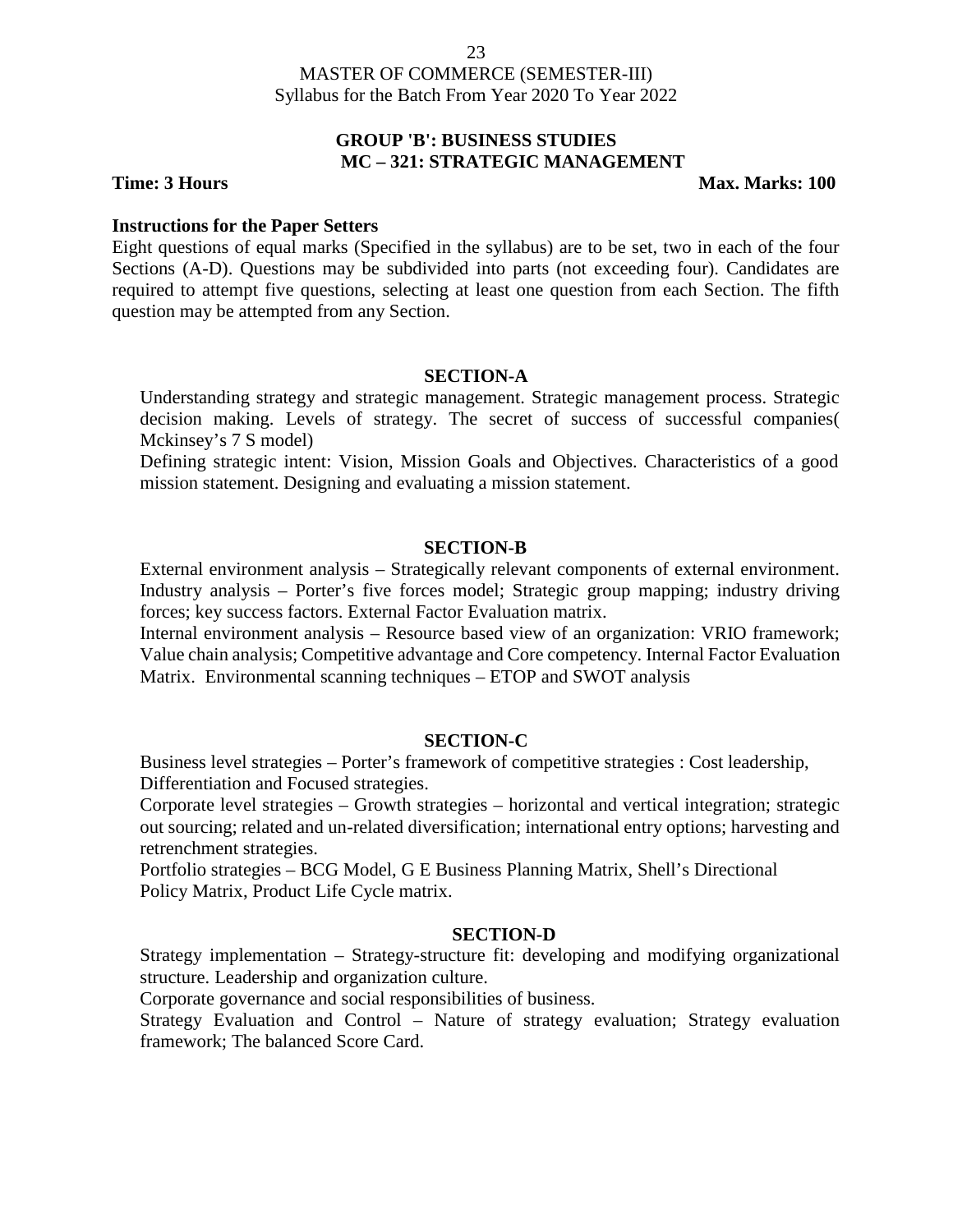- 1. Wheelen, Thomas L., Hungerdavid J. and Rangarajan Krish, " Concepts in Strategic Management and Business Policy", Pearson Education, India.
- 2. David, R Fred, "Strategic Management- Concepts and Cases", Pearson Education, India.
- 3. Hill, Charles W L and Jones Gareth R, " An Integarated Approach to Strategic Management" Cengage Learning
- 4. Thompson, Arthur A Jr.; Strickland A J III; Gamble, John E and Jain, Arun K. " Crafting and Executing Strategy The Quest for Competitive Advantage.- Concepts and Cases", TMH, New Delhi.
- 5. Pitts, Robert A and Lei, David. "Strategic Management Building and Sustaining Competitive Advantage", Thomson, India.
- 6. Kazmi, Azhar. "Business Policy and Strategic Management", TMH, New Delhi.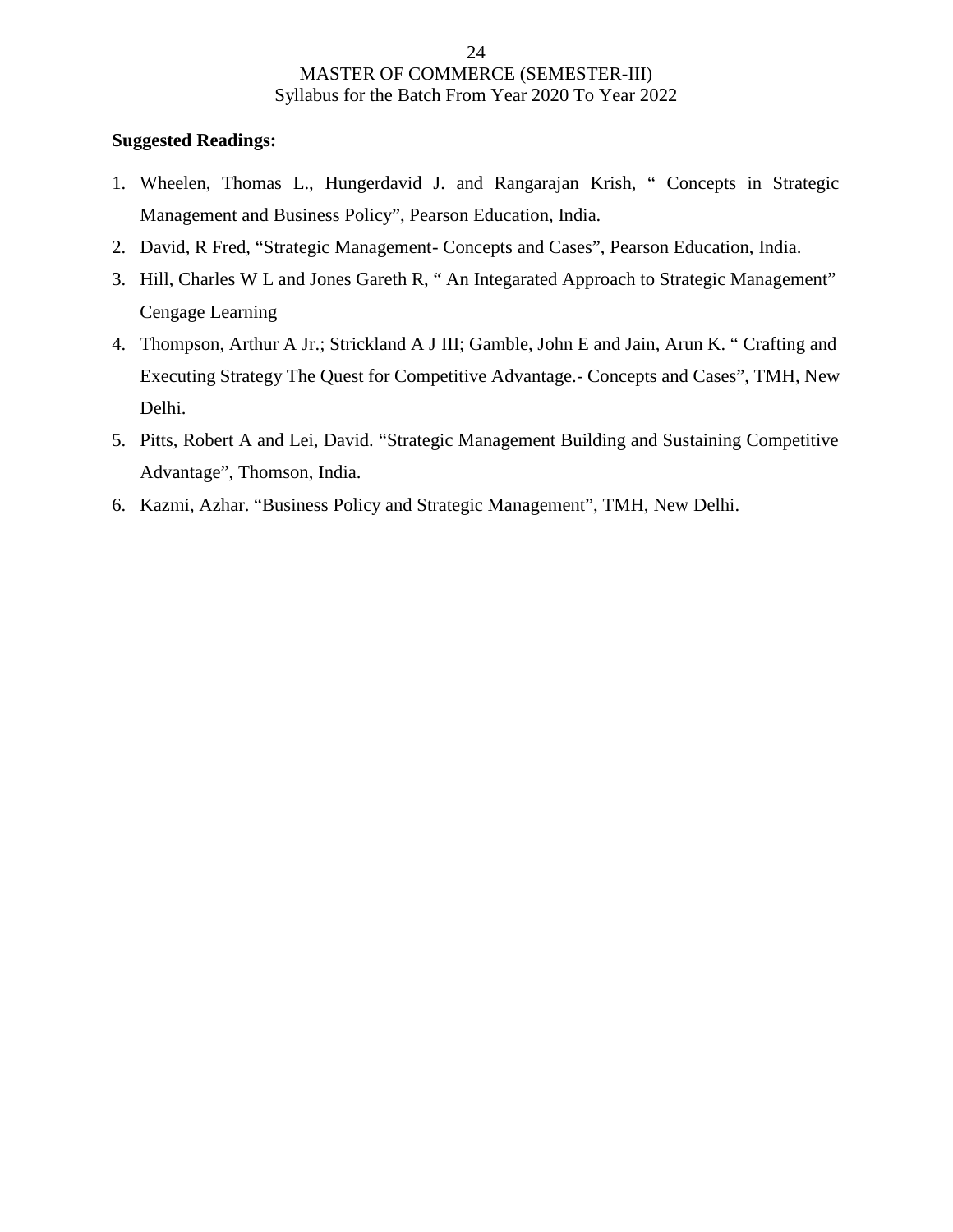# **GROUP 'B': BUSINESS STUDIES**

# **MC – 322: SECURITY MARKET OPERATIONS**

### **Time: 3 Hours Max. Marks: 100**

### **Instructions for the Paper Setters**

Eight questions of equal marks (Specified in the syllabus) are to be set, two in each of the four Sections (A-D). Questions may be subdivided into parts (not exceeding four). Candidates are required to attempt five questions, selecting at least one question from each Section. The fifth question may be attempted from any Section.

### **SECTION-A**

- Structure of Capital market in India
- New Issue Market : Reforms in New Issue Market, Guidelines governing new Issue market, Machanics of Floating New Issues-Public Issues, Bonus Issues, Right Issues, e-IPOs, Book Building, Private Placement, ESOPs, New financial Instruments
- Stock Exchange : Regulation of Stock exchanges in India, Membership rules of stock exchange, Listing of Securities ; Trading on a Stock Exchange-Online Trading, Internet Trading ; Margin Trading ; Corporate Governance ; Corporatisation and demutualisation of stock exchanges in India, Takeovers and Buybacks.
- OTCEI, BSE, NSE, Interconnected stock exchange of India, Indonext
- **Indian Stock Indices:** Need and importance, Compiling of Index Numbers and Interpretation.

# **SECTION-B**

- Clearing and Settlement : Policy Developments, Clearing Process, Risk Management, Settlement-Process, Accouint period settlement, rolling Settlement, Continuoius Net Settlement, Settlement Efficiency and Settlement Statistics, G-30 and ISSA recommendations
- Derivatives Market : Products, Participants and Functions, Global Derivatives Market, Derivatives Market in India : Risk containment measures, Trading Mechanism, Membership Criteria, Clearing and Settlement of Futures and Options,
- Debt Market : Policy developments, Segments, Participants, Primary Issuance Process, Secondary Market, Clearing and Settlement, STRIPS, Market Developments
- Mutual Funds : Evolution of Mutual Funds, Mutual Funds in India, Regulation of Mutual Funds, Mutual Funds Prospectus and Balance Sheet, Management of Mutual Funds, Performance of Mutual Funds, Current Developments, Future Scenario of Mutual Fund Industry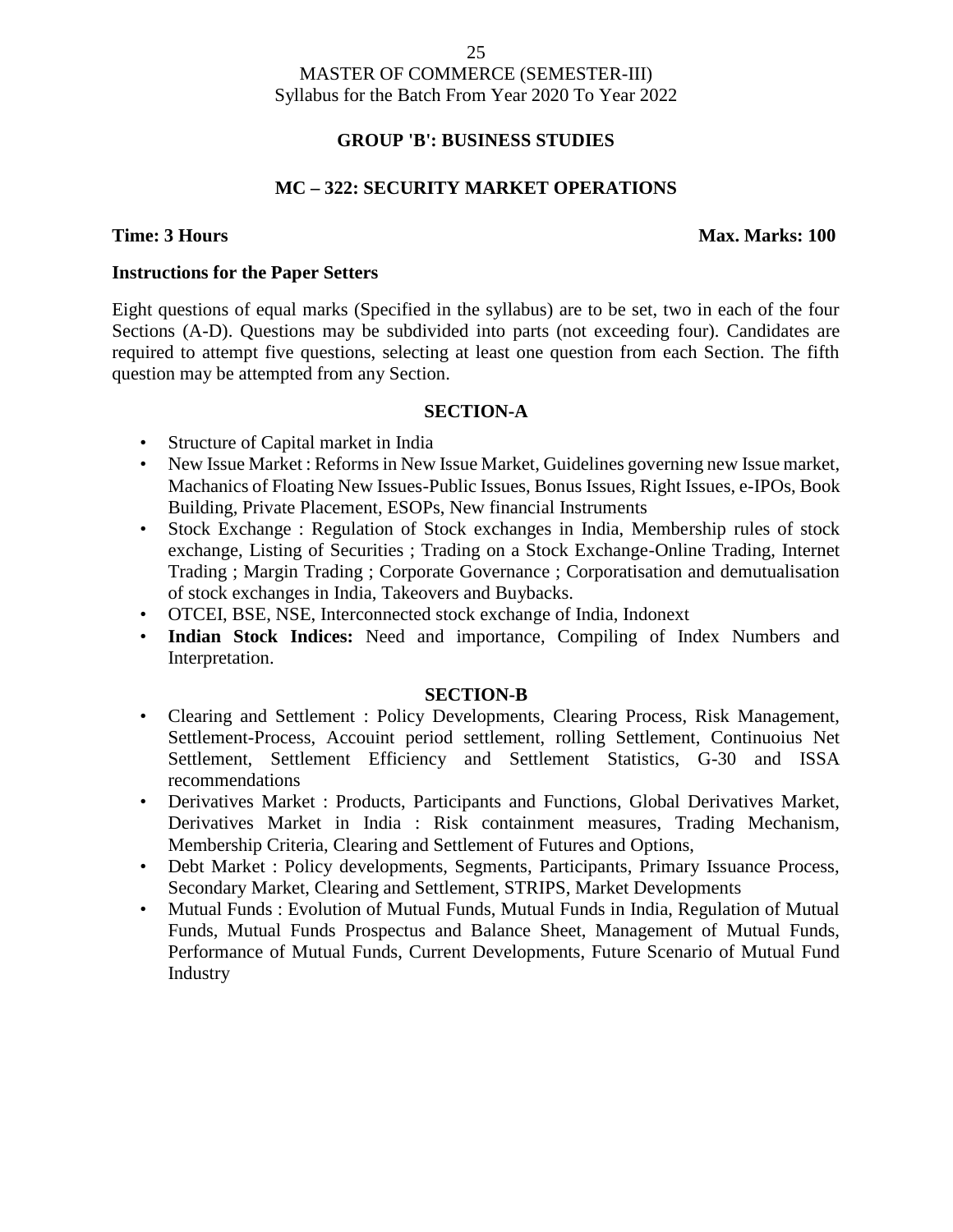### 26

### MASTER OF COMMERCE (SEMESTER-III) Syllabus for the Batch From Year 2020 To Year 2022

# **SECTION-C**

- Euro Issues : Conceptual framework, Issuing Procedure, Regulatory Framework, Progress
- FIIs : Registration, Investment conditions and restrictions, General obligations and responsibilities, role of FIIs in Indian capital market.
- Securities and Exchange Board of India : Objectives, Powers and Functions Investor Protection-Investor education and awareness, Investor protection fund, Investors' complaints and their redressal-mechanism and statistics, Unfair trade practices and Insider Trading, Short selling and its regulation in India, Regulation of Merchant Bankers, Brokers, Custodian, Banker to issue, Registrar to issue, Portfolio manager and Underwriters

# **SECTION-D**

- Legal Environment : SEBI Act, 1992, SCRA, 1956, Companies Act, 1956 (Various provisions relating to securities), RBI rules and guidelines for FIIs
- Depository : Role and need, Procedure for Dematerialisation and Rematerialisation, The Depositories Act, 1996, SEBI rules, Performance of NSDL and CSDL
- Credit Rating : Concept, Agencies, Methodology and process, Regulatory framework.

# **Suggested Readings:**

- 1. Sharpe, William F., Gordon J. Alexander and Jeffrey V. Bailey, Investments (Prentice Hall).
- 2. Fabozzi, Frank Investment Management (Prentice Hall)
- 3. Haugen, Robert A. The Inefficient Stock Market (Prentice Hall)
- 4. Taggart, Robert A., Quantitative Analysis for Investment Management (Prentice Hall)
- 5. Richard Brealey and Steward Myers. Principles of Corporate Finance., McGraw Hill.
- 6. Dimson, E. (ed) : Stock Market Anomalies (Cambridge : Cambridge University Press)
- 7. Khan, M.Y.Financial Services, Tata McGraw Hill Publishing Company, New Delhi.
- 8. Singh, Preeti, Investment Management, Himalaya Publishing House, New Delhi.
- 9. Avadhani, V.A. Investment Management, Himalaya, Himalaya Publishing House, New Delhi.
- 10. Annual Reports of RBI
- 11. Annual Reports of SEBI
- 12. Journals : (SEBI Bulletin, Capital Market, NSE News Letter, The Stock Exchange Review, Capital Market, SEBI and Corporate Laws
- 13. **Websites:** www.sebi.gov.in

www.bseindia.com

www.nseindia.com

www.iseindia.com

www.stockholding.com

www.capitalideasonline.com www.indiainfoline.com www.rbi.org.in www.goidirectory.nic.in www.otcei.net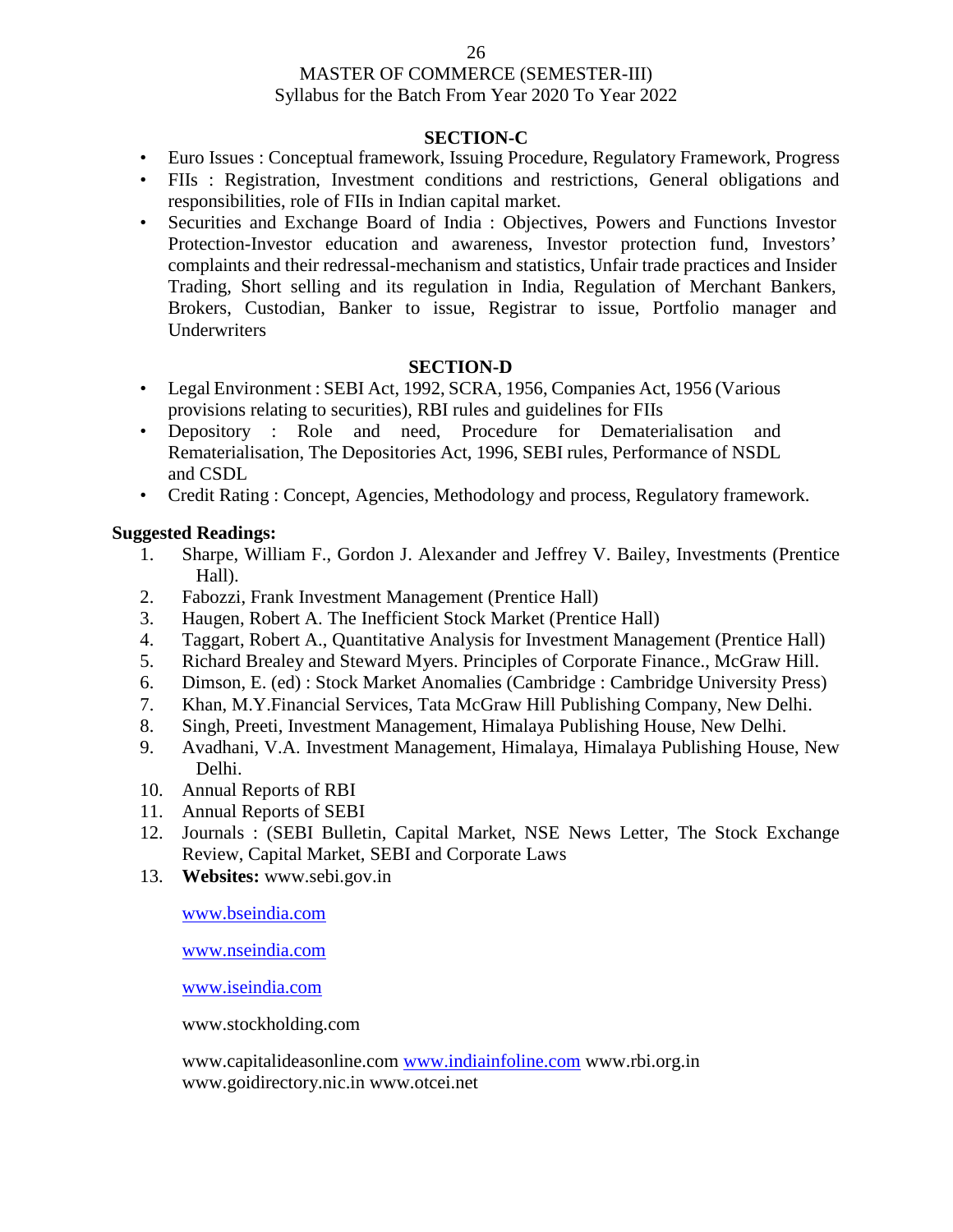#### **GROUP 'C': INTERNATIONAL BUSINESS MC – 331: INTERNATIONAL ECONOMIC ORGANISATIONS**

#### **Time: 3 Hours Max. Marks: 100**

#### **Instructions for the Paper Setters:-**

Eight questions of equal marks (Specified in the syllabus) are to be set, two in each of the four Sections (A-D). Questions may be subdivided into parts (not exceeding four). Candidates are required to attempt five questions, selecting at least one question from each Section. The fifth question may be attempted from any Section.

#### **SECTION-A**

International Political Economy: Concept; Traditional Schools of International Political Economy; Interests and Institutions in International Political Economy; Emergence of Global Institutions.

International Monetary Fund (IMF): Origin, Functions, Purposes, Organizational Set up, Instruments of IMF Lending and their Evolution; Key Features of IMF lending; IMF lending to poor countries; International Liquidity and SDRs.

World Bank Group- International Bank for Reconstruction and Development (IBRD): Financing of Development; the Millennium Development Goals; Bank Prescriptions for the Borrowers.

#### **SECTION-B**

International Development Association (IDA): Origin; Functions; Role; Key areas of IDA; Support and Financing framework.

International Finance Corporation (IFC): Origin; Functions; Role; Advisory Services; Operations; Monitoring and Evaluation.

Multilateral Investment Guarantee Agency (MIGA): Functions; Types of Coverage.

#### **SECTION-C**

International Center for Settlement of Investment Disputes (ICSID): Functions and Role.

International Labour Organization: Origin, Functions. Role of ILO: Decent Work; Social Dialogue; Standards, Freedom of Association; Forced Labour; Child Labour; Discrimination; Employment and Income; Wages and Other Conditions of Employment; Social Protection; Health and Safety and HIV/AIDS.

Conflicts and Negotiations in International Business: Factors Causing Conflicts; Conflict between Host Country and the Transnational Country Negotiations; Role of International Agencies in conflict resolutions.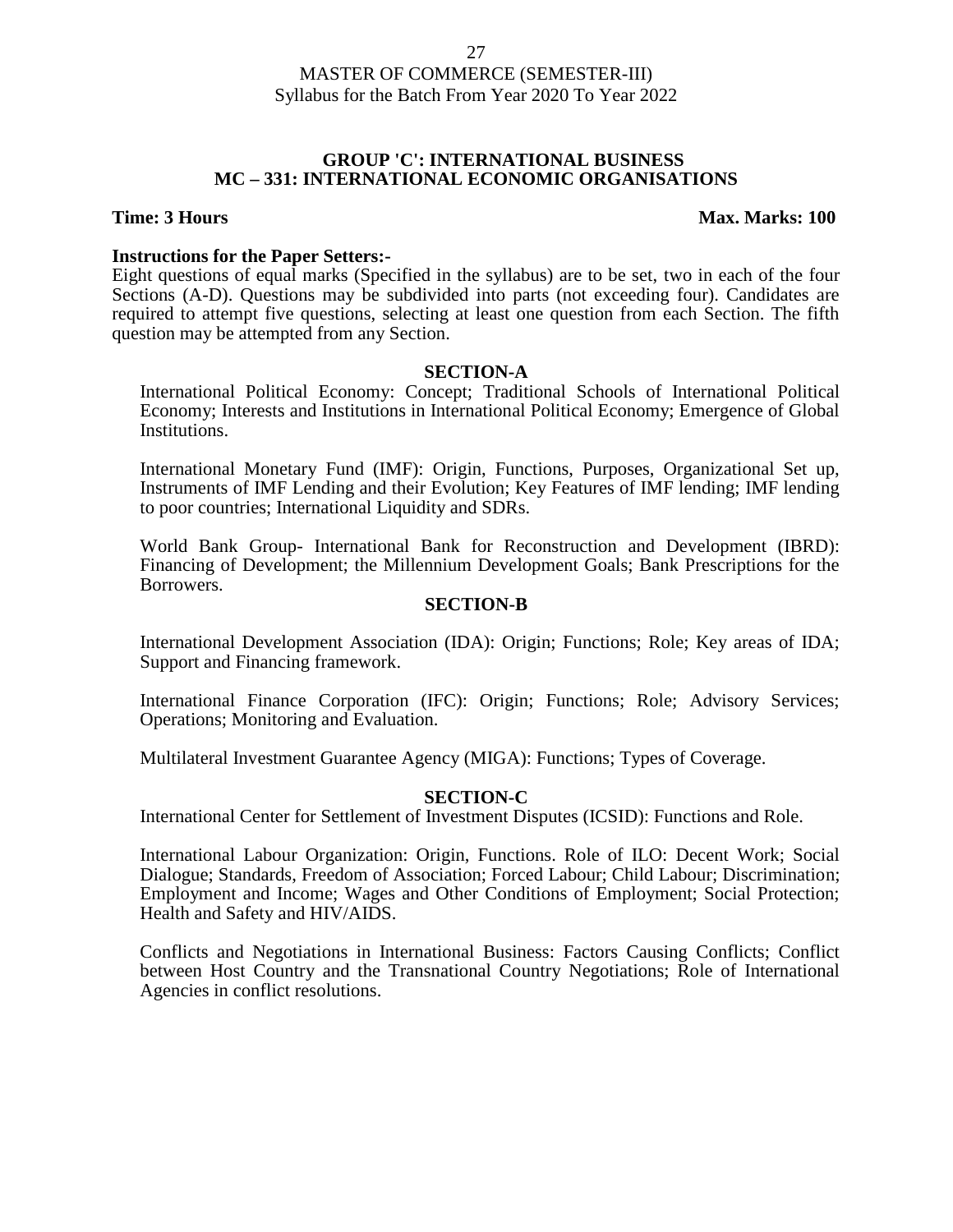#### **SECTION-D**

The Multilateral Trade System: the creation of Postwar Trade System; General Agreement on Tariffs and Trade (GATT); the Evolution of Multilateral Trade System: the Uruguay Round Package and World Trade Organization (WTO); Organizational Structure of WTO.

United Nations Conference on Trade and Development (UNCTAD): Origin; Functions, Sustainable Development and Poverty Reduction; Trade and Development; Approach towards Developing to Least Developed Countries (LDCs).

#### **Suggested Readings:**

- 1. Hunt, Diana Economic Theories of Development: An Analysis of Competing Paradigms, Hemel Hempstead: Harvester Wheatsheaf, 1989.
- 2. Keohane. Robel'! O. International Institutions and State Power: Essays in International Relations Theory Boulder: Westview, 1989.
- 3. Krasner. Stephen D. Structural Conflict:The Third World Against Global Liberalism, Berkley, University of California Press, 1985.
- 4. Simai, Mihaly The Future of Global Governance, Washington, D.C.: United States Institute of Peace Process, 1994.
- 5. Sidell, Scott The IMF and Third World Political Instability, London Macmillan, 1988.

**\* Students are required to consult the Annual Reports of the respective institutions.**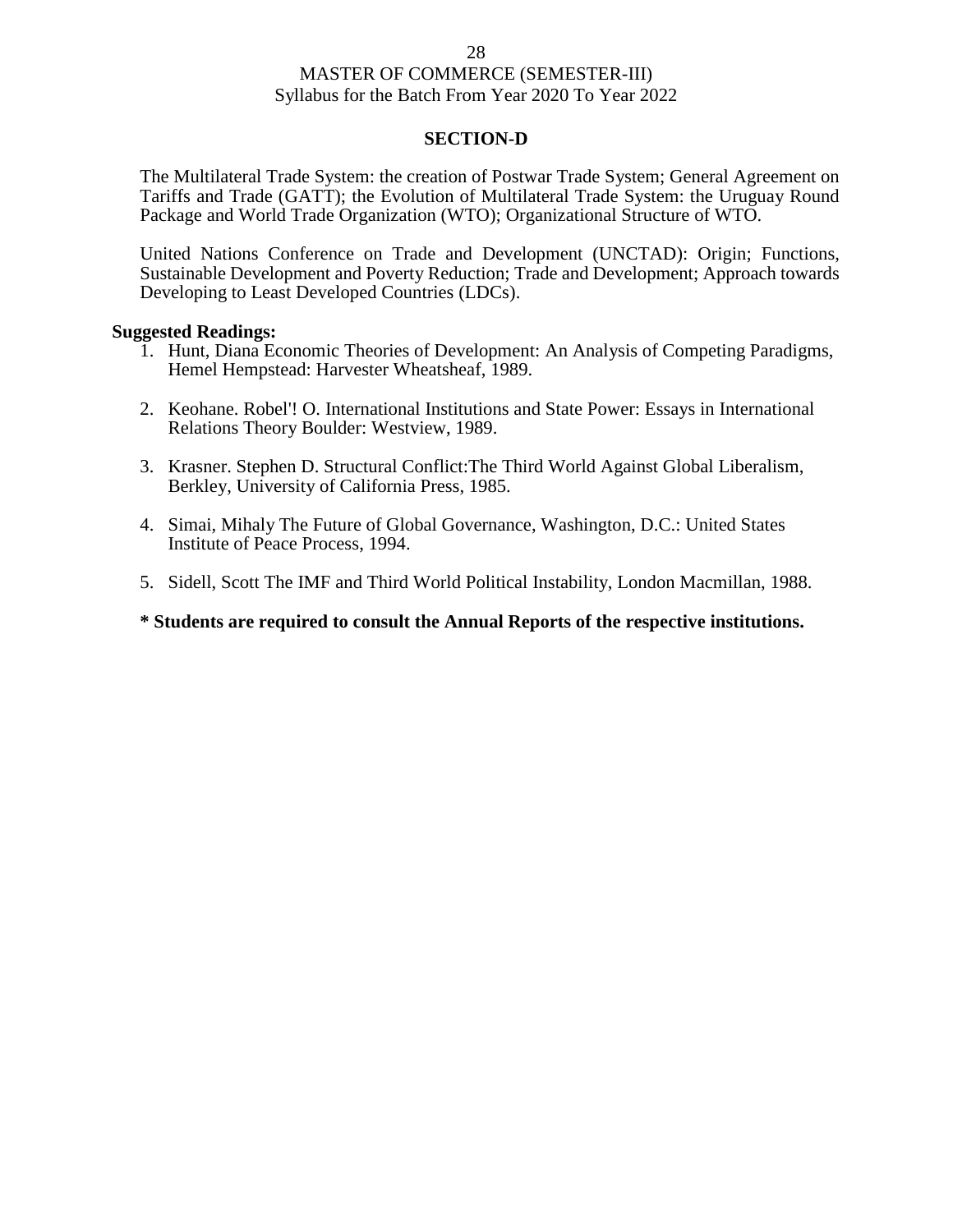### **GROUP 'C': INTERNATIONAL BUSINESS MC – 332: MANAGEMENT OF INTERNATIONAL BUSINESS OPERATIONS**

### **Time: 3 Hours Max. Marks: 100**

### **Instructions for the Paper Setters:-**

Eight questions of equal marks (Specified in the syllabus) are to be set, two in each of the four Sections (A-D). Questions may be subdivided into parts (not exceeding four). Candidates are required to attempt five questions, selecting at least one question from each Section. The fifth question may be attempted from any Section.

### **SECTION-A**

Multinational Firms: Nature; Rationale; Goals and Constraints; Orientation of a Multinational: Ethno, Poly, Regio and Geocentric Firms.

Economic Superpowers: the Traid.

Cultural Context for International Management: Japanese, American, European and Indian Management Values, Cultural Diversity, Perceptions and Stereotypes, Cultural dimension: Power Distance, Uncertainty Avoidance, Individualism and Masculinity.

### **SECTION-B**

Global Sourcing, Production and Export Strategies: offshore Manufacture Dimensions of Global Production Strategy, Different Ways of Sourcing Materials and Manufacturing Products. Key elements of Import and Export strategies.

Strategic Alliances: Variables affecting Choice, Licensing, Franchising, Management Contracts, Turnkey Operations, Custom Contracts, Access to Foreign Technology, Shared Ownership, and Managing Foreign Arrangements.

#### **SECTION-C**

Global Market Opportunities Arrangements; Overview of Global Market Opportunity assessment; Task One: Analyze Organizational Readiness to Internationalize;

Task Two: Assess the Suitability of the Firms and Products and Services for Foreign Markets; Task Three: Screen Commodities to Identify Markets; Task Four: Assess Industry Market Potential; Task Five: Select Foreign Business Partners; Task Six: Estimate Country Sales Potential

#### **SECTION-D**

Global Strategy and Organization: Role of Strategy; the Integration- Responsiveness Framework; Distinct Strategies emerging from the Integration-Responsiveness Framework; Organizational Structure; Alternative Organizational Arrangements for International Operations; and Building the Global Firm.

International Human Resource Strategy: Assessing Human Resource Requirements, choosing staffing policy, training selected people, compensating employees in host country, impact of host country regulations. American, European & Japanese Practices. Leadership in International contact vs US Leadership Styles.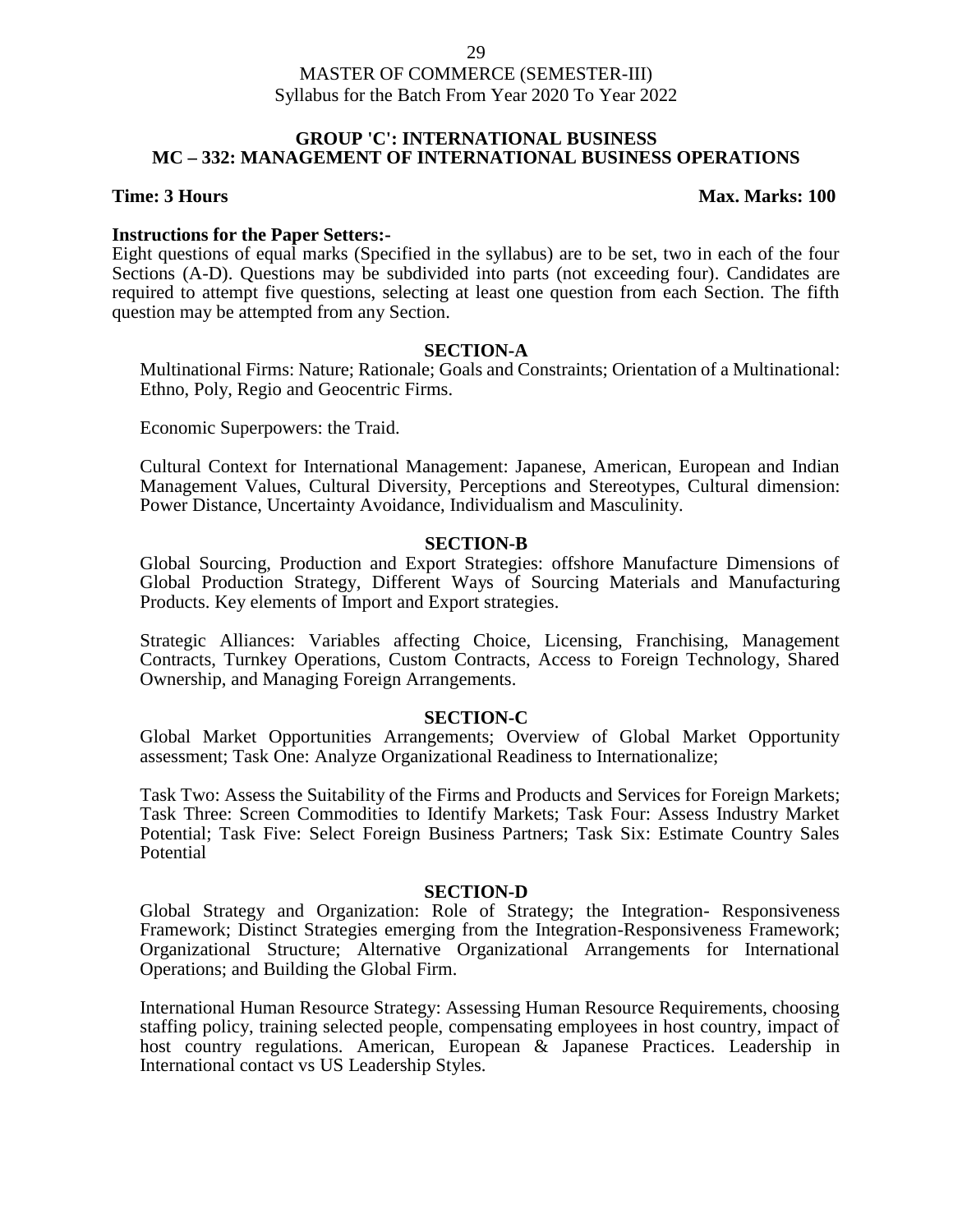## **References:**

- 1. Cavusgil, S. Knight Gary and Riesenberger, John R., International Business Strategy Management and the New Realities, Pearson Education, Dorling Kindersley (India) Pvt. Ltd, Delhi, 2009.
- 2. Daniel, John D., Radebangh, Lee H. and Sulivan Daniel P., International Business Environment and Operations, 10th ed., New Delhi.
- 3. Czinkota Michael R., Ronbiben Iikka A. Ronkainen A. and Moffet Micheal H., International Business, 6th Edition, Thomson, South Western, Bangalore, 2005.
- 4. C. Paul Hallwood and Ronald Macdonald, International Money and Finance, Blackwell, Oxford U.K., 1995.
- 5. Sharan Vyuptakesh, International Business Concept, Environment and Strategy, 2 nd Edition, Pearson Education, Delhi, 2006.
- 6. Hill, Charles W.L. and Jain, Arun Kumar, International Business Competing in the Global Market Place, 5th Edition, The McGraw Hill Publishing Co. Ltd., New Delhi, 2006.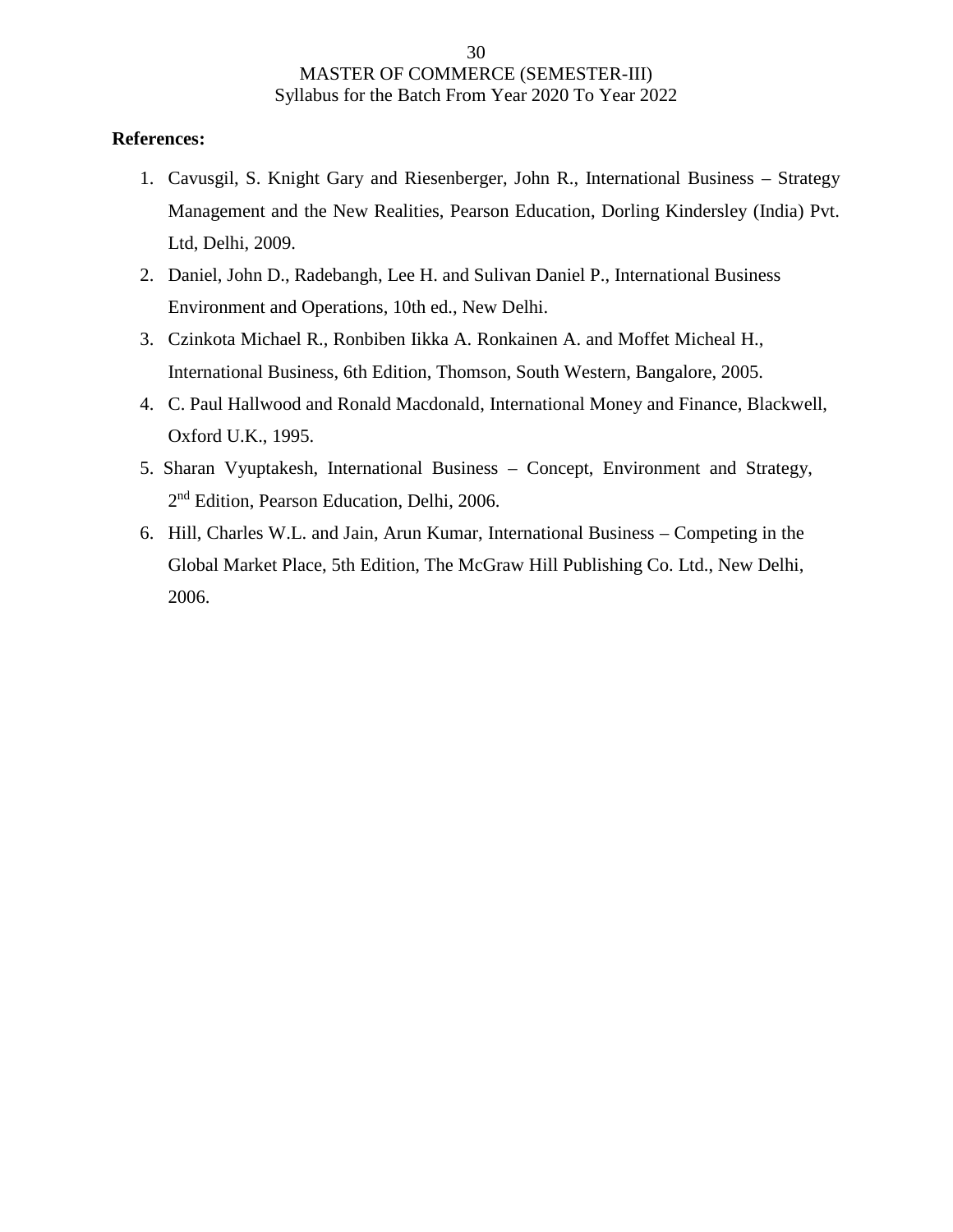#### **GROUP 'D': MARKETING MC – 351: CONSUMER BEHAVIOUR**

**Time: 3 Hours Max. Marks: 100** 

#### **Instructions for the Paper Setters**

Eight questions of equal marks (Specified in the syllabus) are to be set, two in each of the four Sections (A-D). Questions may be subdivided into parts (not exceeding four). Candidates are required to attempt five questions, selecting at least one question from each Section. The fifth question may be attempted from any Section.

#### **SECTION-A**

Introduction to Consumer Behaviour: Nature, Scope and Importance.

Consumer Motivation: Nature of motivation; Types of consumer needs and motives; Dynamics of motivation; Need conflict; Need Hierarchy Theory of Motivation and its applications; Measurement of Motives.

Personality and Consumer Behaviour: Definition of personality; Theories of personality; Personality and consumer diversity; Self concept and self image; Life style and psychographics.

#### **SECTION-B**

Consumer Perception: Elements of perception; Dynamics of perception, Perceptual process; Perception and marketing strategy; Perceived risk.

Consumer Learning: Elements of consumer learning; Behavioural theories and Cognitive theories of learning.

Consumer Attitude Formation: Definition of attitudes; Structural models of attitudes; Attitude Theories; Attitude formation; Strategies of attitude change; Measuring Attitude.

#### **SECTION-C**

Reference Group and Family Influences: Power of reference groups; Types of consumer related reference groups; Celebrity and other reference group appeals; Family decision making and consumption related roles; Family life cycle.

Social Class: Definition; Measurement of social class; Social class dynamics.

Cultural and Sub cultural Influences on Consumer Behaviour: Definition of culture and subculture; Affect of culture on consumer behaviour; Nature of culture; Measurement of culture; Subculture and consumer behaviour; subcultural categories.

#### **SECTION-D**

Diffusion of Innovation; Diffusion process; Adoption process.

Opinion Leadership: Definition; Dynamics of the opinion leadership process; Motivation behind opinion leadership

Consumer Decision Making: Consumer decision process; Types of decisions; Information search process; Alternative evaluation and selection; Decision rules.

Models of Consumer Behaviour: E.K.B; Howard and Sheth; Nicosia's Model.

- 1. Schiffman, I. G. and Kanuk, L. L. Consumer Behaviour, New Delhi, Pearson Education, 2007.
- 2. Blackwell, Roger D., Miniard, Paul W., and Engel James F. Consumer Behaviour, Cengage, 2006.
- 3. Solomon, Michael R. Consumer Behaviour, New Delhi, Pearson Education, 2003.
- 4. Assael, Henry Consumer Behaviour and Marketing Action, Cengage, 2006
- 5. Loudon, David L. and Della Bitta, Albert J., Consumer Behavior, Tata McGraw-Hill, Fourteenth Edition, 2002.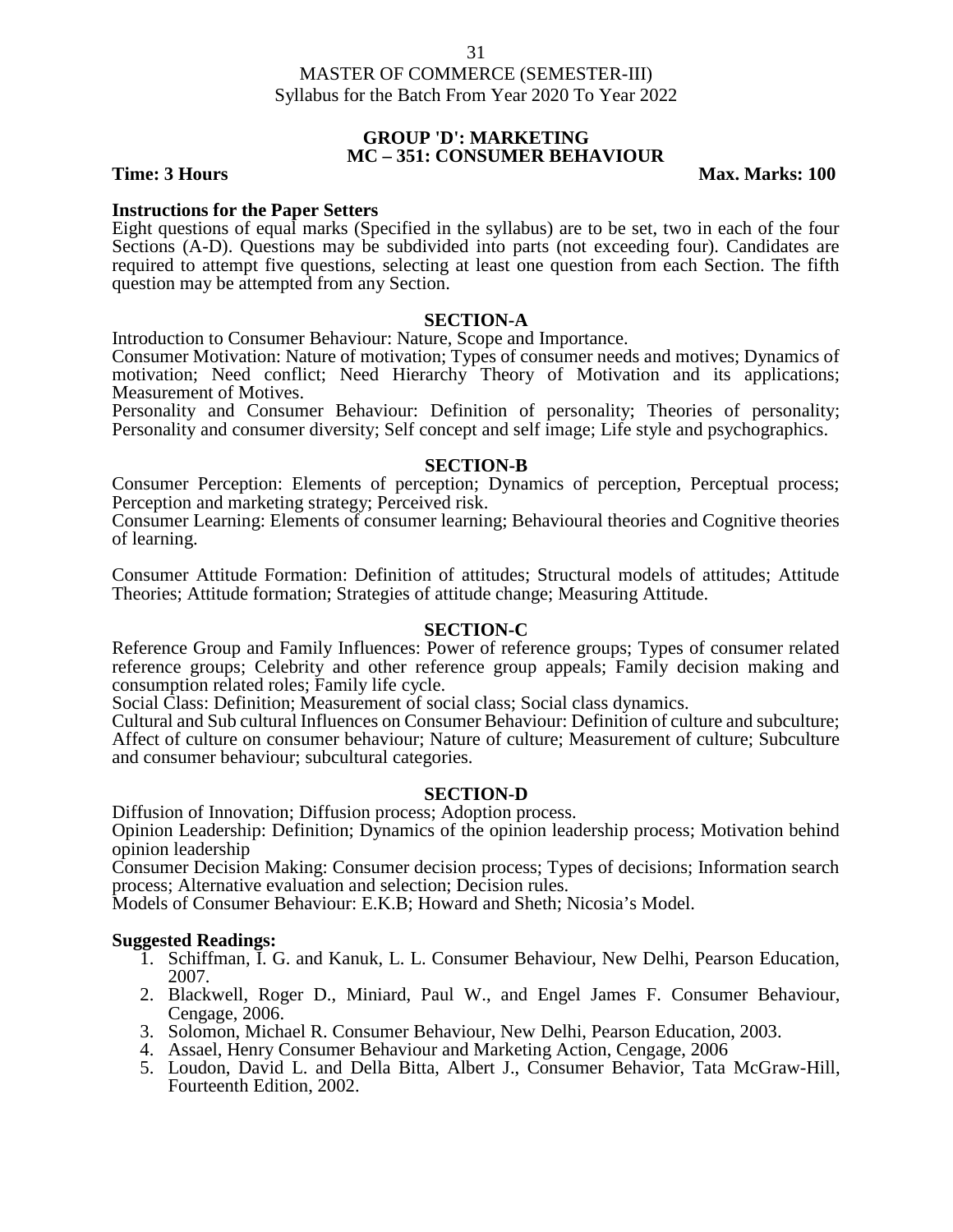#### 32

# MASTER OF COMMERCE (SEMESTER-III) Syllabus for the Batch From Year 2020 To Year 2022

#### **GROUP 'D': MARKETING MC-352: RETAIL MANAGEMENT**

**Time: 3 Hours Max. Marks: 100** 

# **Instructions for the Paper Setters:-**

Eight questions of equal marks (Specified in the syllabus) are to be set, two in each of the four Sections (A-D). Questions may be subdivided into parts (not exceeding four). Candidates are required to attempt five questions, selecting at least one question from each Section. The fifth question may be attempted from any Section.

#### **SECTION-A**

#### **Introduction to Retailing:** Meaning, Nature and Importance.

**Retailing in India:** Evolution of Retail in India, Drivers of Retail Change and Challenges to Retail Development in India.

**Types of retailers:** Food Retailers, General Merchandise Retailers, Non-Store Retail Formats, Services Retailing, Types of Ownership.

#### **SECTION-B**

**Understanding the Retail Consumer**: Need for Consumer Behavior, Factors Influencing the Retail Shopper, The Customer Decision Making Process.

**Retail Locations**: Types of Retail Locations; Steps involved in choosing a Retail Location; Methods of Evaluating a Trading Area

**Retail Store Design and Visual Merchandising**: Importance of Store Design; Exterior Store Design; Interior Store Design; Visual Merchandising.

#### **SECTION-C**

**Basics of Retail Merchandising** – What is Merchandising, Factors Affecting the Buying Function, The Merchandiser: Roles and Responsibilities, The Buyer: Roles and Responsibilities, Function of Buying for Different Types of Organisations.

**Process of Merchandise Planning**: Concept of Merchandising, Implications of Merchandise Planning, Process of Merchandise Planning.

#### **SECTION-D**

**Methods of Merchandise Procurement**: Merchandise Sourcing, Age of Global Sourcing. Retail Pricing: Concept of Retail Price, Elements of Retail Price, Determining the Price, Retail Pricing Strategies.

**Category Management**: Concept of Category Management, Reasons for Emergence of Category Management, Components of Category Management, Category Management Process. **Retail Franchising**: Concept, Types, Advantages and Disadvantages.

- 1. Pradhan, Swapna (2007), *Retail Management – Text and Cases*, Tata McGraw Hill, 3rd Edition.
- 2. Sinha, P. K. and Uniyal, D. P. (2007), *Managing Retailing*, Oxford, 1st Edition.
- 3. Levy, Michael and Barton A. Weitz (2003), *Retail Management*, Tata McGraw Hill, 7th Edition.
- 4. Berman, Barry and Joel R. Evans (2006), *Retail Management – A Strategic Approach*, Pearson Education, 11th Edition.
- 5. Dunne, Patrick M; Lusch, Robert F.; and Griffith David A.: Retailing (Cengage, New Delhi)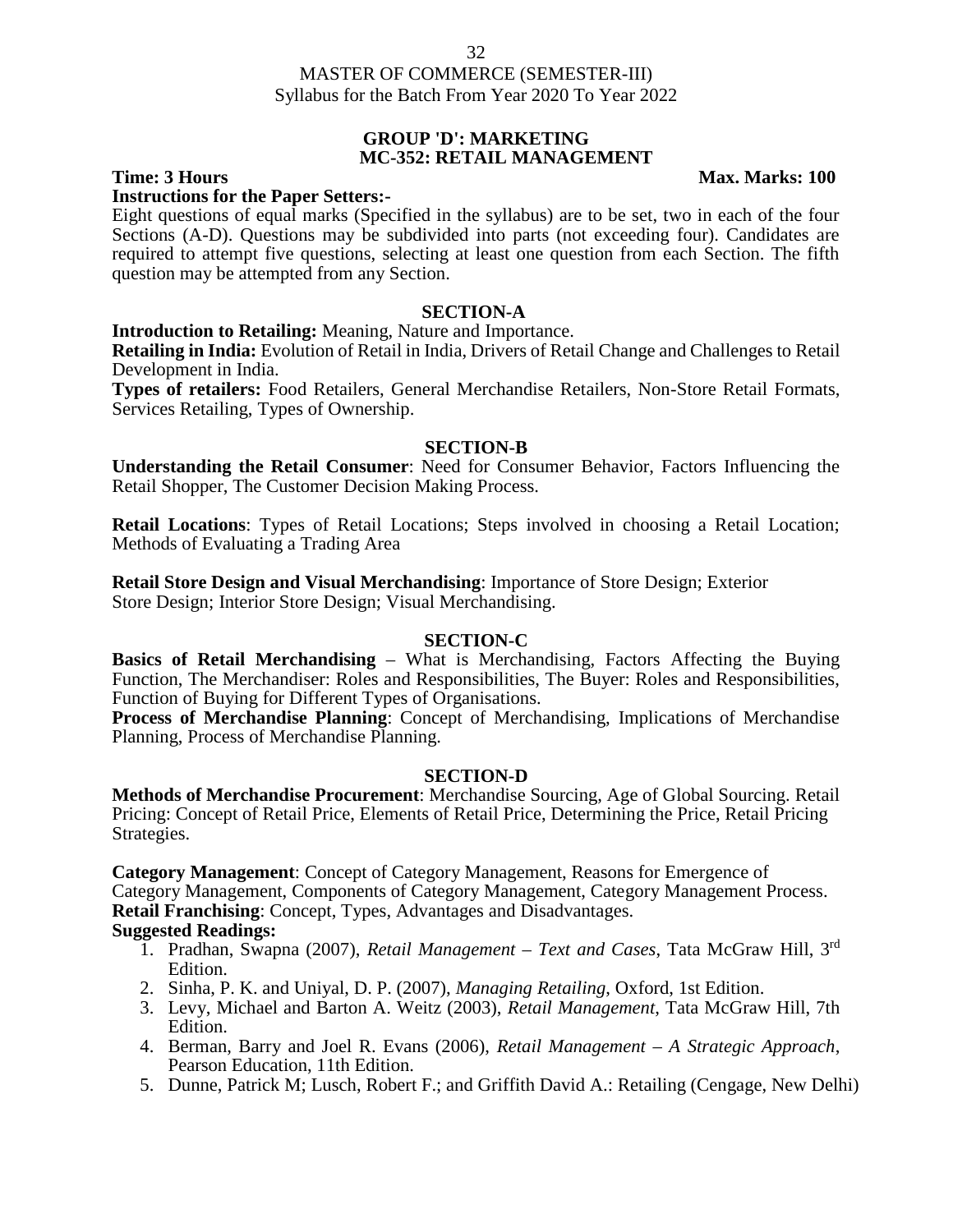# **MC – 401: INTERNATIONAL ACCOUNTING**

#### **Time: 3 Hours Max. Marks: 100**

### **Instructions for the Paper Setters**

Eight questions of equal marks (Specified in the syllabus) are to be set, two in each of the four Sections (A-D). Questions may be subdivided into parts (not exceeding four). Candidates are required to attempt five questions, selecting at least one question from each Section. The fifth question may be attempted from any Section.

### **SECTION-A**

Introduction to International Accounting: Interaction between accounting and its environment. The global economy. Meaning and domain of international accounting. International classification of financial accounting and reporting*.* International financial reporting: concept and differences in international financial reporting. Reporting problems of Multinational Companies.

# **SECTION-B**

International financial analysis: meaning, need and significance of international financial analysis. Business analysis framework. Problems in international financial analysis. Comparative financial reporting in U S, U K, China, Japan and India.

International harmonisation of financial reporting: why harmonisation? Role of IASB, OECD, EU and IOSCO( international Organisation of Securities Commissions)

# **SECTION-C**

Convergence of accounting standards.

International transfer pricing: meaning, objectives, methods and regulation.

Accounting for foreign currency transactions and translation: approaches to accounting for foreign currency transactions, methods of foreign currency translation. Practices in various countries.

#### **SECTION-D**

Issues related to consolidation of financial statements of MNCs.

International taxation: diversity of national tax systems, taxation of foreign source income and double taxation.

Strategic accounting issues in MNCs: strategy formulation, implementation and control. Evaluating the performance of foreign operations.

- 1. Choi, Frederick D S and Meek, Garry K, "International Accounting", Pearson Education, 5 th Edition. 2007.
- 2. Doupnik, Timothy and Perera, Hector, "International Accounting", McGraw Hill international Edition, 2007.
- 3. Saudagaran, Shahrokh M. International Accounting A Users Perspective", Thompson, 2 nd Edition, 2007.
- 4. Iqbal, zafar M, Melchar, Trini U, and Elmallah, Amin A, International Accounting: A Global Perspective". International Thomson Publishing.
- 5. Rathore, Shirin, "International Accounting", PHI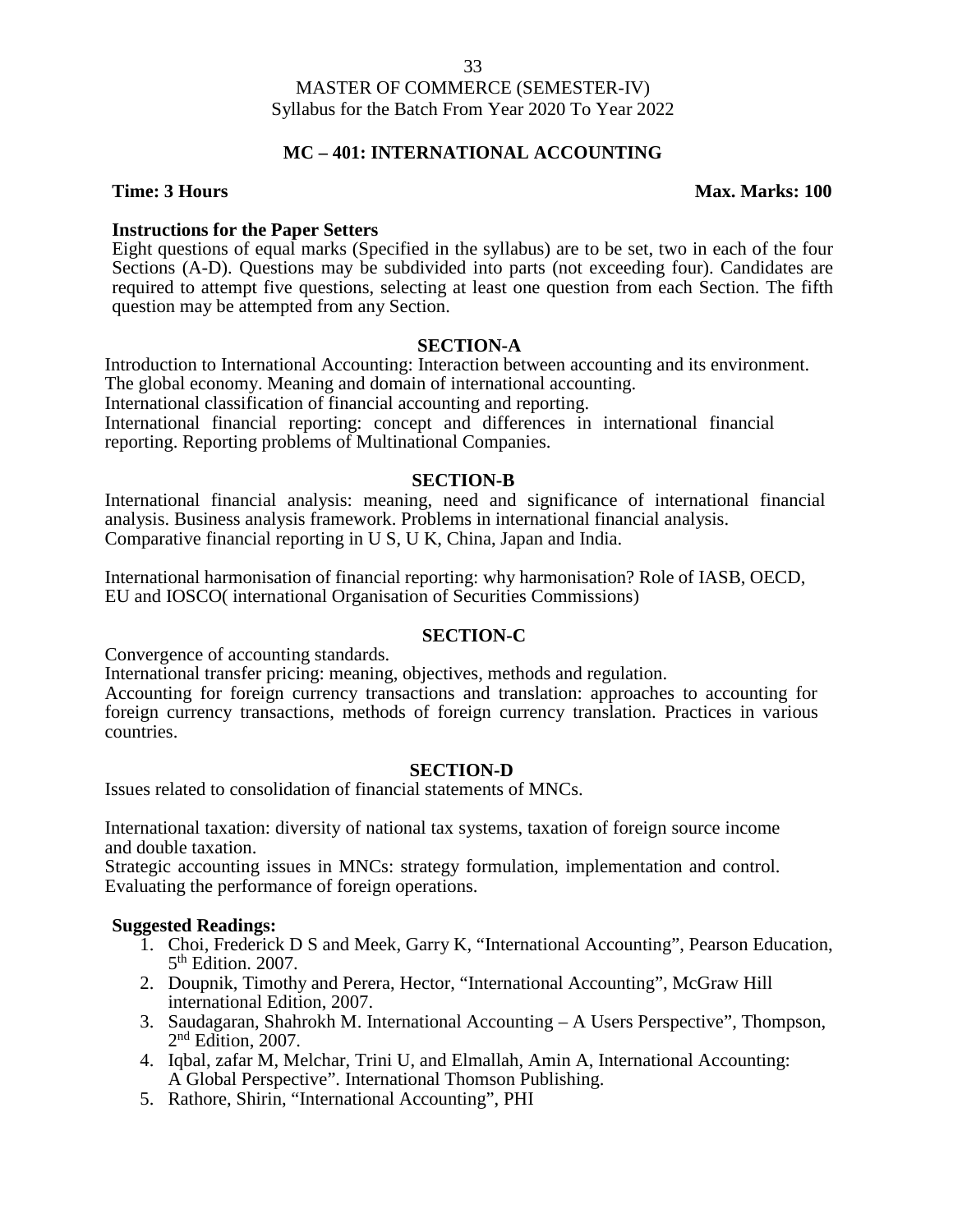### **MC-402: E-COMMERCE**

**Time: 3 Hours Max. Marks: 100** 

### **Instructions for the Paper Setters**

Eight questions of equal marks (Specified in the syllabus) are to be set, two in each of the four Sections (A-D). Questions may be subdivided into parts (not exceeding four). Candidates are required to attempt five questions, selecting at least one question from each Section. The fifth question may be attempted from any Section.

### **SECTION-A**

Introduction to E Commerce and Definition, E-Commerce based activities, Goals of E-Commerce, Functions, Advantages and disadvantages of E-Commerce, Scope of E-Commerce, Framework of E-Commerce, Electronic Commerce and Electronic Business, Electronic business models: B2B, B2C, C2C, C2B. Web sites as market place.

#### **SECTION-B**

Pure online vs. brick and click business; Assessing requirement for an online business designing, developing and deploying the system, Operations of E Commerce**:** Online-payment mechanism; Electronic Payment systems; payment Gateways; Visitors to website; Tools for promoting websites; Risk management options for e - payment systems.

### **SECTION-C**

Security and Legal Aspects of E-Commerce: Threats in E-Commerce, Security of Clients and Service-Provider; Cyber Laws – Relevant provisions of Information Technology Act 2000, offences, secure electronic records and digital signatures penalties and adjudication.

#### **SECTION-D**

e-Business Applications & Strategies: Business Models & Revenue Models over Internet, Emerging Trends in e-Business, e-Governance, Digital Commerce, Mobile Commerce, Strategies for Business over Web, Internet based Business Models. e-Marketing, e-CRM, e- SCM, e-Procurement

#### **References:**

- 1. Agarwala, Kamlesh N., Amit Lal and DeekshaAgarwala, Business on the Net: An Introduction to the Whats and Hows of E -Commerce, Macmillan India Ltd.
- 2. Bajaj, Deobyani Nag, E-Commerce, Tata McGraw Hill Company, New Delhi.
- 3. Turban, E., et. al., Electronic commerce: A Managerial Perspective, Pearson Education Asia.
- 4. Diwan, Prag and Sunil Sharma, Electronic Commerce -A Manager's Guide to
- 5. E-Business, Vanity Books International, Delhi.
- 6. Dietel, Harvey M., Dietel, Paul J., and Kate Steinbuhler, E-business and E-commerce for managers, Pearson Education.
- 7. Greenstein, M. and T.M. Feinman, Electronic Commerce: Security, Risk Management and Control, Tata McGraw hill.
- 8. Kosiur, David, Understanding Electronic Commerce, Prentice Hall of India Private Ltd., New Delhi.
- 9. Whiteley, David, E-commerce, McGraw Hill, New York.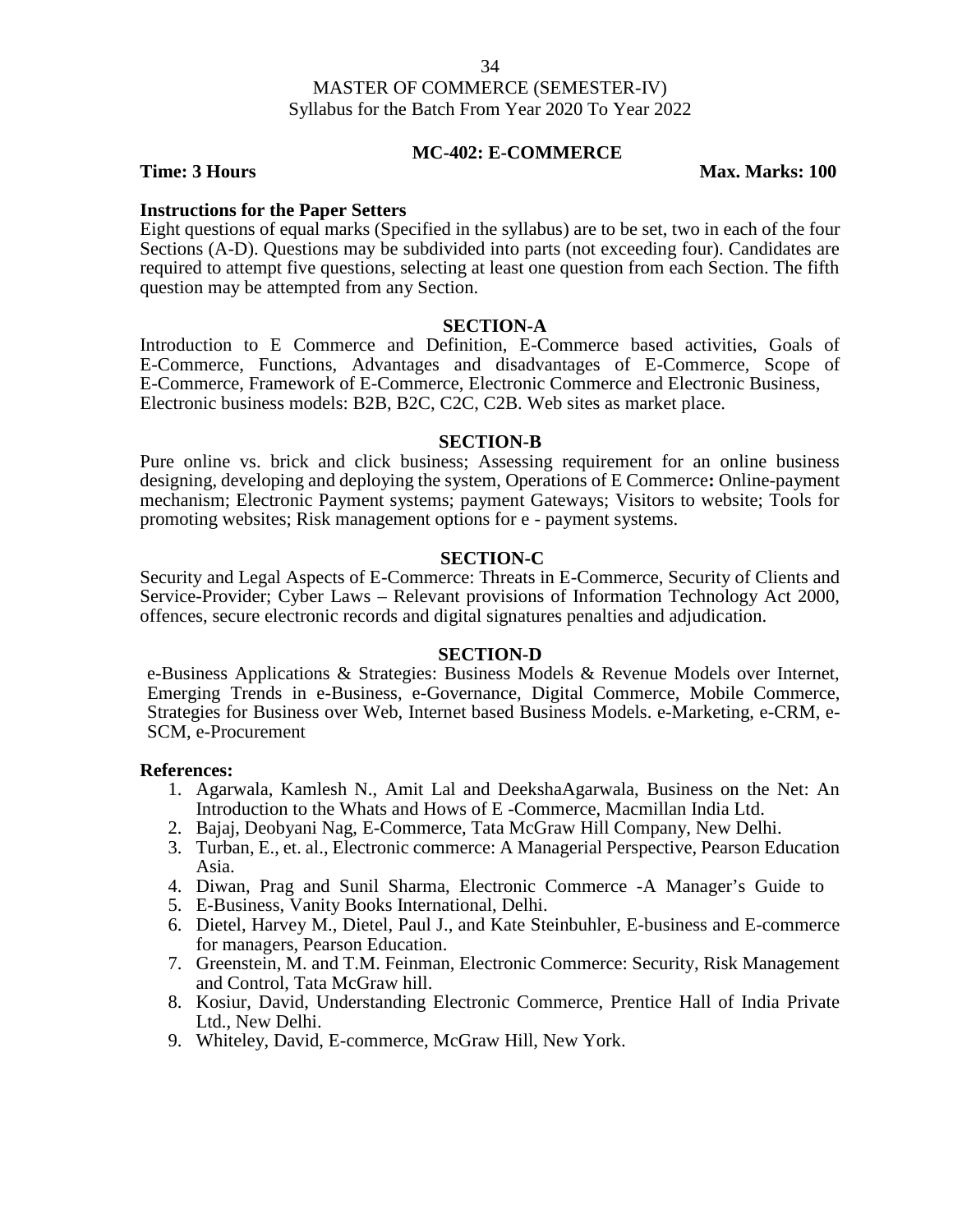# **MC – 403: VIVA-VOCE**

**Max. Marks: 50**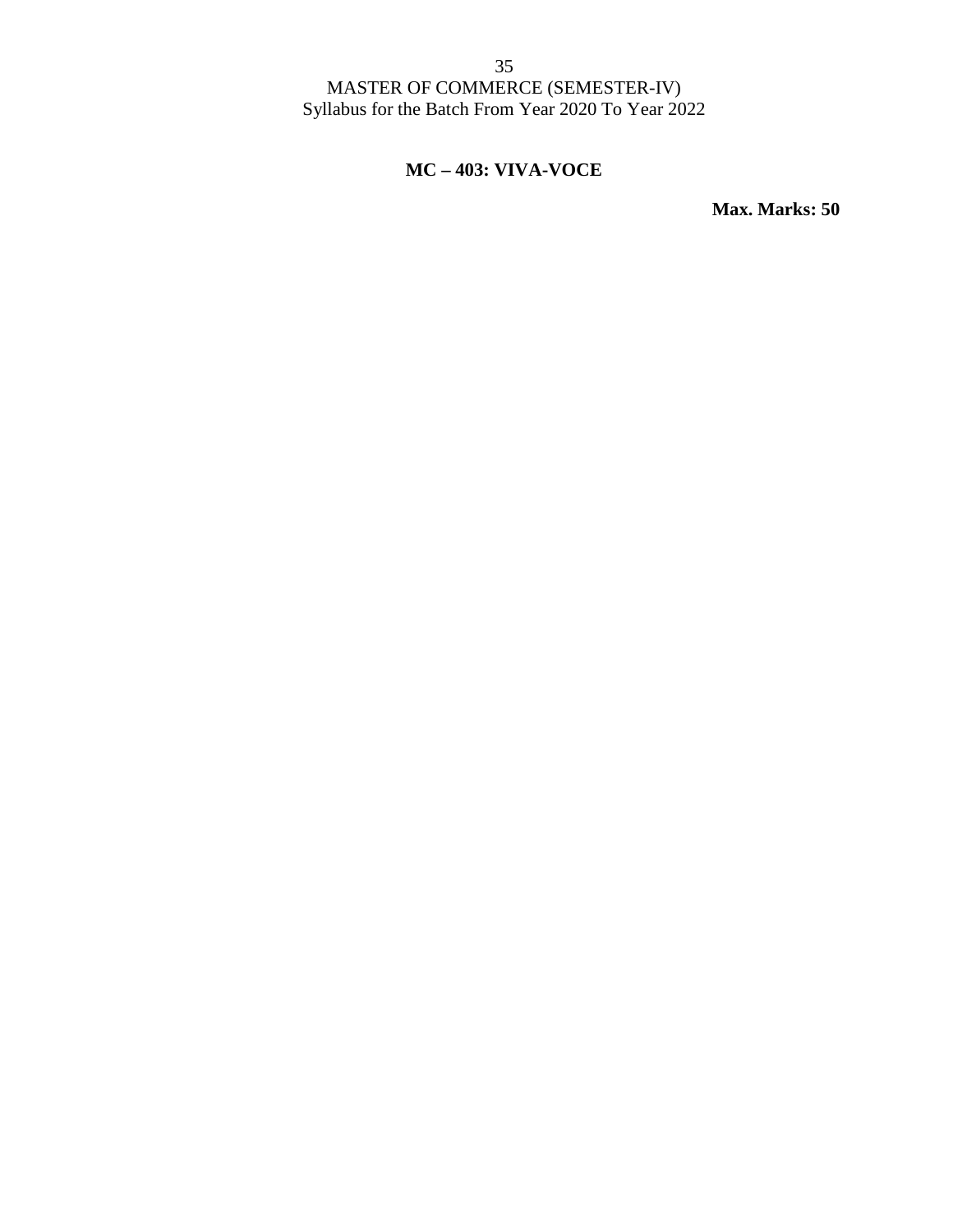#### **GROUP 'A': ACCOUNTING & FINANCE MC – 411:INTERNATIONAL FINANCIAL MANAGEMENT Time: 3 Hours Max. Marks: 100**

# **Instructions for the Paper Setters**

Eight questions of equal marks (Specified in the syllabus) are to be set, two in each of the four Sections (A-D). Questions may be subdivided into parts (not exceeding four). Candidates are required to attempt five questions, selecting at least one question from each Section. The fifth question may be attempted from any Section.

### **SECTION-A**

- Foreign Exchange System: The Internationalization of Business and Finance, Alternative Exchange Rate Systems; International monetary system, The European Monetary System.
- Foreign Exchange Rate Determination: Introduction to spot market and Forward Market; Setting the Equilibrium Spot Exchange Rate; Factors affecting Currency Value: BOP Approach & Asset Market Approach; Role of Central Bank in Determination of Exchange Rates; Parity conditions in International Finance: Arbitrage and Law of One Price; Purchasing Power Parity; Fisher Effect; Fisher Effect in International Context.

### **SECTION-B**

- Currency Forecasting: Interest Rate Parity Theory, The relationship between forward and future spot rate ,Currency Forecasting;
- Balance of payments: Balance of Payment Categories: Current Account, Capital Account, Official Reserves Account; Balance of Payment: The International flow of goods, services and capital, Coping with current account deficit.

### **SECTION-C**

- Country Risk Analysis: Country Risk Analysis, Measuring & Managing Political Risk, Firm Specific Risks; Country Risk Analysis: Study of Economic & Political Factors Posing Risk.
- Measuring Various Exposures: Transaction Exposure, Operating Exposure and Translation Exposure. Risk Hedging-An Introduction

#### **SECTION-D**

 Foreign Exchange Risk Management: Foreign Exchange Instruments, Recent developments in derivatives markets in India; Currency Futures & Options Market; Interest Rate & Currency Swaps; Interest rate Forwards & Futures.

- 1. Shapiro Allan C (2003), "Multinational Financial Management",  $7<sup>th</sup>$  Edition, John Wiley & Sons, Singapore
- 2. Apte P.G. (2009) International financial Management, 5<sup>th</sup> Edition, Tata McGraw Hill, India
- 3. Bhalla, V. K (2008), "International Financial Management",  $7<sup>th</sup>$  Edition, Anmol Publications, India
- 4. Eiteman, Stonehill, Moffett(2004), "Multinational Business Finance", 10<sup>th</sup> Edition, Pearson Education, India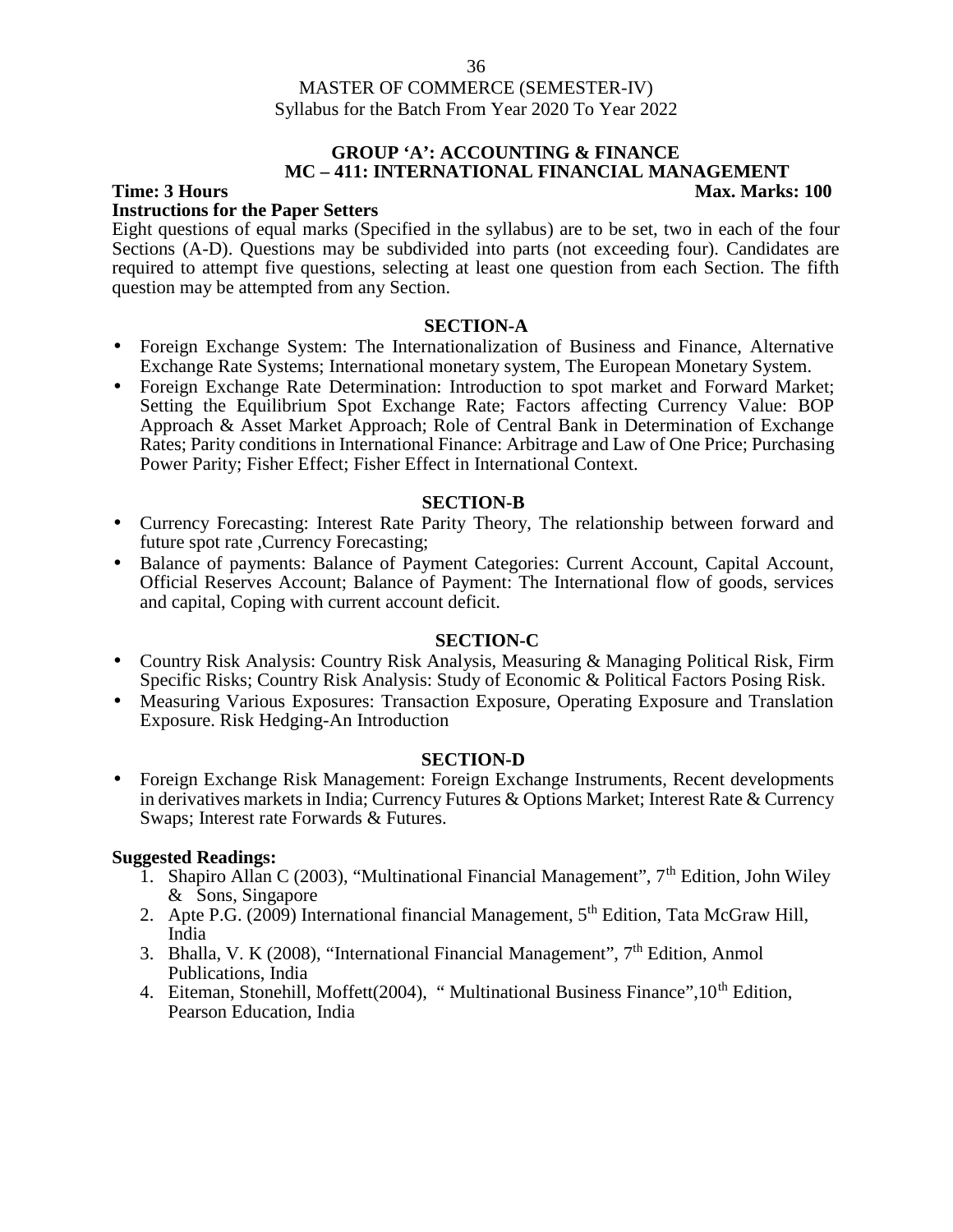## **GROUP 'A': ACCOUNTING & FINANCE MG – 412: FINANCIAL MARKETS AND FINANCIAL SERVICES**

# **Time: 3 Hours Max. Marks:** 100

**Instructions for the Paper Setters:-**<br>Eight questions of equal marks (Specified in the syllabus) are to be set, two in each of the four Sections (A-D). Questions may be subdivided into parts (not exceeding four). Candidates are required to attempt five questions, selecting at least one question from each Section. The fifth question may be attempted from any Section.

# **SECTION-A**

- Indian Financial System: Meaning, Structure, Role and Deficiencies
- Development Banking in India: Evolution, Structure, Promotional Role, Resource Planning and Mobilisation, Project Evaluation and Follow Up, Performance Evaluation. Recent Developments in Development Banking.
- Reserve Bank of India: Organization and Management, Monetary Policy, Technique of Monetary control, Liquidity Adjustment Facility.

# **SECTION-B**

- NBFCs: Concepts, RBI Guidelines, Progress, problems and Prospects.
- Banking Sector Reforms in India-Implementation Status.
- Factoring Services in India
- Venture Capital Financing in India.

#### **SECTION-C**

- CCIL: Role and Functions.
- Repos: Concept, Process and Progress in India
- Govt. Securities Market in India
- Call Money Market in India

#### **SECTION-D**

- Treasury Bills Market in India
- Commercial Paper and Certificate Deposit Market in India.
- Securitization: Concept, Process and Progress in India.

- 1. Indian Financial System by H.R. Machiraju, Vikas Publishing House Pvt. Ltd.
- 2. Indian Financial System by Varshney & Mittal, Sultan Chand & Sons.
- 3. Management of Indian Financial Institutions by R.M.Srivastava Himalya Publishing House.
- 4. Managing Indian Banks by Vasant C. Joshi, Sage Publications.
- 5. Indian Financial System by Vasant Desai, Himalya Publising House.
- 6. Financial Institutions & Markets by L.M.Bhole.
- 7. M.Y. Khan, Financial Services, Tata McGraw Hills, New Delhi, 2007.

- **Web Sites: -** 1. www.rbi.org.in
- 2. www.nsdl.com
- 3. www.licindia.com
- 4. www.sebi.gov.in
- 5. www.nabard.org
- **6.** www.ifciltd.com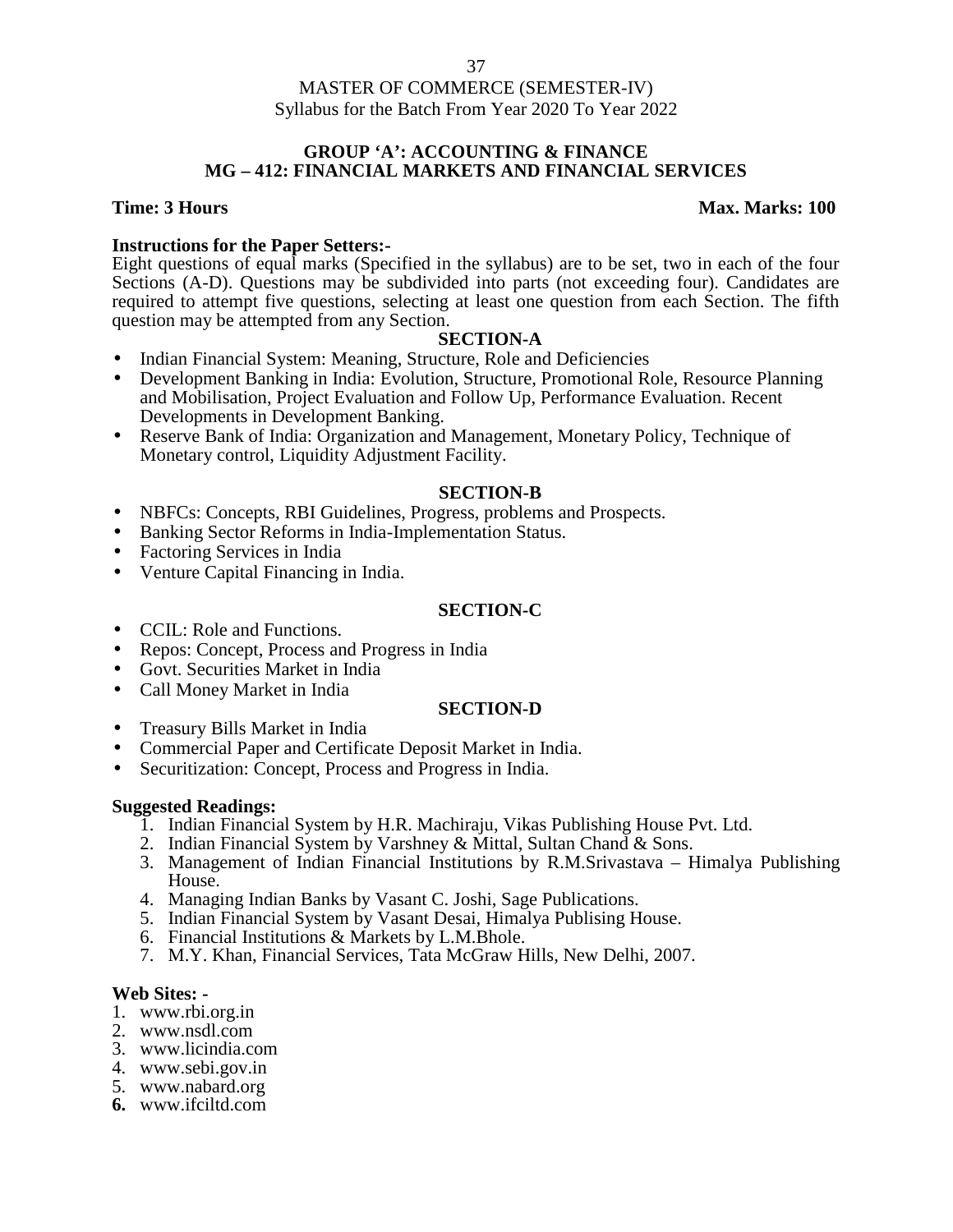### **GROUP 'A': ACCOUNTING & FINANCE MC – 413: CORPORATE TAX LAW AND PLANNING**

.

# **Time: 3 Hours Max. Marks: 100**

# **Instructions for the Paper Setters**

Eight questions of equal marks (Specified in the syllabus) are to be set, two in each of the four Sections (A-D). Questions may be subdivided into parts (not exceeding four). Candidates are required to attempt five questions, selecting at least one question from each Section. The fifth question may be attempted from any Section.

# **SECTION-A**

- **Tax Planning, Tax Avoidance & Tax Evasion:** Meaning, features and basic differences between tax planning, avoidance and evasion; various tools of tax evasion; Tax Management and its scope.
- **Corporate Tax**: Residential status of a company, Computation of total income and tax liability of companies, Minimum alternate tax.
- **Deductions** from Gross Total Income u/s 80 related to company assesse.

# **SECTION-B**

- **Tax deduction or collection at source**, Advance payment of tax for company assesses.
- **Tax Planning for company assess** with reference to location and type of business.
- **Tax Planning in relation to Forms of Organisation:** Sole Proprietary; Partnership and Company form of Organisation from tax planning point of view.

# **SECTION-C**

- T**ax incentives to Newly Established Industrial Undertakings:** In Special Economic Zones u/s 10 AA and for exporters.
- Tax planning in respect of Amalgamation or Demerger.
- **Tax Planning and Financial Management Decisions**: Tax Planning relating to Capital structure decisions, Dividend Policy, Inter-Corporate Dividend and Bonus shares.

# **SECTION-D**

- **Tax Planning and Management Decisions**: Own or Lease Decision, Make or Buy Decision, Sale of Asset used for Scientific Research, Decision relating to Repair, Replace, Renovation of an Asset, Shut-down or Continue Decision.
- **Taxability of Dividend from Company and investors point of view.**

• **Avoidance of Double Taxation**

- 1. Ahuja Girish, "Systematic Approach to Income Tax", Bharat Law House, New Delhi
- 2. Gaur, Narang & Puri, "Corporate Tax Planning and Management", Kalyani Publishers, Ludhiana
- 3. Mehrotra H.C., "Income Tax Law & Practice", Sahitya Bhawan Publications, Agra
- 4. Singhania . K. Vinod, "Direct Tax Theory & Practice", Taxman Publications (P) Ltd. Website: www.incometaxindia.gov.in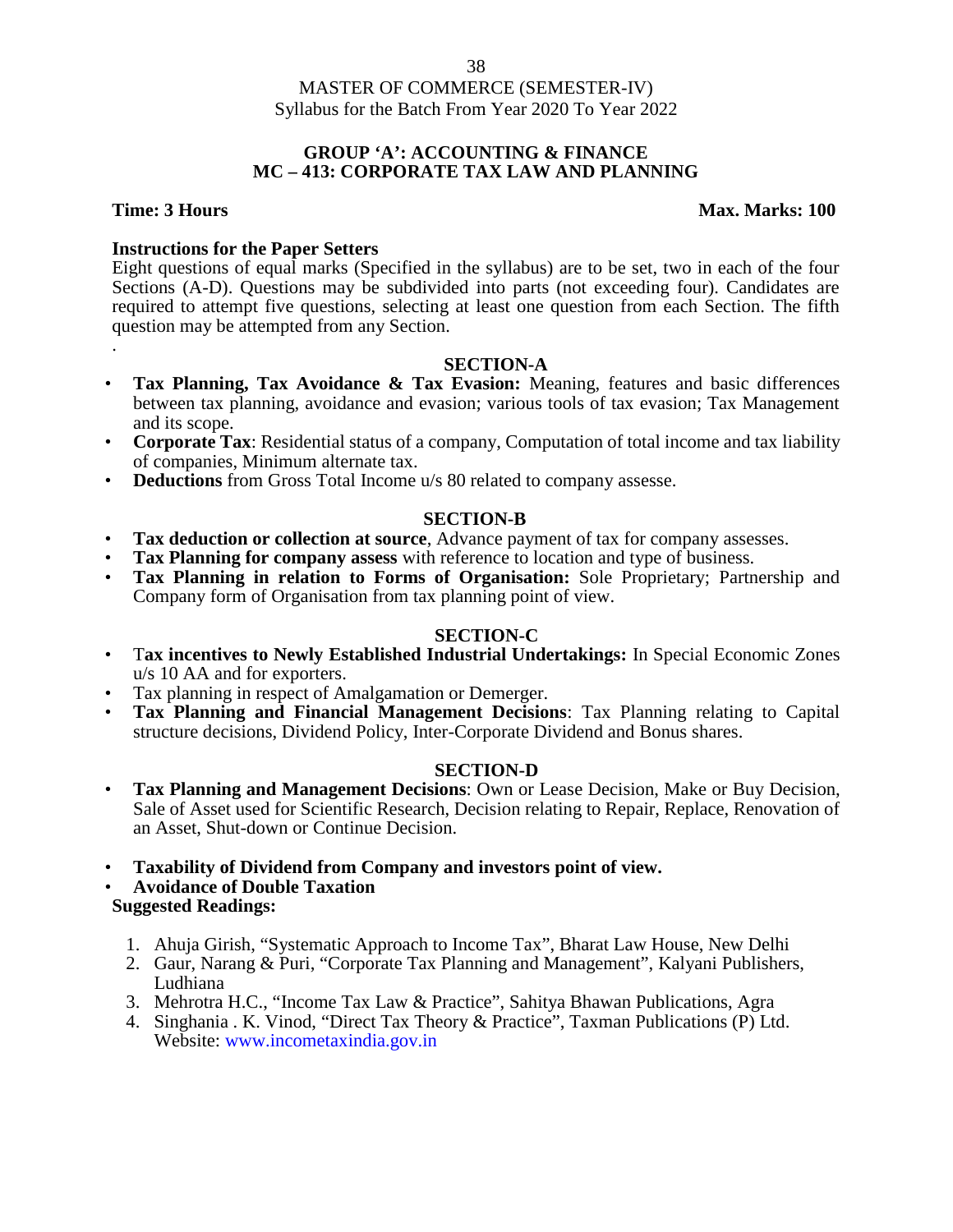### **GROUP 'B': BUSINESS STUDIES MC-421: GOODS AND SERVICES TAX (GST)**

## **Time: 3 Hours Max. Marks: 100**

#### **Instructions for the Paper Setters**

Eight questions of equal marks (Specified in the syllabus) are to be set, two in each of the four Sections (A-D). Questions may be subdivided into parts (not exceeding four). Candidates are required to attempt five questions, selecting at least one question from each Section. The fifth question may be attempted from any Section.

#### **SECTION-A**

**GST Act 2017**: Overview, Constitutional aspects, Implementation, Liability of Tax Payer, GST Council, Brief Introduction to IGST, CGST, SGST and UGST. Levy and collection. Exemption from GST: Introduction, Composition Scheme and remission of Tax.

#### **SECTION-B**

**Registration**: Introduction, Registration Procedure, Special Persons, Amendments / Cancellation. **Supply:** Concept, including composite supply, mixed supply, interstate supply, intra-state supply, supply in territorial waters, place and time of supply.

### **SECTION-C**

**Input Tax Credit**: Introduction, Tax Invoice Credit & Debit notes, e-way bill. **Computation of GST Liability** and Payment including time, method of making payment, challan generation, CPIN, TDS &TCS. Reverse charge.

#### **SECTION-D**

**Returns**: various returns to be filed by the assesses like GSTR1, GSTR2, GSTR3, GSTR3B **GST Portal**: Introduction , GST Eco-system, GST Suvidha Provider (GSP), Uploading Invoices, **Authorities, Penalties, Appeals**.

Suggested Readings:

- 1. Taxmann: Taxmann's GST Manual 2017. Taxman, Publications (P) Ltd.
- 2. Datey V.S., Taxmann's GST Ready Reckoner Taxman, Publications (P) Ltd.
- 3. Gupta S.S., GST-How to meet your obligations 2017. Taxman, Publications (P) Ltd.
- 4. Dr. H.C. Mehrotra Prof. V.P. Aggarwal's Goods & Service Tax. Sahitra Bhawan Publications.
- 5. www.cbec.gov.in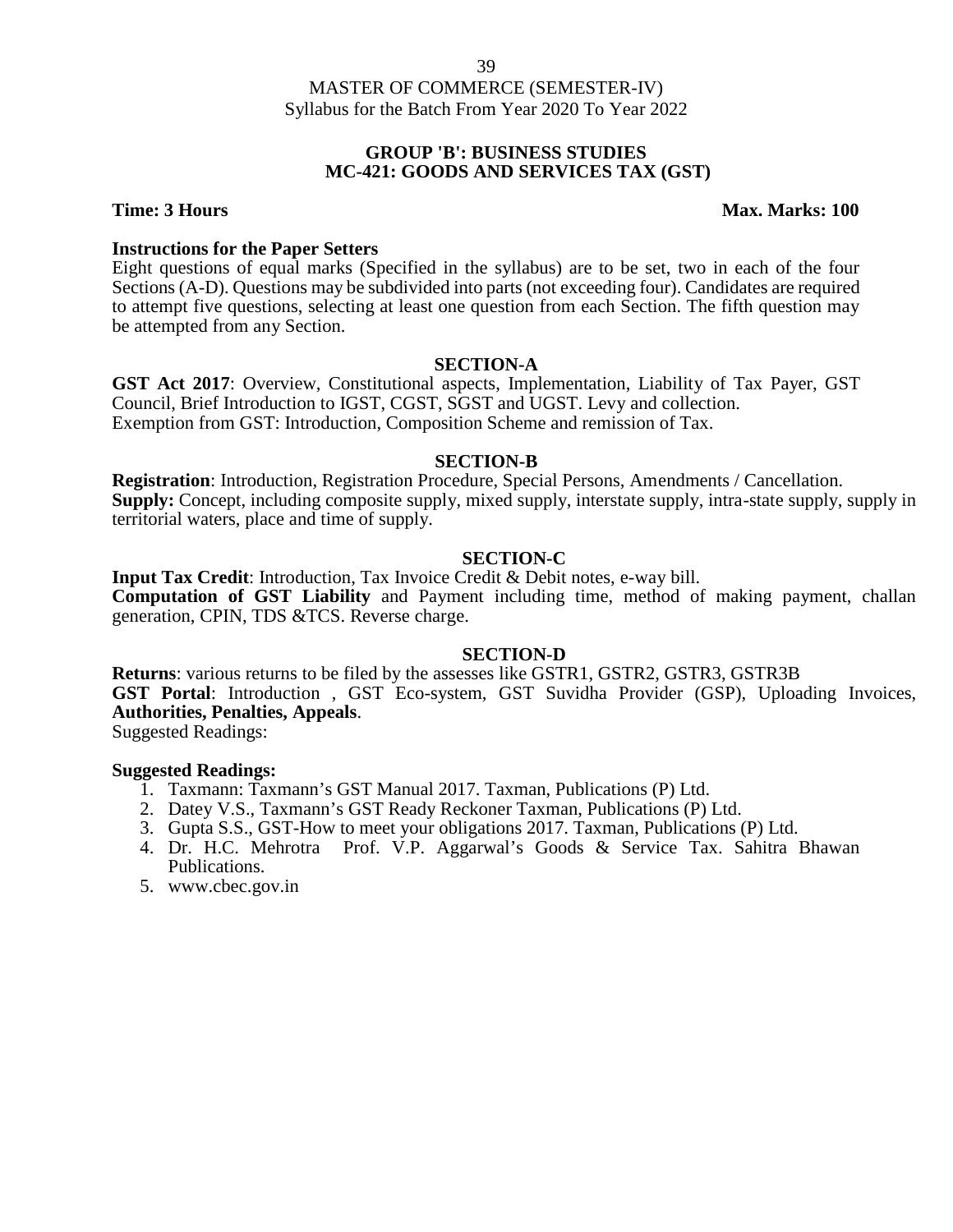# **GROUP 'B': BUSINESS STUDIES MC – 422: ENTREPRENEURSHIP DEVELOPMENT AND PROJECT MANAGEMENT**

# **Time: 3 Hours Max. Marks: 100**

# **Instructions for the Paper Setters**

Eight questions of equal marks (Specified in the syllabus) are to be set, two in each of the four Sections (A-D). Questions may be subdivided into parts (not exceeding four). Candidates are required to attempt five questions, selecting at least one question from each Section. The fifth question may be attempted from any Section.

# **SECTION-A**

- Entrepreneurship: Concepts, Traits, types, characteristics, classification and types, nature and functions. Theory of Entrepreneurship.
- Entrepreneurship: Developing corporate entrepreneurship.
- Understanding Entrepreneurship perspective. Entrepreneurship motivation. Developing Creativity and Understanding Innovation.

# **SECTION-B**

- Ethics and Social Responsibility of an Entrepreneur. Entrepreneurial Skills.
- Role of Entrepreneurship in Economic Development.
- Entrepreneurial Decision Process.

# **SECTION-C**

- Environmental Assessment: Macro and Micro View.
- Project Management Concept. Generation and screening of project ideas: Sources and Methods. Feasibility Study. Managing Risk in Project Network Technique for Project Management, Time and Cost Overrun.

# **SECTION-D**

- Market and Demand Analysis.
- Technical Analysis.
- Financial Analysis,
- Social Cost Benefit Analysis,
- Developing an Effective Business Plan.

- 1. Hisrich, Robert D and Peters, Michael P, Entrepreneurship, Delhi, Tata McGraw Hill, 2002.
- 2. Holt, David H, Entrepreneurship: New Venture Creation, Delhi, Prentice Hall of India, 2001
- 3. Cliffton, Davis S. and Syflie, David E, "Project Feasibility Analysis" , 1977 John Wiley, New York.
- 4. Chandra, Prasanna, Projects : Preparation, Appraisal, Budgeting and Implementation., New Delhi Tata McGraw Hill.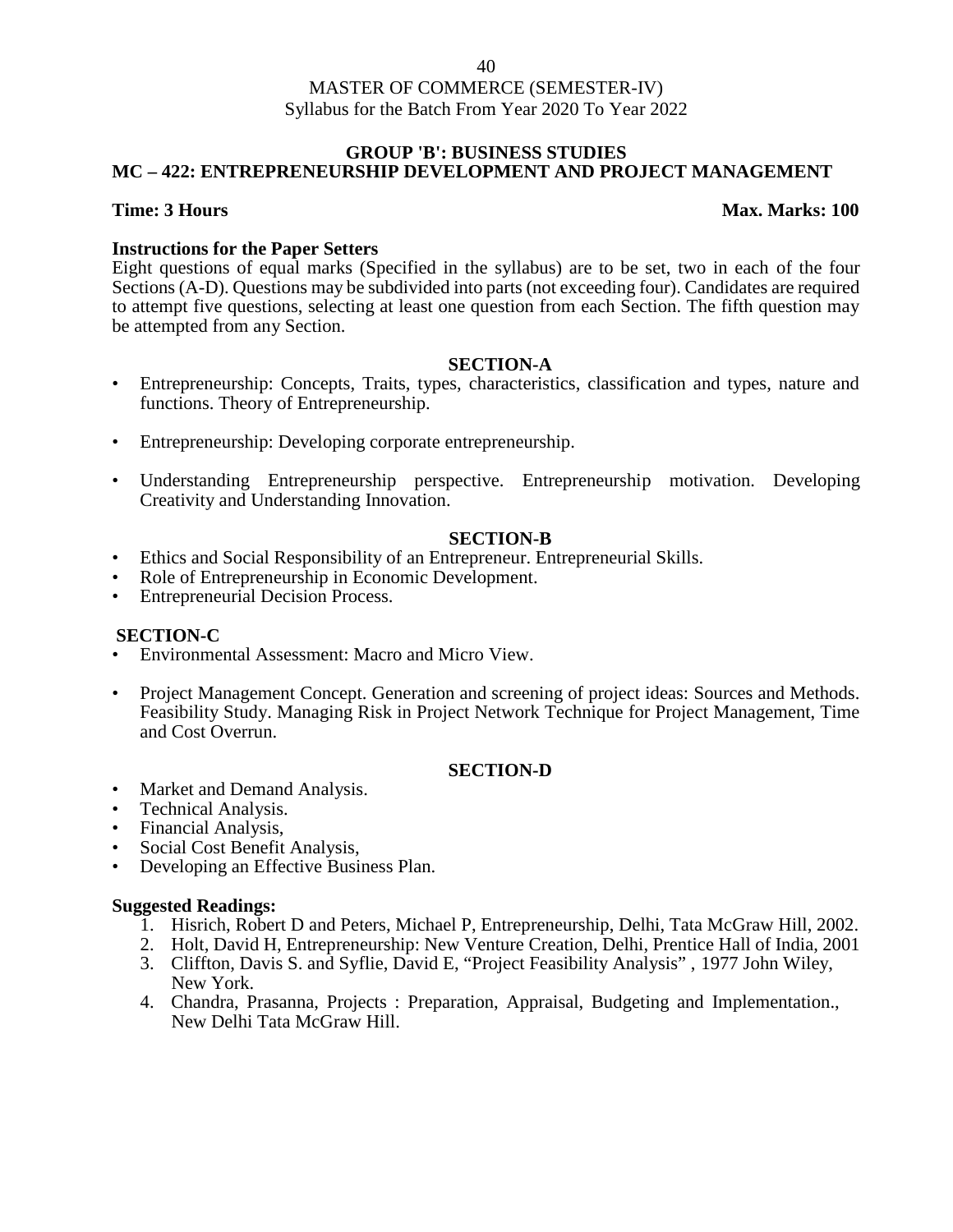### **GROUP 'B': BUSINESS STUDIES MC – 423: BUSINESS ETHICS & ENVIRONMENT MANAGEMENT**

#### **Time: 3 Hours Max.** Marks: 100

#### **Instructions for the Paper Setters**

Eight questions of equal marks (Specified in the syllabus) are to be set, two in each of the four Sections (A-D). Questions may be subdivided into parts (not exceeding four). Candidates are required to attempt five questions, selecting at least one question from each Section. The fifth question may be attempted from any Section.

### **SECTION-A**

Model of Management in the Indian Socio-Political Environment; Work Ethos, Indian Heritage in Production and Consumption; Indian Insight into TQM ; Problems Relating to Stress in Corporate Management-Indian Perspective, Teaching Ethics.

Environment Management: Fundamentals-Sustainable Development, Implications of human population growth, Limits to growth, Environmental and Business Schools.

#### **SECTION-B**

Trans-cultural Human Values in Management Education, Relevance of Values in Management, Need for Values in Global Change-Indian Perspective, Values for Managers, Holistic Approach for Managers in Decision Making, Secular Versus Spiritual Values in Management, Personal Growth and Lessons from Ancient Indian Educational System, Science and Human Values.

#### **SECTION-C**

Energy Management : Fundamentals-Fossil Fuels use, Energy production and trade, Energy, Balance ; Ecosystem Concepts, Basic Concepts and their application in Business,

Industry Ecology and Recycling Industry, Environmental Management System, EMS Standards, ISO 14000

#### **SECTION-D**

Environmental Auditing. Clearance / Permissions for establishing industry, Environmental Management & Valuation. Environmental Accounting, Economics-Environmental Taxes Shifts, Green Funding, Corporate Mergers, Environmental Ethics, Environmental Management Trade and Environmental Managemental, Debt and Environment, GATT/WTO Provisions, Environmental Laws. Acts, Patents, IPRS, Role of NGO'S PIL ; Pollution & Waste Management-Air, Water, Dams and their role ; Forest products and Trade, Role of Biodiversity in International Trade, Approaches to Corporate Ethics, Bio-ethics.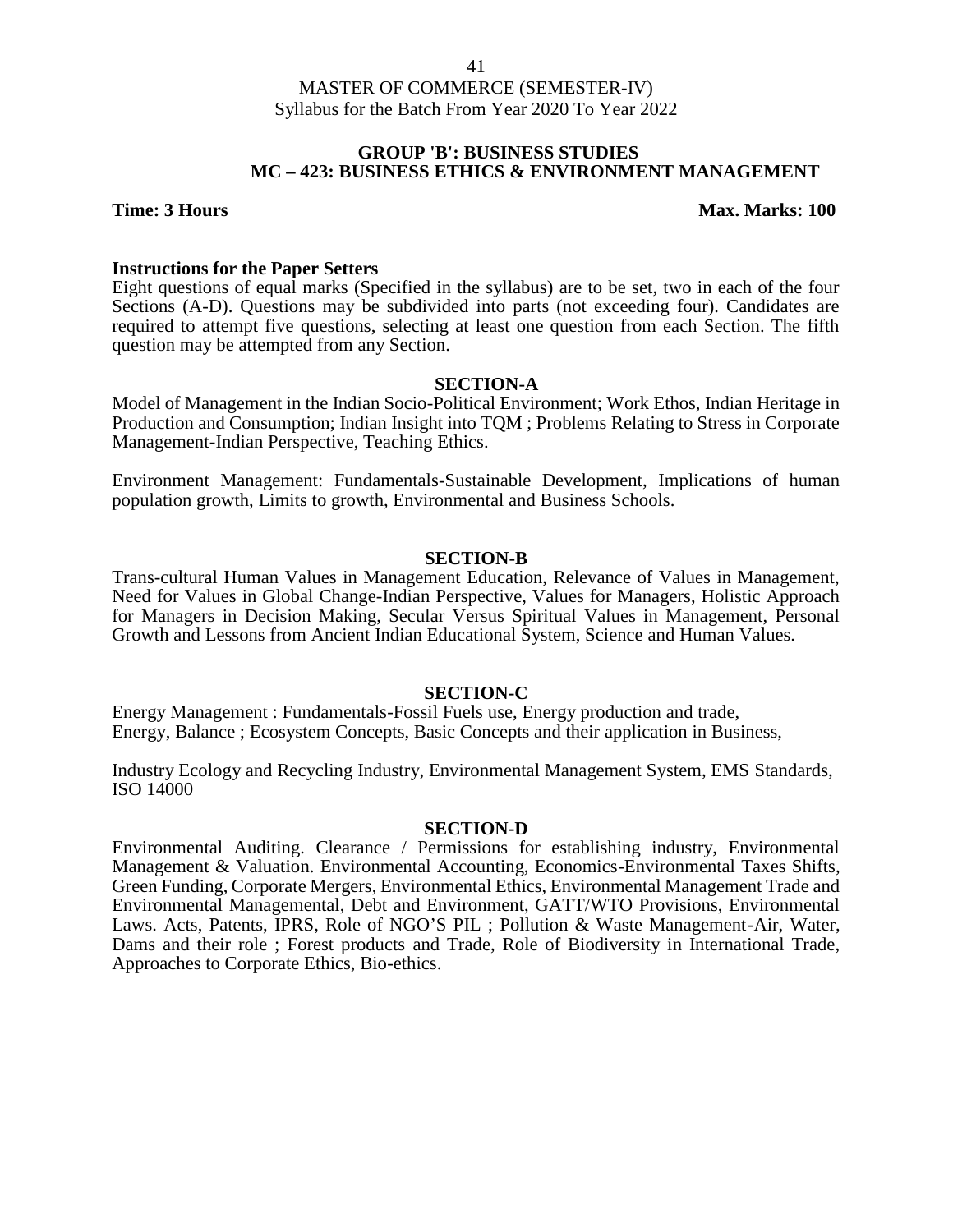# MASTER OF COMMERCE (SEMESTER-IV)

#### Syllabus for the Batch From Year 2020 To Year 2022

- 1. Uberoi, N.K.; Environmental Management, Excel Books, A-5, Naraina Phase-I, New Delhi, 2000.
- 2. Pandey, G.N.: Environmental Management, Vikas Publishing House, New Delhi, 1997.
- 3. Gupta, N. Dass: Environmental Accounting, Wheeler Publishing, 19, K.G.Marg, New Delhi, 1997.
- 4. Mohanty, S.K.: Environment & Pollution Law Manual, Universal Law Publishing, G.T.Karnal Road, New Delhi, 1996.
- 5. Harley, Nick: Environmental Economics, MacMillan India Ltd., Ansari Road, New Delhi, 1997.
- 6. Kolstad, Charles D.: Environmental Economics, Oxford University Press 2000.
- 7. Chakraborty, S.K.: Foundations of Managerial Work-Contributions from Indian Thought, Himalaya Publishing House, Delhi, 1998.
- 8. Management Effectiveness and Quality of Work-life-Indian Insights, Tata McGraw Hill Publishing Company, New Delhi, 1987.
- 9. Management by Values, Oxford University Press, 1991.
- 10. Drucker, P: Managing in Turbulent Times, Pan Books London, 1983.
- 11. Kumar, S and N.K. Uneroi: Managing Secularism in the New Millennium, Excel Books 2000.
- 12. Grifths, B. The Marriage of East and West, Colling, London 1985.
- 13. Gandhi, M.K.: The Story of My Experience with Truth, Navjivan Publishing House, Ahmedabad, 1972.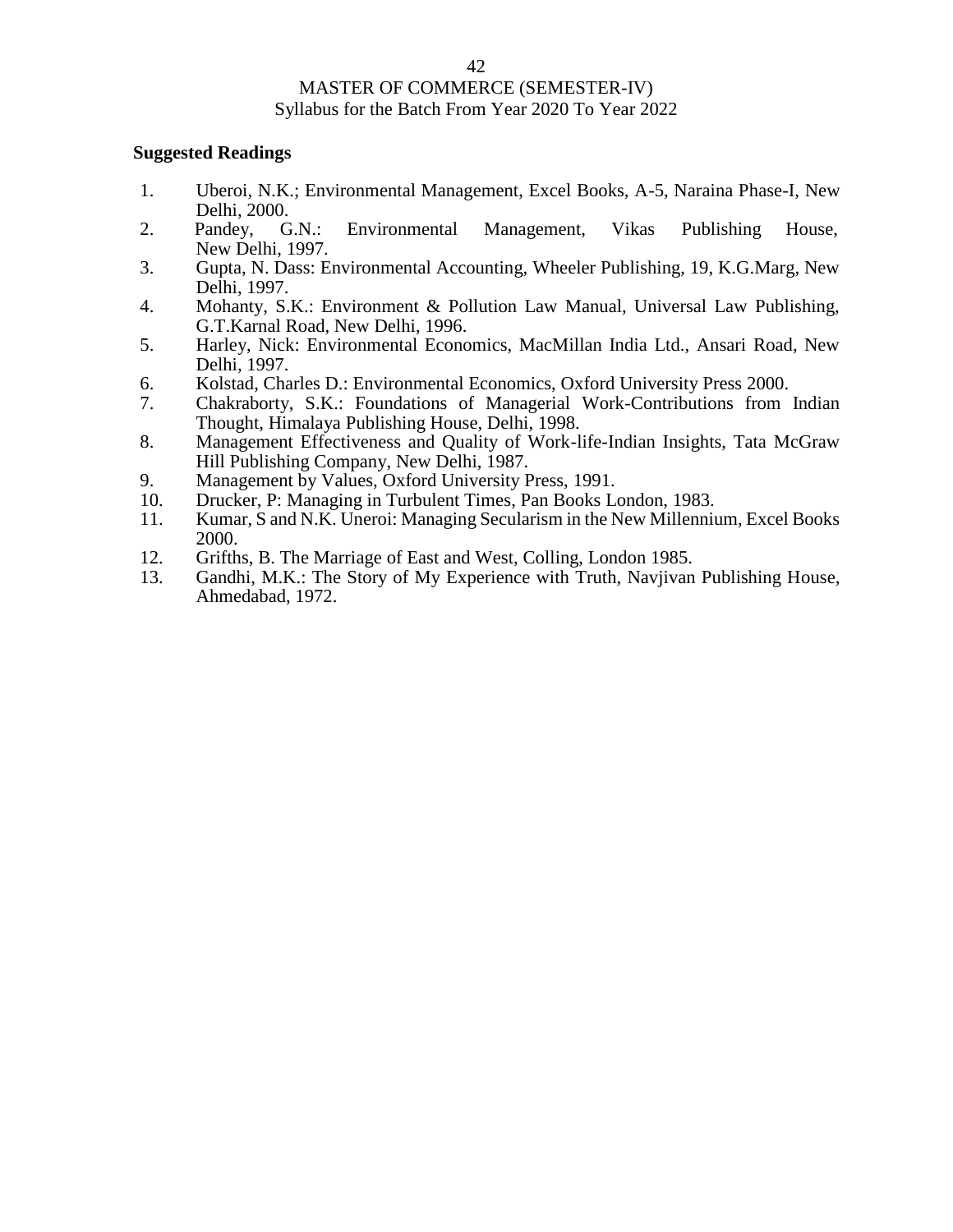# MASTER OF COMMERCE (SEMESTER-IV)

# Syllabus for the Batch From Year 2020 To Year 2022

#### **GROUP 'C': INTERNATIONAL BUSINESS MC – 431: INTERNATIONAL FINANCIAL MARKETS AND FOREIGN EXCHANGE**

### **Time: 3 Hours Max. Marks: 100**

**Instructions for the Paper Setters:-** Eight questions of equal marks (Specified in the syllabus) are to be set, two in each of the four Sections (A-D). Questions may be subdivided into parts (not exceeding four). Candidates are required to attempt five questions, selecting at least one question from each Section. The fifth question may be attempted from any Section.

#### **SECTION-A**

History of the International Financial System -The rise and Fall of Bretton Woods, Globalisation and the Growth of Derivatives, The Crash of 1994-96 and Beyond, Euro-currency Market , Euro-banking and Euro-currency Centers, Deposit Dealing and the Term Structure of Euro-currency Rates, Euro-currency Futures and Options, Syndicated Euro-credits, International Bond Markets-Introduction, New Issue Procedures in the Eurobond Markets, Eurobond Valuation and Hedging,

#### **SECTION-B**

Interest Rates and Currency Swaps, Pricing Option, Features of International Bonds, Forecasting and the Image of the Future-Central Banks and the Balance of Payments,

The European Monetary System and Other Regional Artificial Currency Areas, New Instruments in International Capital Markets, International Banking and Country RISK , International Portfolio Diversification, International Transfer Pricing.

#### **SECTION-C**

Types of Foreign Exchange Markets and Transactions, Quoting Foreign Exchange Rates, Spread, Official and Free Market Rates, Cross Rates, Forward Rates, Quoting Forward Rates; Organisation of the Foreign Exchange Markets; Currency Futures; Currency Options; Currency Swaps; Corporate Exposure Management: Alternative Definitions of Foreign Exchange Risk, Exposure Information System, Alternative Strategies for Exposure Management,

#### **SECTION-D**

Exposure Management Techniques, Organisation of the Exposure Management Function; Parameters and Constraints on Exposure Management: Theory and practice of Forecasting Exchange Rates-Economic Fundamentals, Financial and Socio-Political Factors, Technical Analysis; Tax Treatment of Foreign Exchange Gains and Losses; FEMA.

- 1. Aliber, R.Z., Exchange Risk and Corporate International Finance, London. Macmillan,1978
- 2. Bhalla,V.K., International Financial Management. 2nd Ed., New Delhi, Anmol, 2001.
- 3. Luca Cornelius, Trading in the Global Currency Markets. NJ, Prentice Hall,1995
- 4. Shapiro, A.C. International Financial Management. Boston.Allyn and Bacon.1979
- 5. Sutton.W.H., Trading in Currency Options, New York Institute of Finance.1987
- 6. Buckley, Adrian. *Multinational Finance.* 3rd Ed., Englewood Cliffs, Prentice Hall Inc., 1996.
- 7 Eiteman. David K and Stonehill. Arthur I., *Multinational Business Finance.* California, Addiso- Wesley. 1988.
- 8. Johnson and Giaccotto, *Options and Futures.* St. Paul. West, 1995
- *9.* Kim, Suk and Kim. Seung, *Global Corporate Finance: Text and Cases.* 2nd Ed. Miami, Florida. 1993.
- 10 Shapiro, Alan C, *Multinational Financial Management.* New Delhi, Prentice Hall of India. 1995.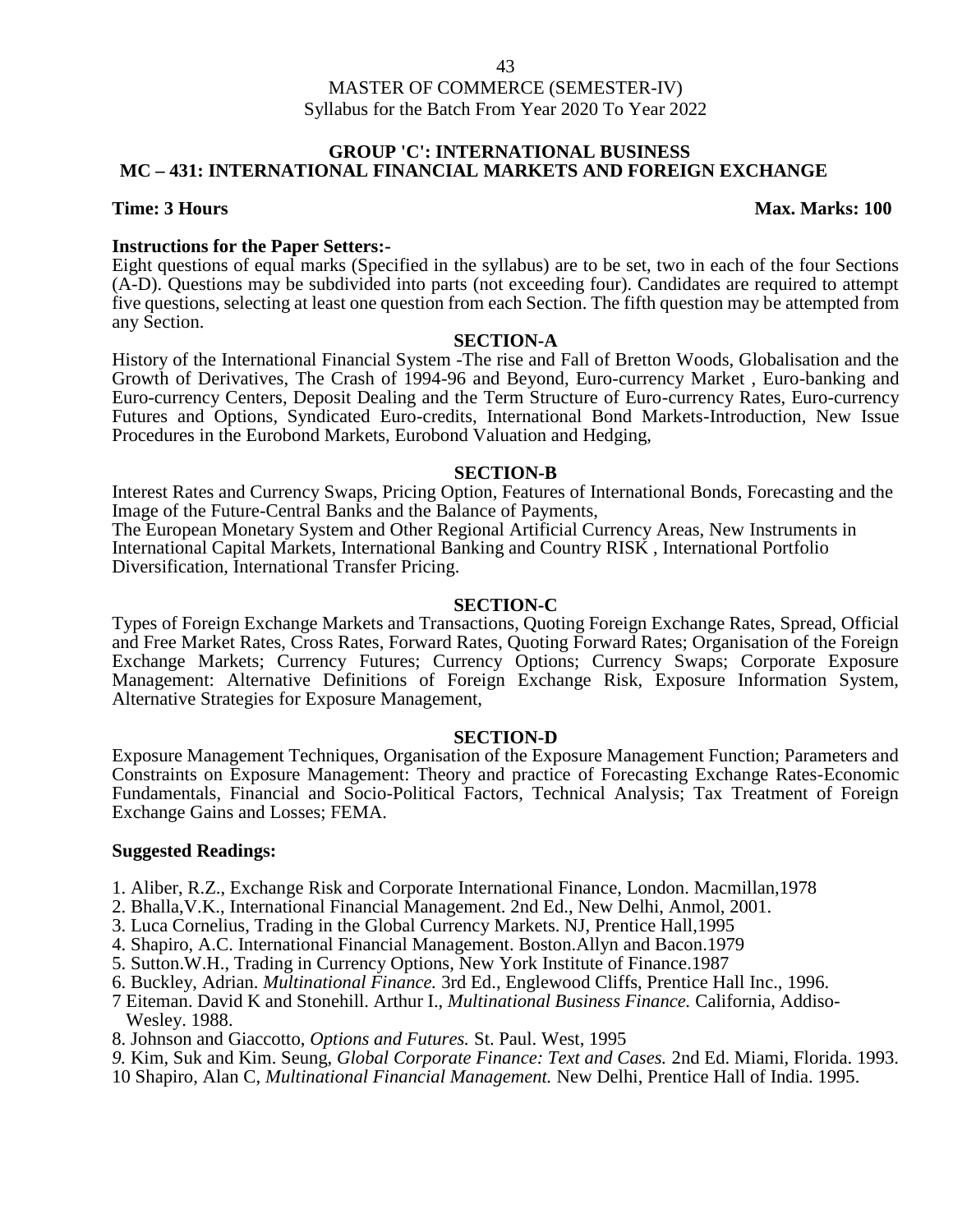### **GROUP 'C': INTERNATIONAL BUSINESS MC – 432: INTERNATIONAL FINANCIAL MANAGEMENT**

# **Time: 3 Hours Max. Marks: 100**

# **Instructions for the Paper Setters:-**

Eight questions of equal marks (Specified in the syllabus) are to be set, two in each of the four Sections (A-D). Questions may be subdivided into parts (not exceeding four). Candidates are required to attempt five questions, selecting at least one question from each Section. The fifth question may be attempted from any Section.

# **SECTION-A**

- Foreign Exchange System: The Internationalization of Business and Finance, Alternative Exchange Rate Systems; International monetary system, The European Monetary System.
- Foreign Exchange Rate Determination: Introduction to spot market and Forward Market; Setting the Equilibrium Spot Exchange Rate; Factors affecting Currency Value: BOP Approach & Asset Market Approach; Role of Central Bank in Determination of Exchange Rates; Parity conditions in International Finance: Arbitrage and Law of One Price; Purchasing Power Parity; Fisher Effect; Fisher Effect in International Context.

# **SECTION-B**

- Currency Forecasting: Interest Rate Parity Theory, The relationship between forward and future spot rate ,Currency Forecasting;
- Balance of payments: Balance of Payment Categories: Current Account, Capital Account, Official Reserves Account; Balance of Payment: The International flow of goods, services and capital, Coping with current account deficit.

# **SECTION-C**

- Country Risk Analysis: Country Risk Analysis, Measuring & Managing Political Risk, Firm Specific Risks; Country Risk Analysis: Study of Economic & Political Factors Posing Risk,
- Measuring & Managing Various Exposures: Transaction Exposure Operating Exposure, Translation Exposure. Risk Hedging-An Introduction

# **SECTION-D**

 Foreign Exchange Risk Management: Foreign Exchange Instruments, Recent developments in derivatives markets in India; Currency Futures & Options Market; Interest Rate & Currency Swaps; Interest rate Forwards & Futures.

- 1. Shapiro Allan C (2003), "Multinational Financial Management",  $7<sup>th</sup>$  Edition, John Wiley & Sons, Singapore
- 2. Apte P.G. (2009) International Financial Management, 5<sup>th</sup> Edition, Tata McGraw Hill, India
- 3. Bhalla, V. K (2008), "International Financial Management",  $7<sup>th</sup>$  Edition, Anmol Publications, India
- 4. Eiteman, Stonehill, Moffett(2004), "Multinational Business Finance", 10<sup>th</sup> Edition, Pearson Education, India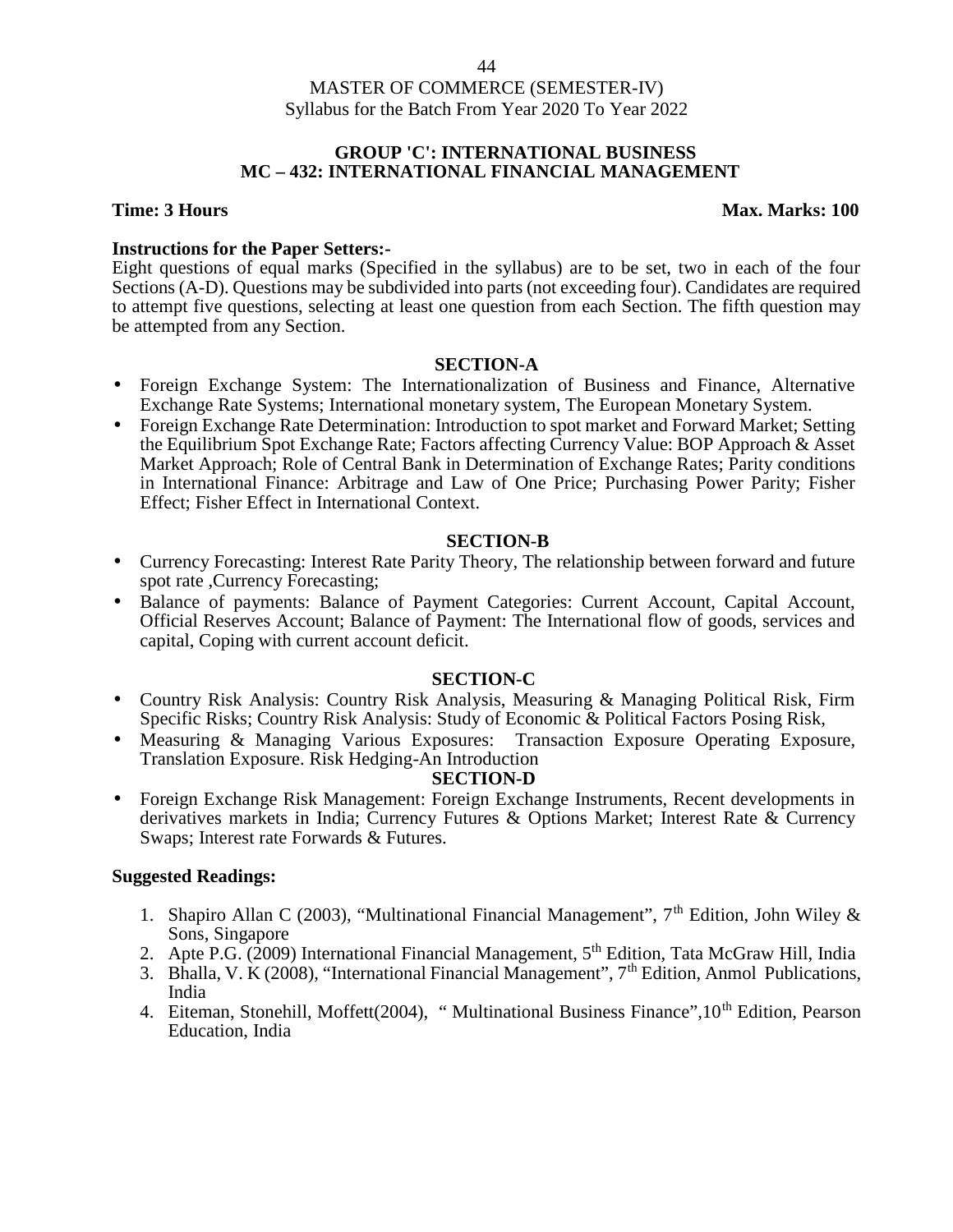#### **GROUP 'C': INTERNATIONAL BUSINESS MC – 433: INTERNATIONAL MARKETING**

# **Instructions for the Paper Setters:-**

Eight questions of equal marks (Specified in the syllabus) are to be set, two in each of the four Sections (A-D). Questions may be subdivided into parts (not exceeding four). Candidates are required to attempt five questions, selecting at least one question from each Section. The fifth question may be attempted from any Section.

#### **SECTION-A**

International Marketing-Definition, Concept And Setting; Distinctions between International Trade, Marketing and Business; Economic Environment of International Marketing; International Institutions-World Bank, IMF, UNCTAD, GATT, Customs Union, Common Markets, Free Trade Zones, Economic Communities;

#### **SECTION-B**

Constraints on International Marketing -Fiscal and Non-fiscal Barriers, Non-tariff Barriers; Trading Partners.

Bilateral Trade Agreements, Commodity Agreements and GSP; India and World Trade, Import And Export Policy, Direction and Quantum of India's Exports; Institutional Infrastructure for Export Promotion; Export Promotion Councils.

#### **SECTION-C**

Public Sector Trading Agencies, ECGC, Commodity Boards etc.; Procedure and Documents- Registration of Exporters, Export Quotations, Production and Clearance of Goods for Exports.

#### **SECTION-D**

Shipping and Transportation, Insurance, Negotiation of Documents; Instruments of Payments- Open Account, Bills of Exchange; Letter of Credit -Export Finance; International Marketing Mix-Identification of Markets, Product Policy, International Product Life Cycle, Promotion Strategy, Pricing Strategy and Distribution Strategy; Various Forms of International Business; Marketing of Joint Ventures and Turnkey Projects.

#### **Suggested Readings:**

- 1. Bhattacharya, B., *Export Marketing: Strategies for Success.* New Delhi, Global Business Press, 1991.
- 2. Johri. Lalit M., *International Marketing: Strategies for Success.* University of Delhi, Faculty of Management Studies, 1980.
- 3. Keegan, Warren, *Global Marketing Management,* Englewood Cliffs, New Jersey, Prentice Hall Inc., 1995.
- 4. Onkvisit, Sak and Shaw, J J. *International Marketing: Analysis and Strategy.* New Delhi, Prentice Hall of India, 1995.
- 5. Terpstra, Vern and Sarathy. R., *Int*e*rnational Marketing.* Orlando, Dryden Press, 1991.
- 6. Walter, I and Murray, T., *Handbook of International Business.* New York, John Wiley, 1988.

**The list of cases and specific references including recent articles and reports will be announced in the class at the time of launching of the course.**

#### **Time: 3 Hours Max. Marks: 100**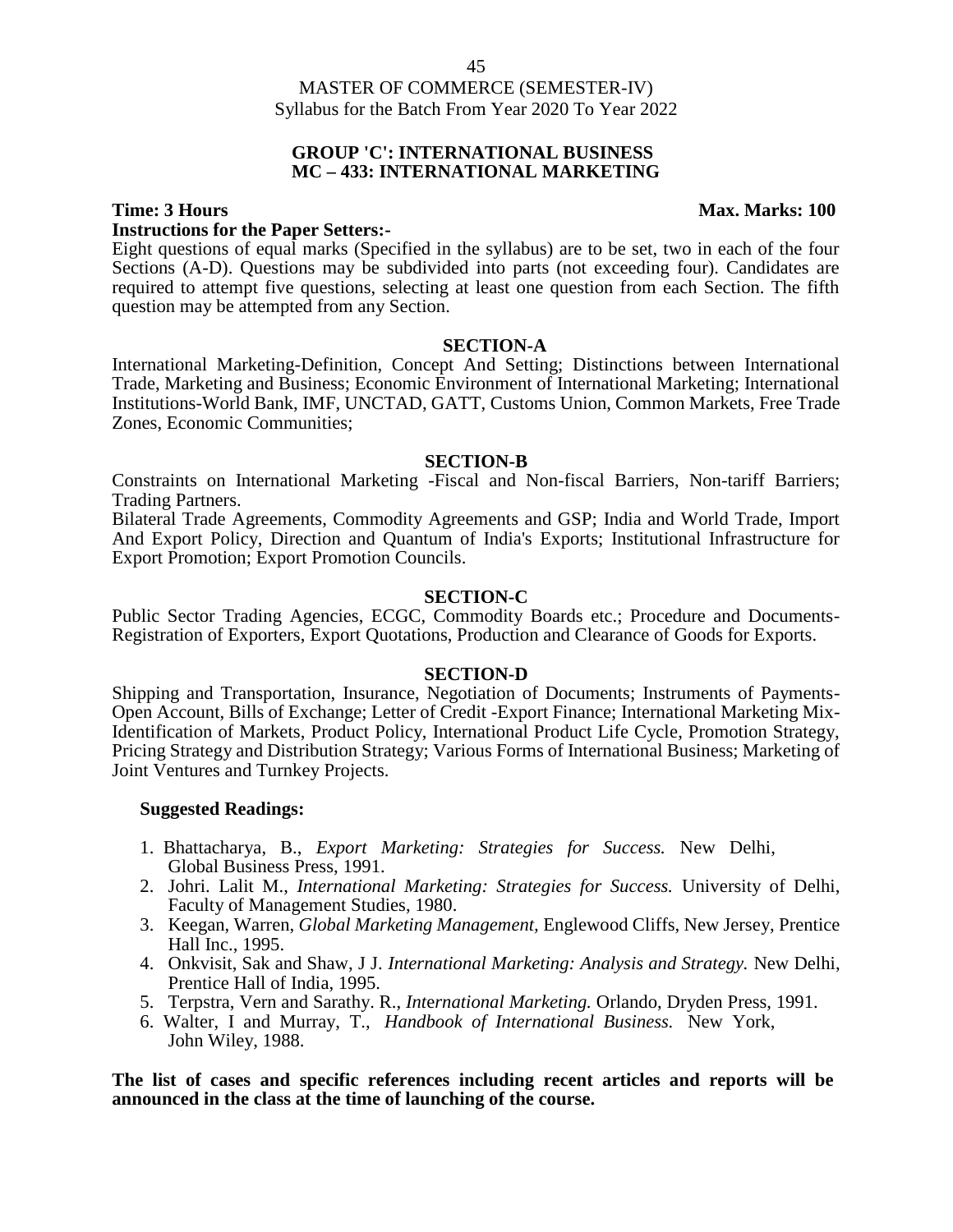### **GROUP 'D': MARKETING MANAGEMENT MC** *–* **451: ADVERTISING AND SALES MANAGEMENTS**

## **Time: 3 Hours Max. Marks: 100**

### **Instructions for the Paper Setters**

Eight questions of equal marks (Specified in the syllabus) are to be set, two in each of the four Sections (A-D). Questions may be subdivided into parts (not exceeding four). Candidates are required to attempt five questions, selecting at least one question from each Section. The fifth question may be attempted from any Section.

# **SECTION-A**

### **Introduction to Advertising**

Nature and scope and functions of Advertising, Classification of Advertising**,** Advertising as an element of Marketing Mix, Advertising as a Tool of Communication, Setting Advertising Objectives;

Behavioral Dynamics – The DAGMAR Approach, Hierarchy of Effects Model, New Adopter Model, AIDA Model;

Advertising and Product Life Cycle;

### **SECTION-B**

Developing Segmentation and Positioning Strategies for Advertising – Segmenting on the Basis of Usage Patterns and Commitment Level, Segmenting Business Markets, Formulating Positioning Strategy, Benefit Positioning, User Positioning and Competitive Positioning; Ethical Aspects of Advertising – Misleading Advertising, Deceptive Advertising and Shock Advertising;

Economic Effects and Legal Aspects of Advertising;

# **SECTION-C**

#### **Managing an Advertising Program:**

Message Structure – Appeals, Copy, Layout; Advertising Media – Media Planning, Media Selection and Scheduling; Measuring Advertising Effectiveness – Pre-testing and Post-testing copy; Advertising Budget – Top Down Methods: Affordable Method, Percentage of Sales Method, Competitive Parity Method; Build-up Approach: Objective and Task Method; Advertising Agencies – Types, Role and Functions; Social and Cultural Consequences of Advertising – Advertising and Stereotyping;

# **SECTION-D**

# **Sales Management:**

Nature and Scope of Sales Management, Personal Selling Objectives; Sales Force Organization – Nature and Types; Sales Force Recruitment – Process and Sources; Sales Force Selection Process; Managing Sales Training Programs – Need and Objectives; Motivating Sales Personnel – Significance, Financial and Non-Financial Reward System, Sales Meetings and Sales Contests; Designing Sales Territories and Sales Quotas – Objectives and Types; Developing and Managing Sales Evaluation Program.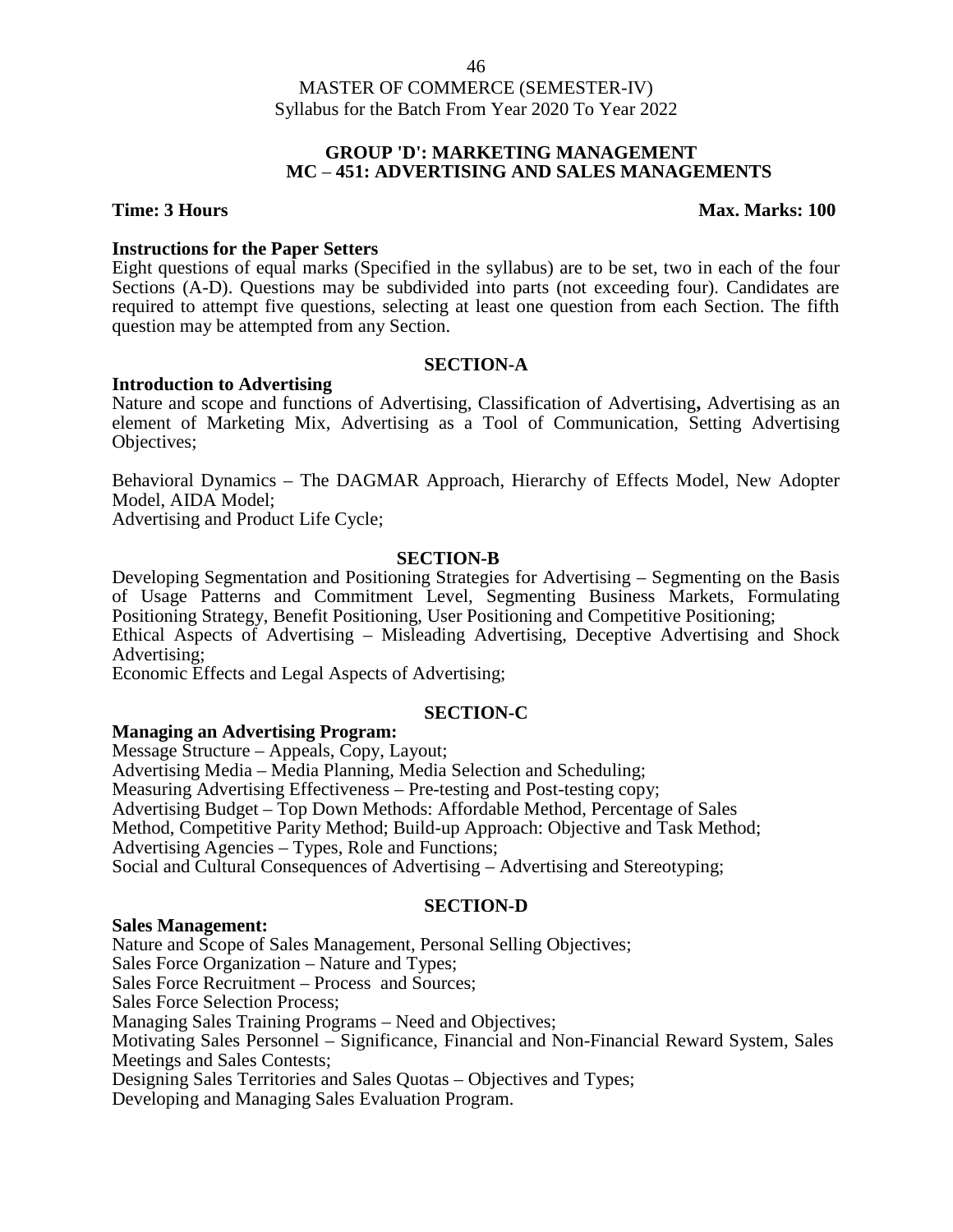- 1. Belch, George E. and Belch, Michael A. "Advertising and Promotion", Tata McGraw Hill, 6<sup>th</sup> Edition
- 2. Guinn, Allen, Chris T., Semenik, Richard J. "Advertising & Integrated Brand Promotion", Thomson – South Western,  $4<sup>th</sup>$  Edition.
- 3. Batra, Rajeev, Mayers, John G., and Aaker, David A. "Advertising Management", Pearson Education, 5<sup>th</sup> Edition
- 4. Spiro, Stanton and Rich "Management of a Salesforce", Tata McGraw Hill; 11<sup>th</sup> Edition
- 5. Richard R Still, Cundiff W Edward Govoni A P Norman, "Sales Management: Decision Strategy and Cases", Pearson Education; 5th Edition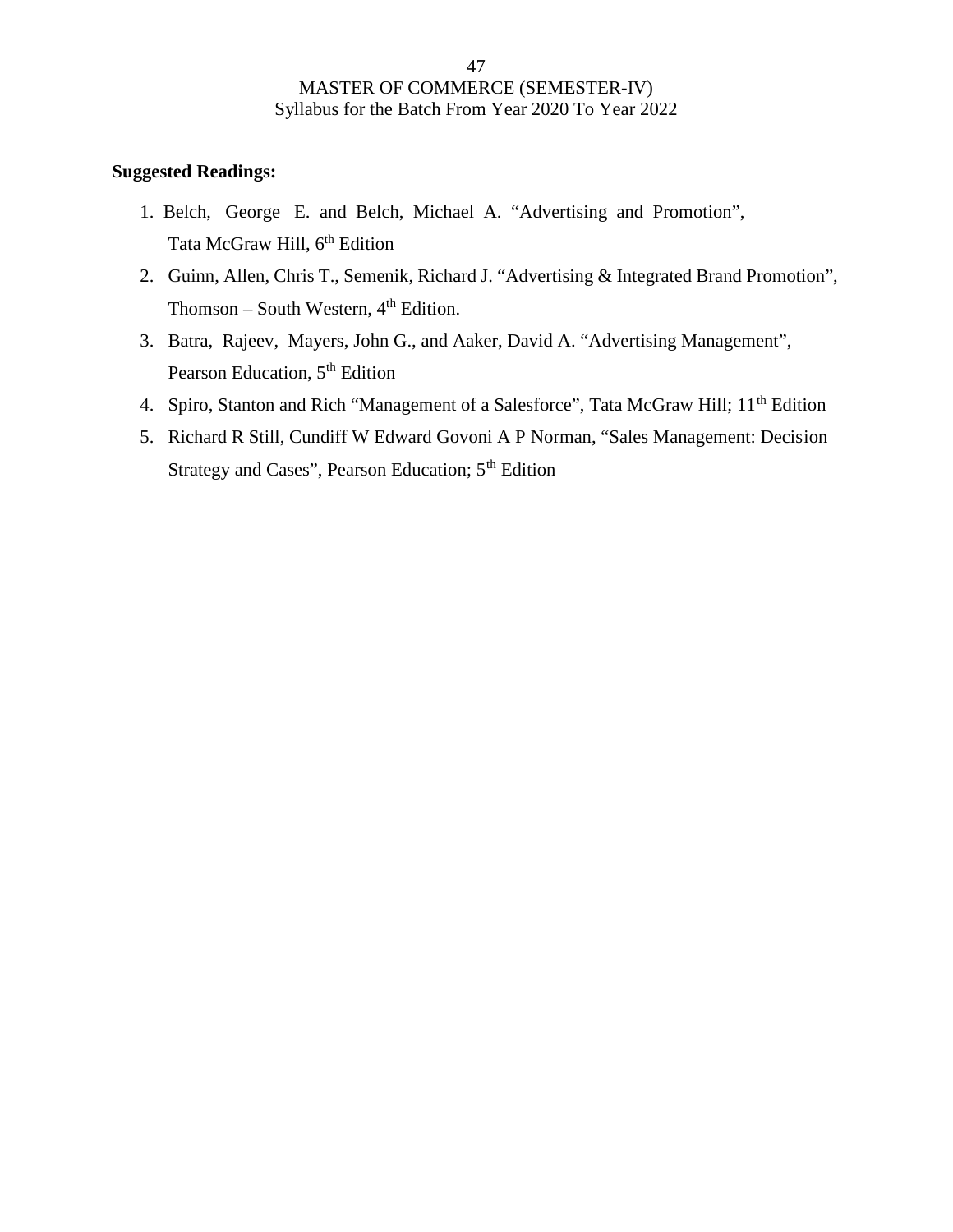#### **GROUP 'D': MARKETING MANAGEMENT MC – 452: BRAND AND DISTRIBUTION MANAGEMENT**

### **Time: 3 Hours Max. Marks: 100**

### **Instructions for the Paper Setters:-**

Eight questions of equal marks (Specified in the syllabus) are to be set, two in each of the four Sections (A-D). Questions may be subdivided into parts (not exceeding four). Candidates are required to attempt five questions, selecting at least one question from each Section. The fifth question may be attempted from any Section.

### **SECTION-A**

### **Brand Management:**

Brands and Brand Management: Meaning, Importance of brands; Concept of Brand Equity. Brand Loyalty: Meaning and Measuring, Brand Loyalty; Strategic Value of Brand Loyalty; Maintaining and Enhancing Brand Loyalty.

Customer Based Brand Equity: Defining Customer based Brand Equity; Brand Knowledge; Sources of Brand Equity – Brand Awareness, Brand Image; Building a Strong Brand – Brand Building Blocks, Brand Salience, Brand Performance, Brand Imagery, Brand Judgments, Brand Feelings, Brand Resonance.

Brand Positioning: Identifying and Establishing Brand Positioning;

### **SECTION-B**

Concept of brand personality

Brand Associations: Product Attributes, Intangibles, Customer Benefits, Relative Price, Use/Application, User/Customer Leveraging Secondary Brand Association: Country of Origin, Co-branding, Licensing Celebrity Endorsement.

Designing and Implementing Branding Strategies: Brand-Product Matrix; Brand Hierarchy; Brand Extensions.

Measuring and Interpreting Brand Performance: Measuring sources of brand equity; Qualitative Research Techniques: Free association, Projective Techniques; Quantitative Research Techniques: Awareness, Image.

Brand Valuation Methods.

# **SECTION-C**

#### **Retail Management:**

Introduction to Retailing: Nature and Scope of Retailing, Types of Retail Formats, Retail Franchising: Concept, Types, Advantages and Disadvantages.

Retail Locations: Types of Retail Locations; Steps involved in choosing a Retail Location; Methods of Evaluating a Trading Area.

Retail Merchandising: Concept of Merchandising; Planning Merchandising assortments.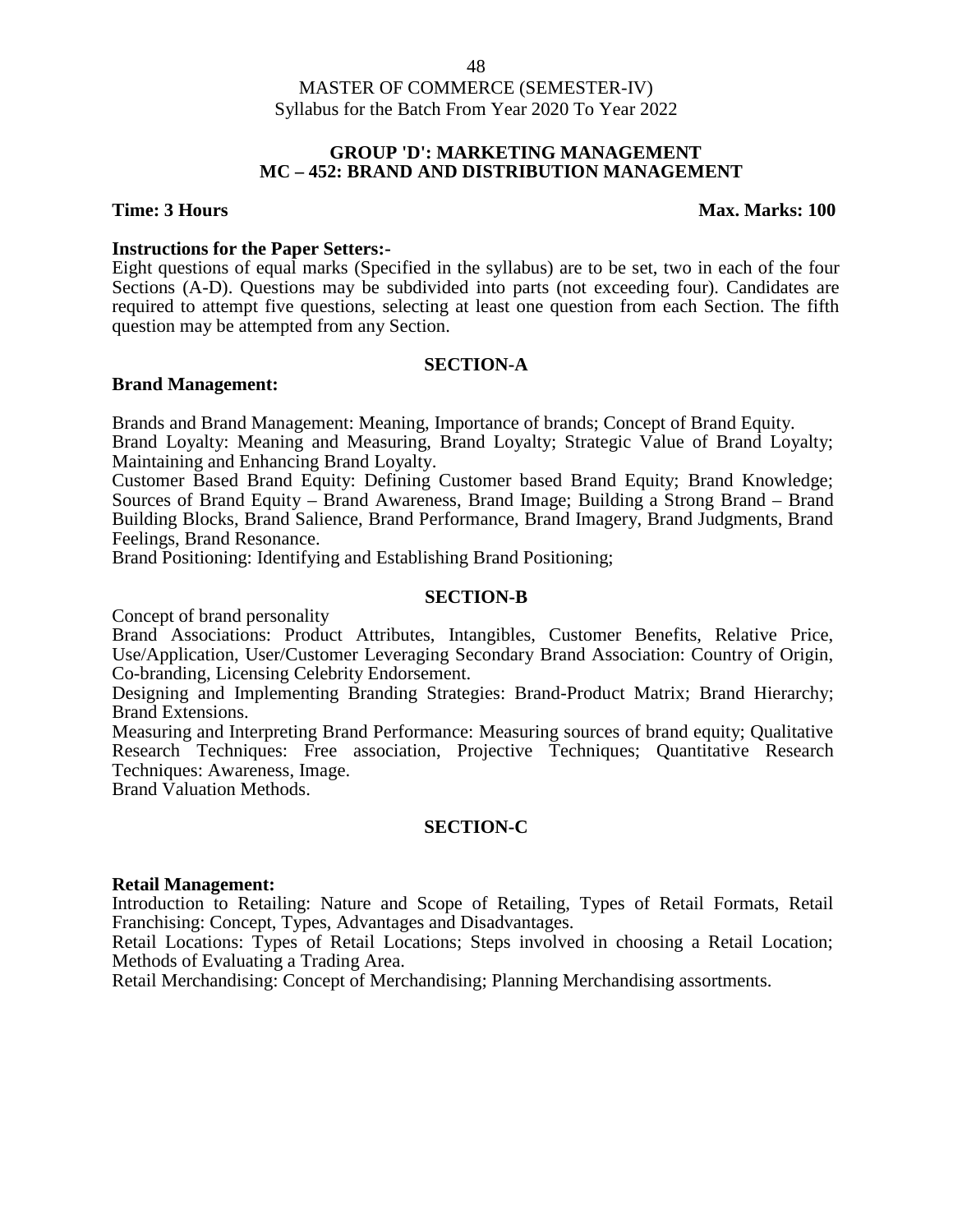#### **SECTION-D**

Servicing the Retail Customer: Concept of Customer Service; Importance of Service in Retail; Customer Service as a part of Retail Strategy;

Retail Store Design and Visual Merchandising: Importance of Store Design; Exterior Store Design; Interior Store Design; Visual Merchandising.

Supply Chain Management: Concept of Supply Chain Management with reference to Retailing; Supply Chain Integration.

### **Suggested Readings:**

- 1. Keller, Kevin Lane: Strategic Brand Management: Building, Measuring and Managing Brand Equity (Prentice Hall India: New Delhi), Third Edition (2008).
- 2. Aaker, David: Managing Brand Equity (Free Press: New York) (1991)

3. Swapna Pradhan: Retailing Management (Tata McGraw Hill: New Delhi) Third Edition, (2009)

- 4. Levy, Michael and Weitz, Barton A.: Retailing Management (Tata McGraw Hill: New Delhi)
- 5. Dunne, Patrick M; Lusch, Robert F. and Griffith David A.: Retailing (Cengage, New Delhi)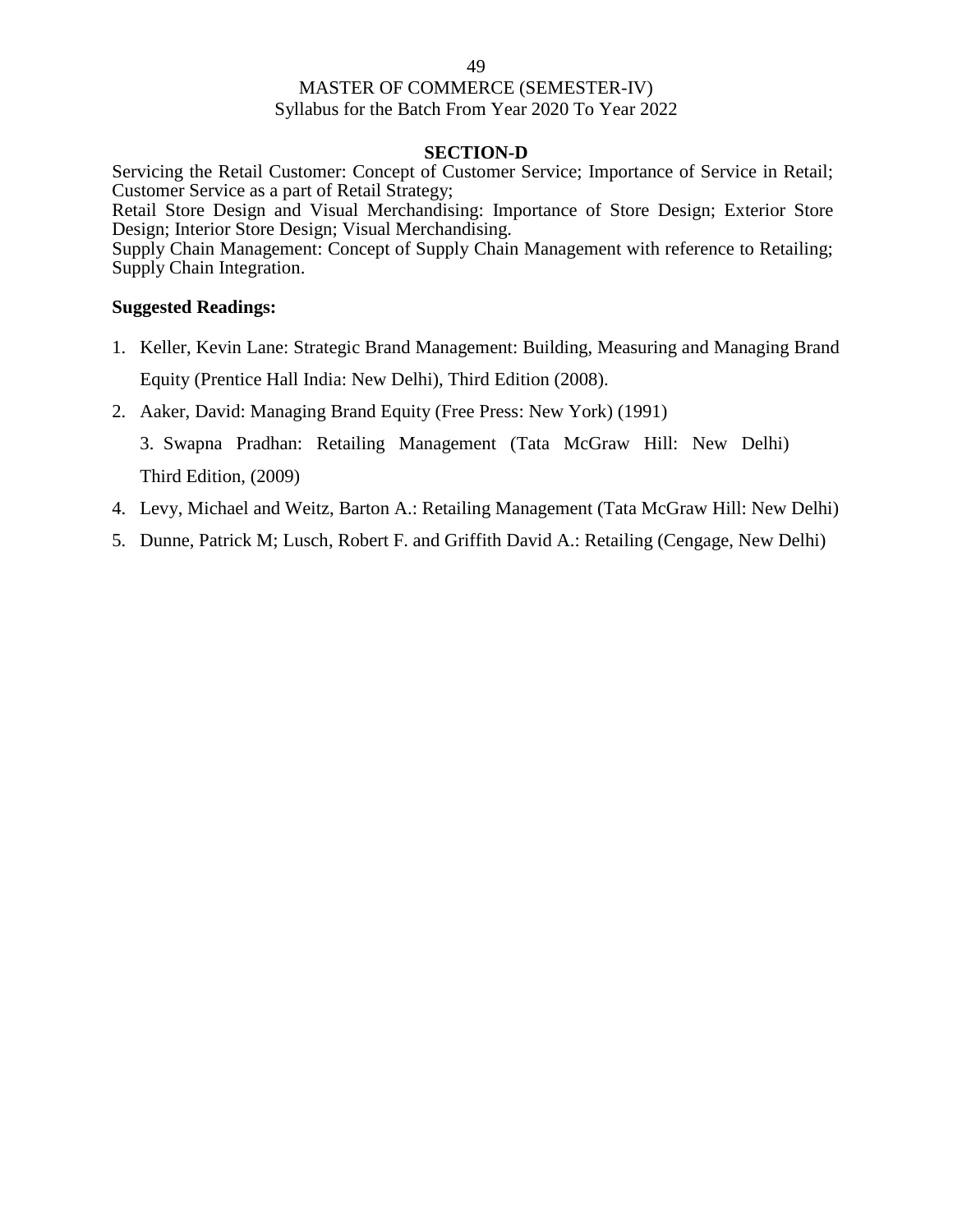#### **GROUP 'D': MARKETING MANAGEMENT MC – 453: SERVICES MARKETING**

**Time: 3 Hours Max. Marks: 100** 

### **Instructions for the Paper Setters:-**

Eight questions of equal marks (Specified in the syllabus) are to be set, two in each of the four Sections (A-D). Questions may be subdivided into parts (not exceeding four). Candidates are required to attempt five questions, selecting at least one question from each Section. The fifth question may be attempted from any Section.

### **SECTION-A**

Introduction to services: Meaning and need for services marketing, Service and technology, Differences in goods versus services marketing, Service marketing mix.

**Customer Expectations of Services**: Meaning and types of services expectations, Factors that influence customer expectations of services, Model of customer service.

**Customer Perceptions of Services**: Customer satisfaction, Service quality, Service encounters, Strategies for influencing Customer perceptions.

**Understanding customer Expectations & Perceptions through Marketing Research**: Using marketing research to understand customer expectation, Elements in effective services marketing research program, Analyzing and interpreting marketing research findings, using marketing research information

### **SECTION-B.**

**Service Recovery**: Impact of service failure and recovery, Service recovery paradox, How customer respond to service failures? Why do/don't people complain, Customer expectation after complain, Switching versus staying post service recovery, Service recovery strategies.

**Service Development & Design:** Challenges of service design, Service redesign, Stages in new service development, Service blueprinting, High performance service innovations.

**Physical Evidences and Servicescape**: Types of servicescapes, Role of servicescape, Framework for understanding servicescape effects on behavior, Approaches for understanding servicescape effects, Guidelines for physical evidence strategy.

#### **SECTION-C**

**Employees' Role in Service Delivery**: The critical importance of service employees, Boundary/spanning roles, Hire the right people, Develop people to deliver service quality, Retain the best people.

**Customers' Role in Service Delivery**: importance of customers' in service delivery, customers' roles, Self-service technologies, Strategies for enhancing customers' participation, Managing the customer-mix

**Delivery Service through Intermediaries & Electronic Channels**: service Intermediaries, Direct or company owned channels, Common issues involving intermediaries, Key intermediaries for service delivery, Strategies for effective service delivery through intermediaries

**Integrated Service Marketing Communications**: Need for co-ordinate in marketing communication, Reasons for service communication problems, Matching service promises with delivery, exceeding customer expectations.